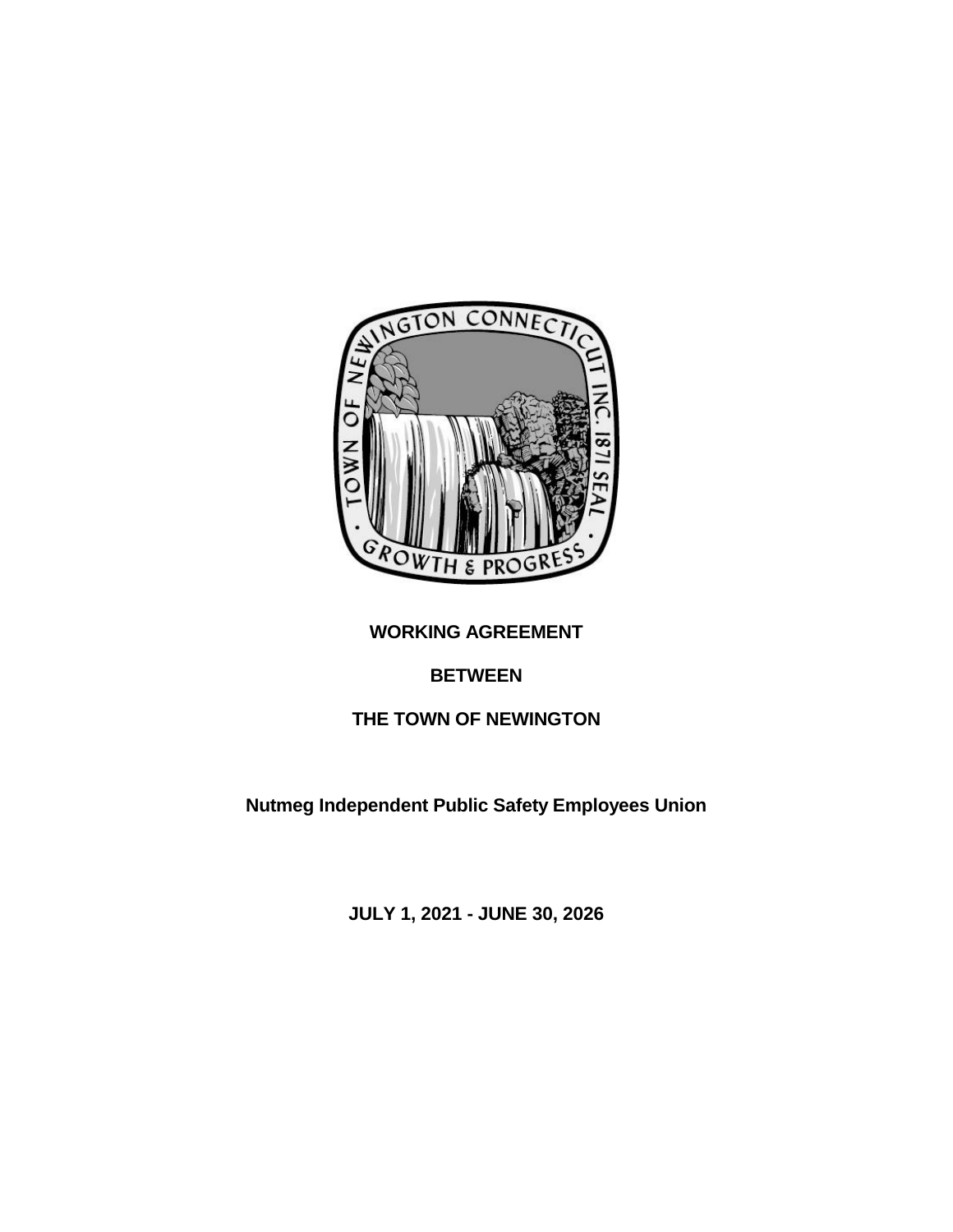## **TABLE OF CONTENTS**

| <b>Title</b>        |                            | Page |
|---------------------|----------------------------|------|
|                     |                            |      |
|                     |                            |      |
|                     |                            |      |
|                     |                            |      |
|                     | Longevity                  |      |
|                     | <b>Education Incentive</b> |      |
|                     | MPO/SPSD/SCCO/DET          |      |
|                     |                            |      |
|                     | <b>Bid Shift</b>           |      |
|                     | Minimum Staffing           |      |
|                     |                            |      |
|                     |                            |      |
|                     |                            |      |
|                     |                            |      |
|                     | Cleaning                   |      |
|                     | Changes                    |      |
|                     | Damages                    |      |
|                     |                            |      |
|                     |                            |      |
|                     |                            |      |
|                     |                            |      |
|                     | Allowance<br>Accumulation  |      |
|                     | <b>Medical Certificate</b> |      |
|                     | Redemption                 |      |
|                     | Records                    |      |
|                     | Sick Bank                  |      |
|                     |                            |      |
|                     |                            |      |
|                     |                            |      |
|                     |                            |      |
|                     |                            |      |
|                     |                            |      |
|                     |                            |      |
| Grievance Procedure |                            | 23   |
|                     |                            |      |
|                     |                            |      |
|                     |                            |      |
|                     |                            |      |
|                     |                            |      |
|                     |                            | 38   |
|                     |                            |      |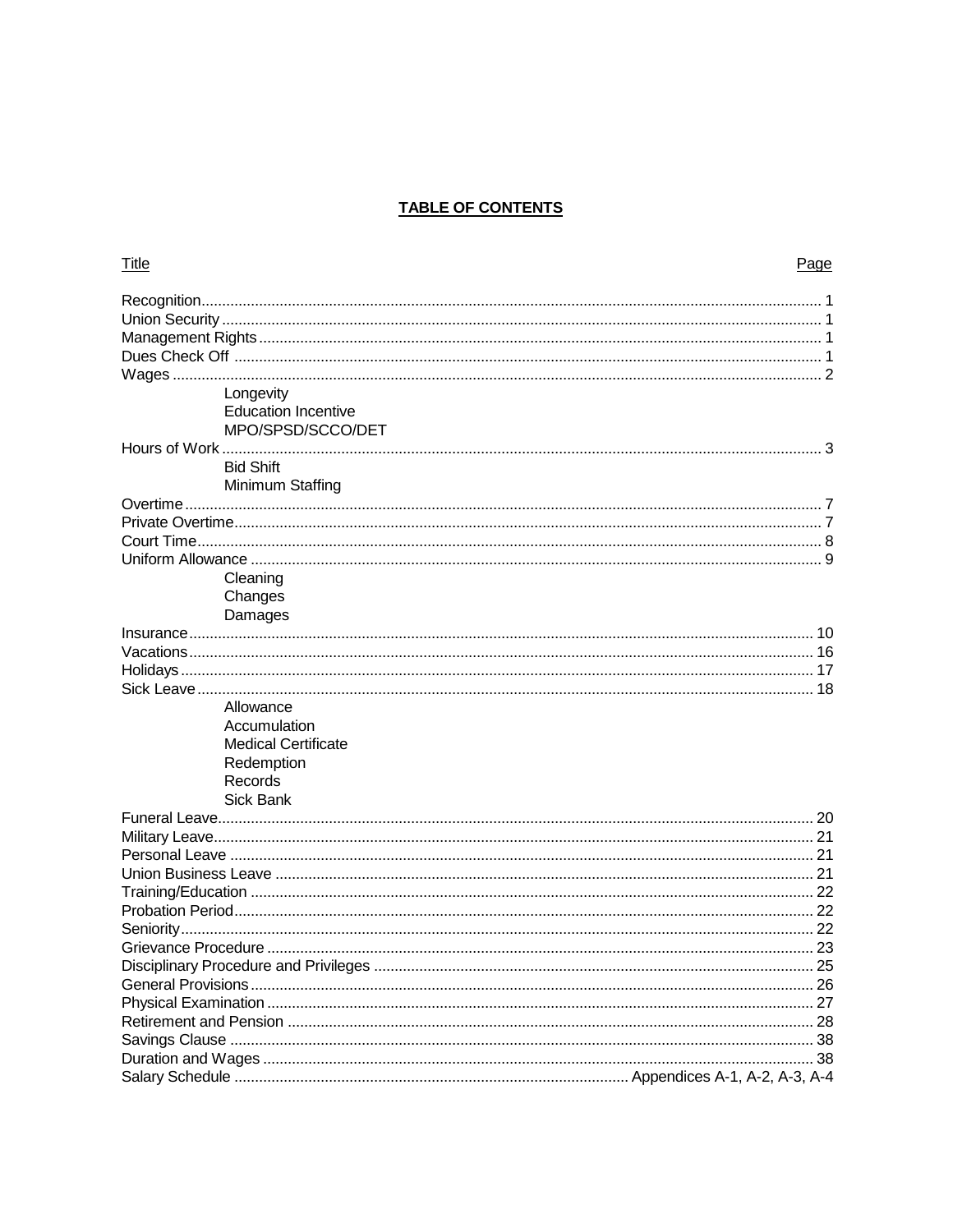#### **WORKING AGREEMENT**

#### **BETWEEN**

#### **THE TOWN OF NEWINGTON**

#### **AND**

#### **NUTMEG INDEPENDENT PUBLIC SAFETY EMPLOYEES UNION**

This Agreement entered into by the Town of Newington, hereinafter referred to as the Town, and Nutmeg Independent Public Safety Employees Union (NIPSEU), hereinafter referred to as the Union, has as its purpose the promotion of harmonious relations between the Town and the Union; the establishment of an equitable and peaceful procedure for the resolution of differences; and the establishment of rates of pay, hours of work, working privileges or benefits or any other matters that come within the general meaning of the terms, working conditions or conditions of employment.

## **ARTICLE I. RECOGNITION**

1.0 The Town recognizes the Union as the sole and exclusive bargaining agent for all regular uniformed and investigatory employees of the Police Department with Authority to exercise Police powers and the positions of Public Safety Dispatcher up to and including the rank of Captain but excluding supernumeraries, school crossing guards and traffic maintenance personnel.

### **ARTICLE II. UNION SECURITY**

2.0 All present employees within the bargaining unit who are members of the Union as of the effective date of this Agreement and all future members of the Department, shall, as a condition of employment, remain and/or become members of the Union in good standing.

#### **ARTICLE III. MANAGEMENT RIGHTS**

3.0 It is recognized that the Town, through its Chief Executive and Chief of Police will continue to retain the rights and responsibilities to direct the affairs of the Department in all of its various aspects, except those specifically abridged or modified by this Agreement. Such rights and responsibilities are inherent in the Chief Executive and the Chief of Police by virtue of statutory and charter provisions, consequently, actions with respect to such rights and responsibilities are not subject to review, except those specifically abridged or modified by this Agreement.

#### **ARTICLE IV. DUES CHECK OFF**

4.0 The Town agrees to deduct Union membership initiation fees, assessments and, twice each month, dues from the pay of those employees who individually and in writing authorize such deductions. The amounts to be deducted shall be certified to the Town by the Treasurer of the Union and the aggregate deductions of all employees shall be remitted, together with an itemized statement, to the Treasurer of the Union after such deductions are made.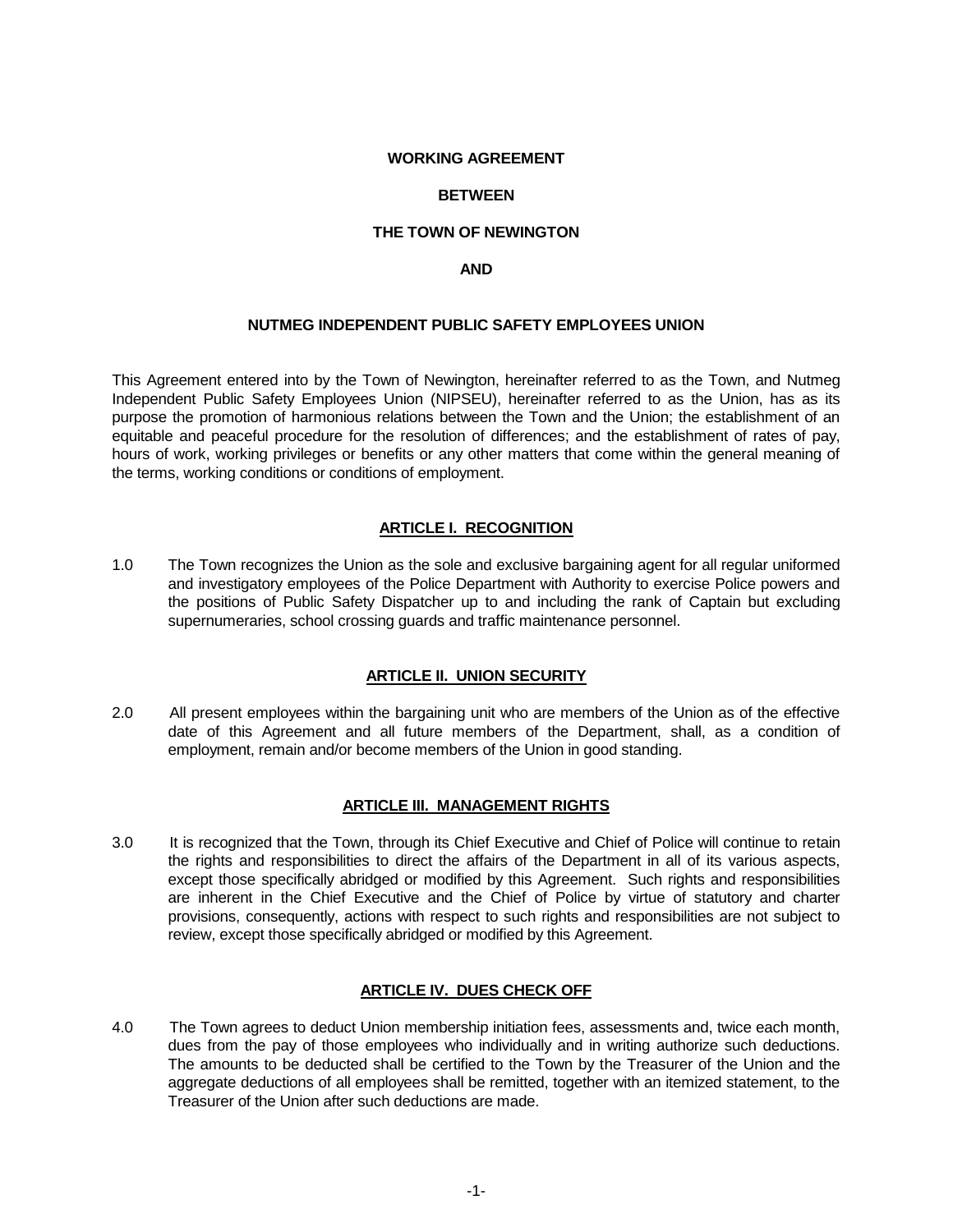- 4.1 These deductions will be made on the same paydays of each month as specified by the Town and agreed to by the Union.
- 4.2 In the event an employee receives no pay on the payday on which Union dues are to be deducted, no deduction shall be made for that month.
- 4.3 When a member's dues are not deducted by reason of the conditions described in 4.2 of this Article or by reason of an extended absence from the Department, during which time he/she is not paid, and such member returns to active duty, it shall be the responsibility of the Town to reactivate the deduction of his/her dues.

## **ARTICLE V. WAGES**

- 5.0 The wage schedule shall be as shown in Appendix "A" unless changed through consent of the parties as a result of negotiations held in accordance with Section 27.0. Each employee shall advance to the next higher step on the anniversary date of his/her employment.
	- − 2.25 GWI effective July 1, 2021 (with steps)
	- − 2.25 GWI effective July 1, 2022 (with steps)
	- − 2.25 GWI effective July 1, 2023 (with steps)
	- − 2.25 GWI effective July 1, 2024 (with steps)
	- − 2.25 GWI effective July 1, 2025 (with steps)
- 5.1 Whenever any employee works in a higher classification than his/her regular classification for a period of not less than sixty (60) days, such employee shall receive the next higher step in the salary plan for the higher classification in which he/she serves in this acting capacity.
- 5.2 Employees regularly scheduled to work a minimum of forty (40) hours per week shall, in addition to their regular pay, receive the following longevity payments:

| For Employees Appointed        | For Employees Appointed        |
|--------------------------------|--------------------------------|
| September 30, 1981 or Before   | After September 30, 1981       |
|                                |                                |
| \$100 after 5 years            | \$100 after 10 years           |
| \$200 after 6 years            | \$200 after 11 years           |
| \$300 after 7 years            | \$300 after 12 years           |
| \$400 after 8 years            | \$400 after 13 years           |
| \$500 after 9 years            | \$500 after 14 years           |
| \$600 after 10 years           | \$600 after 15 years           |
| \$700 after 11 years           | \$700 after 16 years           |
| \$800 after 12 years           | \$800 after 17 years           |
| \$900 after 13 years           | \$900 after 18 years           |
| \$1,000 after 14 or more years | \$1,000 after 19 or more years |

This longevity will be paid in two equal payments; one on the first payday in June and the other on the first payday in December.

For new hires that become members of the Newington Police Department after September 19, 1994, longevity payments shall be eliminated.

- 5.3 When a member of the Department is promoted from one rank to another his/her pay shall be at the next step above his/her pay before promotion or at the minimum step for the new grade, whichever is higher.
- 5.4 An employee who successfully completes and obtains credit from a college or university for higher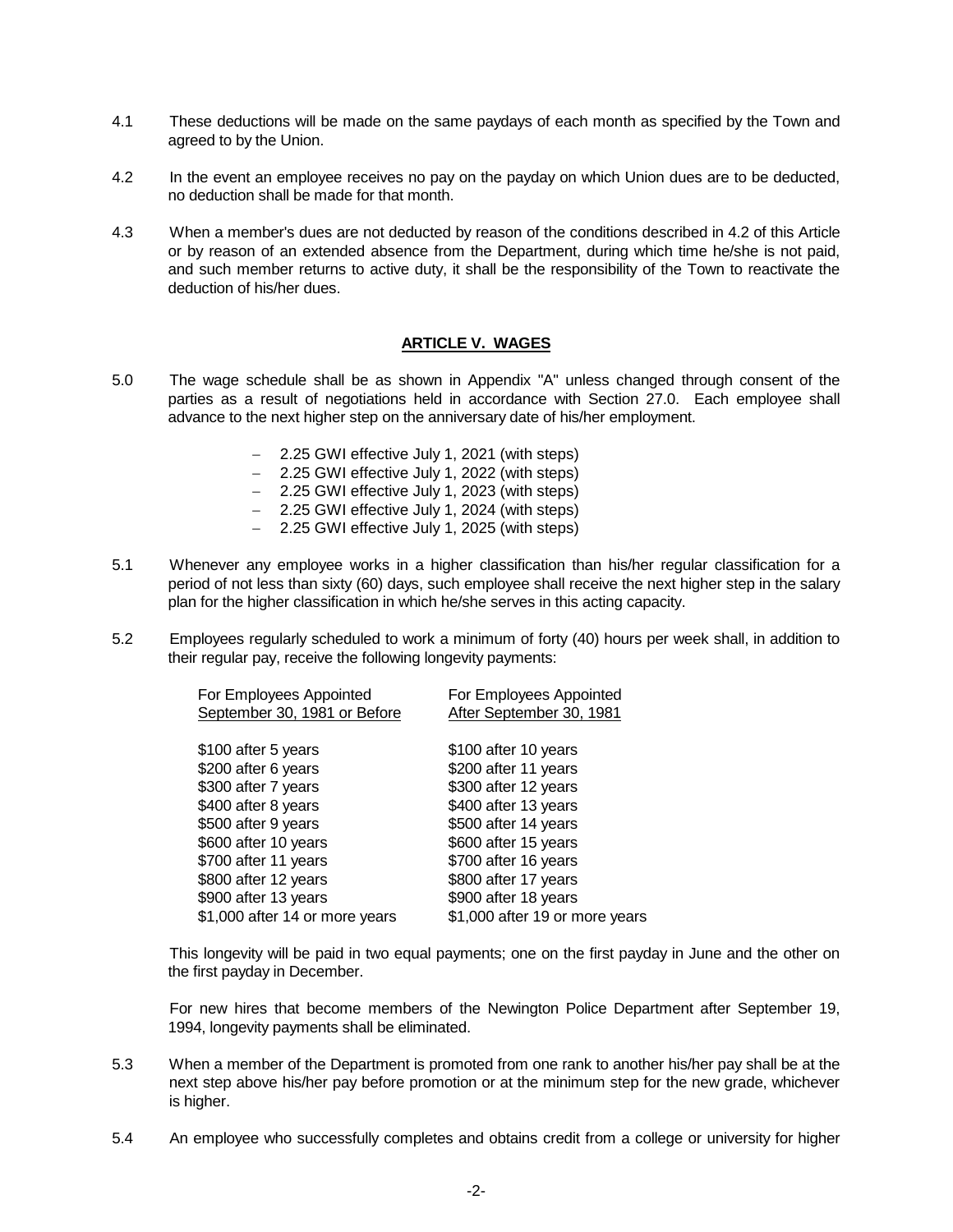education shall be eligible for Education Incentive Pay, provided the program of study and/or the courses for which such employee claims credit are approved by the Chief of Police as providing knowledge applicable to police work. Education incentive pay shall be based on the following schedule:

After completion of 60 approved credits - \$300 per year After completion of 120 approved credits - \$600 per year

Any Education Incentive Pay shall be paid to all existing employees in two (2) equal, semi-annual installments during the months of March and September. For employees hired after July 1, 1987, payments will be made only for courses taken after hiring. College incentive checks will be payable in the first paycheck in March and September.

- 5.5 A) To be eligible for promotion to Master Police Officer (MPO), an employee shall have at least ten (10) years of service as a Police Officer with the Newington Police Department. To be eligible for promotion to Master Police Officer, the member shall be currently assigned to the Patrol Division at the time of selection and will have been assigned to the Patrol Division for at least one (1) year prior to promotion to Master Police Officer. There shall be a minimum of six (6) Master Police Officers in the department provided all of the criteria for such appointments are met. Master Police Officers assigned to other divisions shall not lose the rank of Master Police Officer because of any such assignment.
	- B) To be eligible for promotion to Senior Public Safety Dispatcher (SPSD), an employee shall have at least ten (10) years of cumulative service as a Public Safety Dispatcher with the Newington Police Department.
	- C) Promotion shall be made to such ranks by the Chief of Police based upon a fair evaluation by him with assistance from other commanding officers finding that an eligible employee's record of performance with the Newington Police Department merits such promotion. Such an evaluation shall be in accordance with a uniform system of criteria applied annually to all eligible employees.
	- D) The rank of Detective (DET) will be established as of September 19, 1994. To be eligible for the promotion to Detective, members shall have at least four (4) years of service as a Police Officer with the Newington Police Department. Union members shall have the opportunity to test for the rank of Detective with a minimum of three (3) positions to be available within the Investigations Division of the department. Promotions will be based on the results of a competitive exam consisting of written and oral exams. Detectives will be paid at a rate of pay equal to the rank presently known as Master Police Officer plus 1.5% (See Appendix A). In addition, a minimum of one (1) temporary Detective position, assigned by the Chief of Police, shall be rotated every four (4) years and shall be compensated at the officer's existing rate.
- 5.6 When full time regular members of the Newington Police Department work the midnight shift as defined by Article 6.6 A), Patrol Division officers and Dispatchers who are scheduled to work and are being paid regular time and not overtime shall receive a shift differential of forty-five (45) cents per hour.

## **ARTICLE VI. HOURS OF WORK**

6.0 Effective April 1, 2007 or as soon as practical thereafter, officers assigned to the patrol division, sergeants assigned to the patrol division, and dispatchers assigned to communications will work a  $5/2 - 4/2$ . Members' assigned to the patrol division shall work five consecutive days, have two consecutive days off, work four consecutive days, and have two consecutive days off. This schedule shall be known as the "patrol" schedule with the exception that one day shift dispatcher and one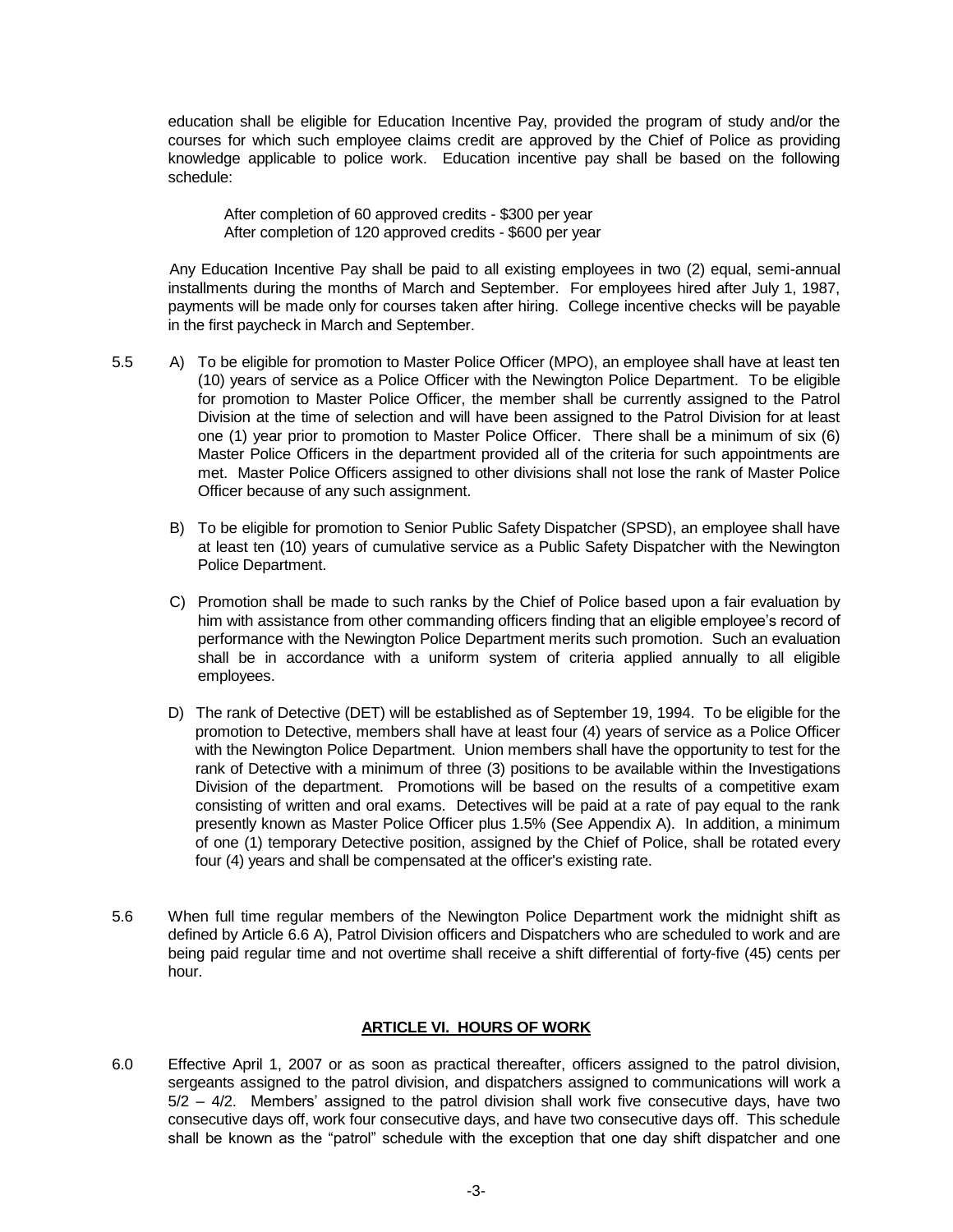evening dispatcher will work a 40-hour workweek, Monday through Friday. Effective for the fiscal year beginning July 1, 2013, each officer assigned to Patrol schedule shall annually return three (3) of the additional eight (8) days off resulting from the switch in 2007 to the  $5/2 - 4/2$  schedule for use at the Chief of Police's discretion, although the primary use of the three (3) days will be for training, this will vary based on the needs of the Department. However, these three (3) days will not be utilized to fill open shifts on holidays. In addition, the Chief of Police will schedule, subject to the operational needs of the Department, the three (3) days so that one (1) of the three (3) days is utilized during every four (4) months of the officer's employment.

- 6.1 It is agreed that the working hours, the work days, and the work periods shall remain constant so far as is practicable for the duration of this contract.
- 6.2 Except for emergency conditions or temporary assignments to meet certain problems, any changes in working hours and periods shall be made only after reasonable notice of not less than forty-eight (48) hours.
- 6.3 Before any changes in working hours and periods are made, due consideration shall be given to the needs of the Town, the effect upon members of the bargaining unit either individually or collectively, the requirements of private jobs, and other factors that may be relevant to the particular problem.
- 6.4 Each employee shall be allowed one-half (1/2) hour for a meal during each eight (8) hour tour of duty.
- 6.5 An employee's regular days off shall not be changed during the work period nor shall the hours be changed during the work week without the expressed approval of the employee. Bargaining unit members may exchange assigned work shifts with each other but only after receiving the expressed approval of the Chief or his/her agent and provided that the fulfillment of all exchange arrangements shall take place within the same calendar year.
- 6.6 A) The hours of work for Patrol Division members shall be divided into three shifts which hours are defined as follows:

| 1. Day shift:     | 7:30 a.m. - 3:30 p.m.<br>$8:00$ a.m. $-4:00$ p.m.    |
|-------------------|------------------------------------------------------|
| 2. Evening shift: | 3:30 p.m. - 11:30 p.m.<br>4:00 p.m. - 12:00 midnight |
| 3. Night shift:   | 11:30 p.m. - 7:30 a.m.<br>12:00 midnight - 8:00 a.m. |

- B) Union members of the Patrol Division who have served at least one (1) complete tour of duty on the Day Shift, the Evening Shift and the Night Shift as a full time regular Newington Police Officer may bid a desired shift based on their seniority within their rank and subject to Article 24.13 Nepotism. Union members assigned to the Dispatch Division who have served at least one (1) complete tour of duty on the Day Shift, the Evening Shift and the Night Shift as a full time regular Public Safety Dispatcher may bid a desired shift based on their seniority within their rank and subject to Article 24.13 Nepotism. The Canine Officer assigned to the Patrol Division may bid a desired shift based on their seniority within their rank and subject to Article 24.13 Nepotism. For bidding purposes Police Officers and Master Police Officers will be considered the same rank as will Public Safety Dispatchers and Senior Public Safety Dispatchers.
- C) Members may bid for their shifts every ninety-one (91) calendar days. Shift requests for the next bidding cycle shall be submitted to the Patrol Division Commander fourteen (14) days prior to the end of the current cycle. Any members who do not submit their bid by the deadline shall be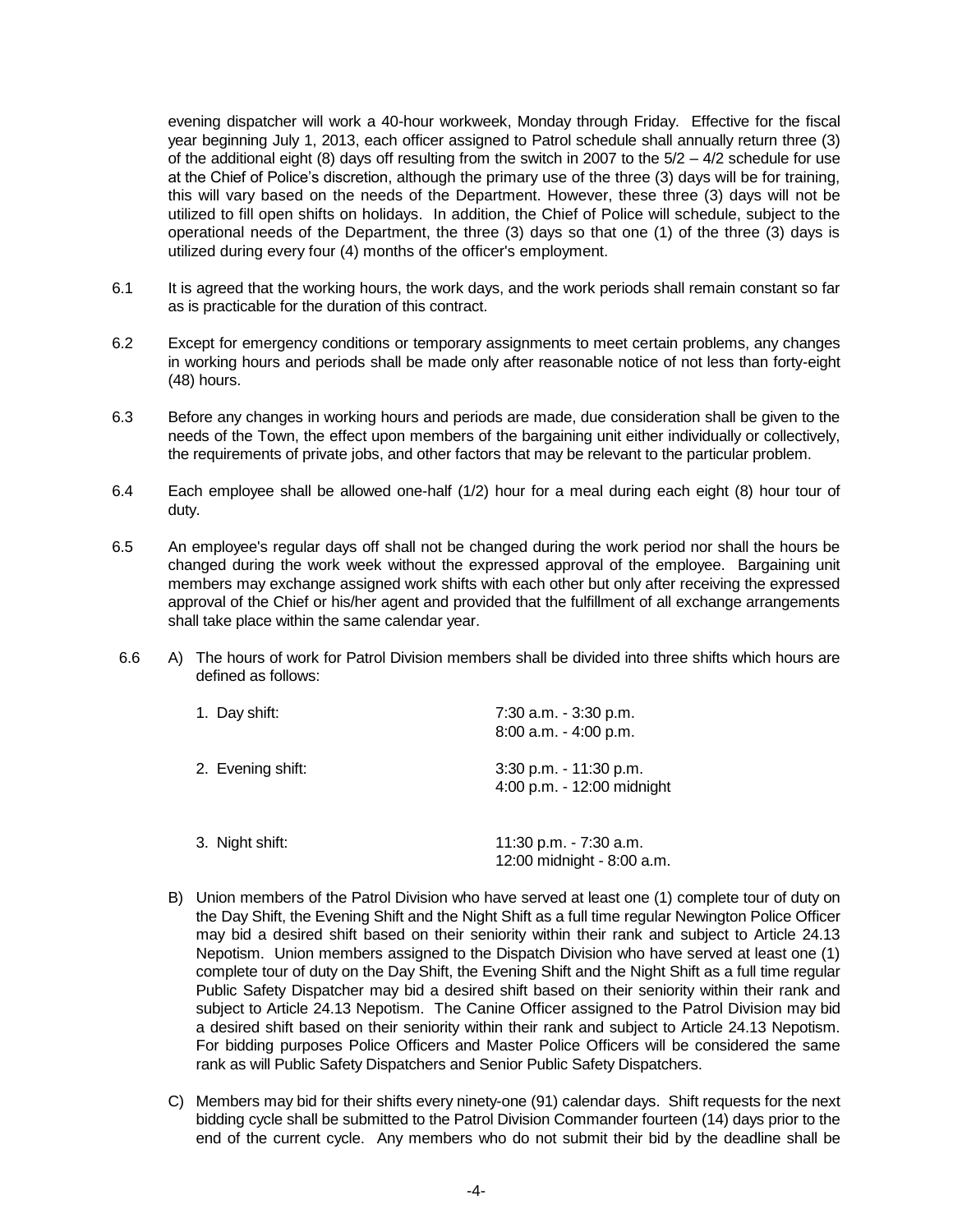assigned by the Patrol Commander, after all other members' requests are assigned.

- D) Members who have served less than one (1) year from the completion of the Field Training Officer Program shall rotate a full schedule of rotation on day, evening and midnight shifts subject to Section 24.13 Nepotism, prior to being allowed to bid the regular patrol schedule.
	- 1. The purpose of this Agreement is to provide for a mechanism within the present system of assignment/shift bidding to allow officers with one (1) year or less of service, while still on probation, to become thoroughly familiar with the streets and areas within the Town of Newington.
	- 2. It is agreed that the officers described in Paragraph 1 will rotate in conformance with the schedule in effect at the time of said rotation.
	- 3. It is further agreed that this rotation will be under the control of the Patrol Division Commander who will assign those officers primarily in those patrol assignments presently referred to as jumpers.
- E) Members who have served the one (1) year of consecutive service as outlined in Section 6.6 B) shall be allowed to request in writing a particular assignment (district), based on their seniority, within the shift for which they are bidding.
- F) There shall be a temporary light duty assignment created on the shift that they bid for any patrol officer who due to an injury, illness, or temporary disability cannot perform the full duties of a patrol officer as determined by the Chief of Police. In the event that two or more officers on light duty are on the same shift, the Chief of Police may assign the least senior of these officers to available light duty work on any shift. Any patrol officer assigned to the temporary light duty position must be capable of performing the duties associated with the light duty position. There shall be two light-duty assignments at any one time. These positions are not to be construed as permanent light duty assignments.
- G) There shall be a rotating assignment to the Investigations Division (Rotating Detective Position) which shall commence on the same day as a patrol bidding cycle. The assignment will be for a period of 730 calendar days or 104 weeks. Prior to the conclusion of this assignment, the police officer assigned will bid for his/her patrol assignment in preparation for his/her reassignment to the Patrol Division. To be eligible for such position, a patrol officer shall have two (2) years of service with the Newington Police Department. Assignment shall be made to the Rotating Detective Position by the Chief of Police based upon a fair evaluation by him/her with assistance from other commanding officers in finding that an eligible patrol officer's record of performance with the Newington Police Department merits such assignment. After a patrol officer has served in the rotating Investigations Division assignment that patrol officer shall not be eligible for reassignment to the position until all other eligible patrol officers have had an opportunity for such an assignment. Assignment to the Rotating Detective Position does not preclude an officer from applying to any other assignment outside the Patrol Division.
- H) Patrol Division employees who are offered a temporary assignment in the Investigations Division shall have the right to accept or reject that assignment. Should an employee reject that assignment then the employee shall not be offered that assignment again until all other eligible employees have had an opportunity at that assignment.
- I) All assignments to the temporary Investigations Division assignment shall commence on the same day as a bidding cycle commences. The assignment will be for a period of one hundred eighty-two (182) calendar days or twenty-six (26) weeks. At the conclusion of this temporary assignment, the employee shall return to the Patrol Division and resume bidding for his/her shift.
- J) No more than one-half (1/2) hour shall be allowed in one location per tour of duty except if the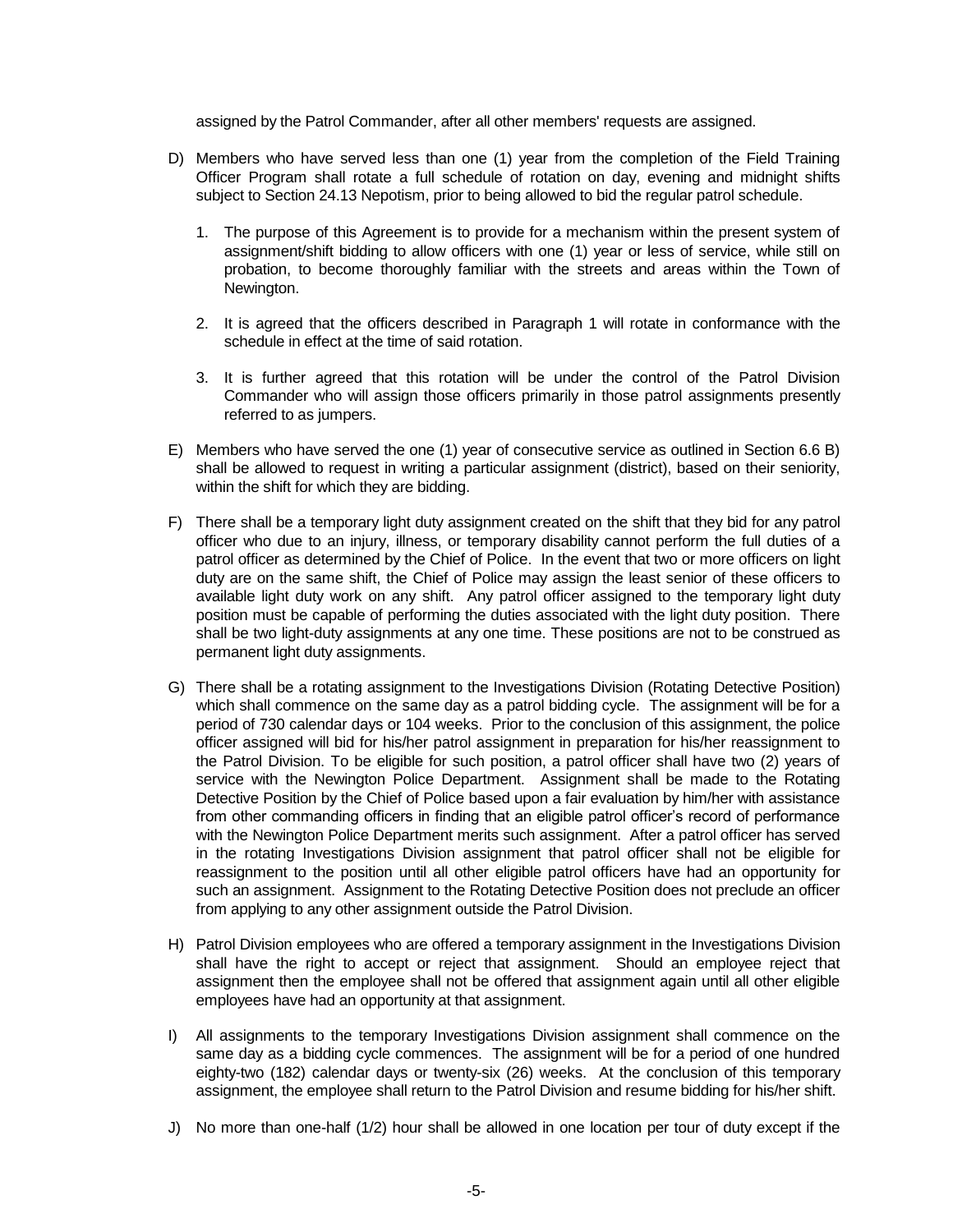member of the Patrol Division is on a call.

6.7 A) Minimum Staffing - Five (5) Patrol days, seven (7) Patrol evenings, and five (5) Patrol midnights (Thursday, Friday and Saturday only) to be implemented as follows:

| October 1994 | Seven (7) Patrol evenings                                      |
|--------------|----------------------------------------------------------------|
|              | Five (5) Patrol days (Saturday and Sunday only)                |
| April 1995   | Five (5) Patrol midnights (Thursday, Friday and Saturday only) |
| October 1995 | Five (5) Patrol days                                           |

- B) For minimum staffing Monday through Friday (days) it is understood that any district may be filled from police officers on duty at that time. Any vacancy on Saturday and Sunday day shift that affects minimum staffing will be filled on an overtime basis.
- C) Seven (7) Patrol districts will be staffed seven (7) days per week on the evening shift. Seven (7) of these shifts will have the hours of 3:30 p.m. to 11:30 p.m. or 4:00 p.m. to midnight. These district assignments will be for assignments on the street and will not be used for duration of more than three (3) hours on any given shift for inside duty such as dispatching, desk officer, or other duties not directly related to patrolling districts. The seven (7) Patrol districts will be in addition to a supervisor that will be scheduled 24 hours per day, seven days per week. The supervisor shall have the rank of Sergeant or Lieutenant. The evening Patrol districts shall not be staffed by personnel assigned to other duties on the evening shift, such as crime prevention, lab technician, or Detective Division work. Districts not covered by regularly scheduled officers shall be covered by officers on an overtime basis, except that an officer may switch on a nonovertime basis with the supervisor's permission.

The midnight shift shall consist of four (4) Patrol Districts on Sunday, Monday, Tuesday, and Wednesday. Five (5) Patrol districts shall be staffed on Thursday, Friday, and Saturday. The position of supervisor shall be in addition to the above amounts for staffing purposes. A Sergeant or Lieutenant shall be assigned as supervisor. Districts not covered by regularly scheduled officers shall be covered by officers on an overtime basis, except that an officer may switch on a non-overtime basis with the supervisor's permission.

Minimum Staffing for Public Safety Dispatchers – There shall be two (2) Dispatcher's on the day shift, two (2) Dispatchers on the evening shift, and one (1) Dispatcher on the midnight shift seven days a week. On Thursday, Friday and Saturday from midnight to 4 a.m. a second dispatcher will be assigned to the communications center. Any reduction in dispatch staffing will be in accordance with Article XIII, section 13.0, paragraph B. It is understood that any vacancy can be filled by police officers certified as telecommunicators. Part time dispatchers can also be used to maintain minimum staffing only after regular full time employees certified to dispatch are offered the work first. Any additional special event or special detail that will affect and disrupt normal dispatch functions: e.g., (CIOT, DUI, TTE, and EXTRAVAGANZA) may result in the need to add an additional dispatcher.

- D) Jumpers. There will be one jumper assigned to the evening shift as determined by the Chief of Police. This jumper will be used at the discretion of the Administration to cover open slots of one work week at minimum (taking into account the 5-2, 4-2 work schedule). The Administration will give the jumper 72 hours notice of the change in work schedule. Officers must be off probation before they enter the bid system. The Administration will take into consideration any change of work week(s) as it affects the officer. An example would be working more than 6 continuous work days in a row. In this case the Administration would adjust the officer's schedule as is done currently with the training assignments.
- 6.8 A) When the Town Manager declares an additional holiday for Town Hall employees, Police Union bargaining members who are required to work shall receive equivalent compensatory time to be taken with the permission of Chief of Police and utilized so as to not result in overtime.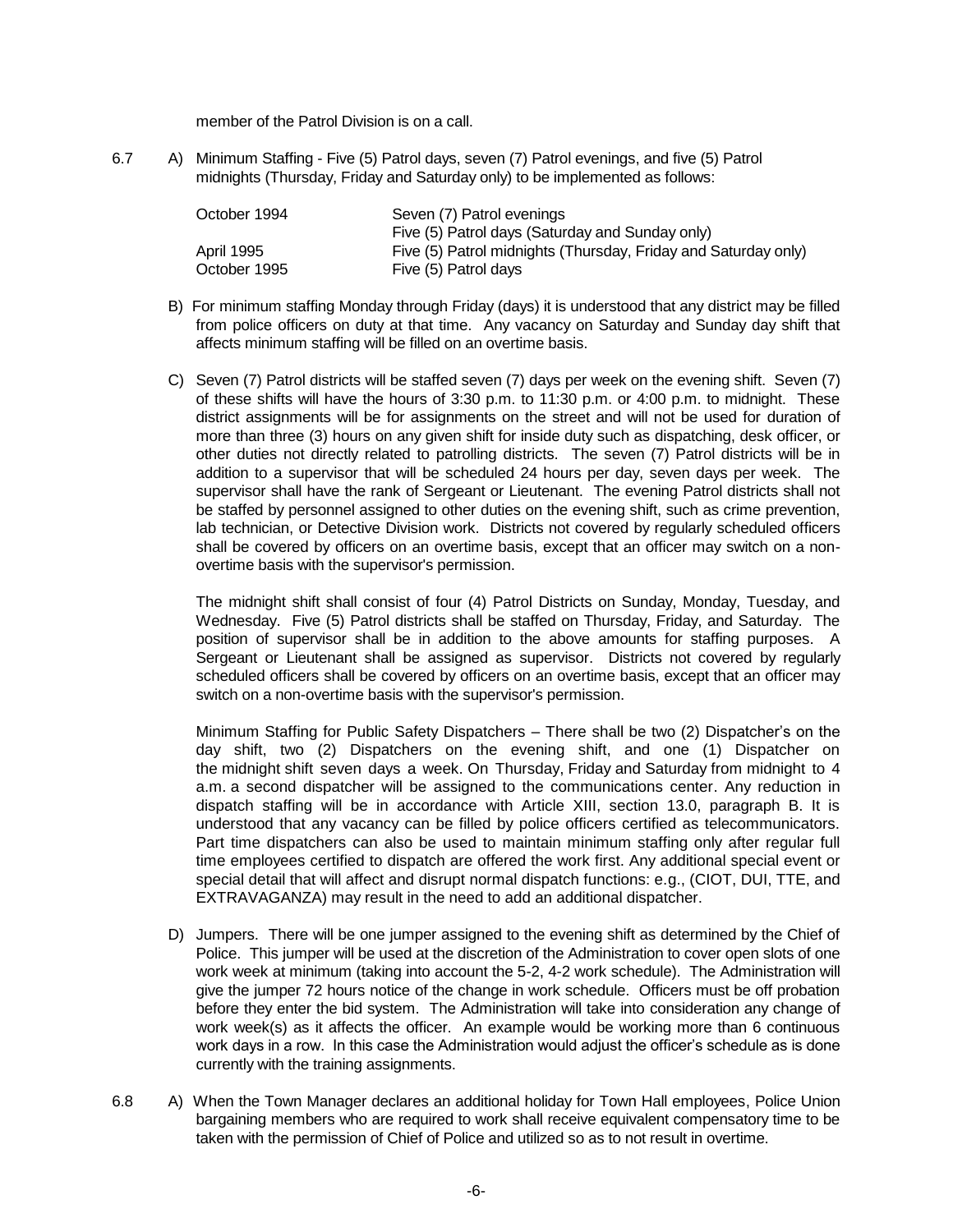B) When the Town Manager excuses Town Hall employees from having to work due to weather related issues, power outages or other unforeseen reasons, Police Union bargaining members who are required to work shall not receive compensatory time in addition to their regular wages.

## **ARTICLE VII. OVERTIME**

- 7.0 All overtime duty shall be paid at a rate of time and one-half for all hours or any portion thereof in excess of eight (8) hours per day or forty (40) hours per week.
- 7.1 Employees who may be required to return to duty to perform overtime duties on a regular working day shall be paid for not less than four (4) hours pay at the rate of time and one-half.
- 7.2 Overtime pay shall not be subject to the minimum hour provisions when such overtime results from extending a tour of duty on any shift to properly complete an investigation or work assignment.
- 7.3 Newington Police Public Safety Dispatchers, who have either retired or separated from service in good standing, will be allowed to continue working as part time dispatchers with the approval of the Chief of Police. Part time Public Safety Dispatchers will be limited to the following conditions:

(1) Full time Public Safety Dispatchers will be given preference in the assignment of all overtime related to their duties; followed by sworn officers who are sanctioned to work as telecommunicators, and then part time dispatchers.

- (2) Hours of work will not exceed 19 hours weekly.
- (3) Rate of pay will be at the "step 5" hourly rate for Public Safety Dispatchers at straight time.

(4) Part time Public Safety Dispatchers are responsible for adhering to all department policies and procedures, and meeting department performance standards.

## **ARTICLE VIII. PRIVATE OVERTIME**

- 8.1 Sections 8.1 8.9 refer to all private overtime (excluding shift work, Patrol, Support Services, Detective, and the administrative division of the police department) to which the employee is assigned by the town, for which he/she is compensated by the town, and for which the town is compensated by a third party or themselves.
- 8.2 All private overtime assignments shall be made by the Chief or his/her agent.
- 8.3 An employee working private overtime assignment shall be paid in accordance with the following:
	- A) An employee who is assigned to and reports for any private overtime shall be paid for a minimum of four (4) hours.
	- B) An employee shall be paid for private overtime at an hourly rate equal to one and one-half (1.5 times) the maximum prevailing hourly rate for Master Patrol Officer as provided by in Appendix A of this agreement.
	- C) An employee who works on Saturday at a private overtime assignment (except for Town jobs such as basketball games, dances, etc. which will be paid at 1.5 times rate) shall be paid at double (2.0 times) the maximum prevailing hourly rate for Master Patrol Officer as provided by in Appendix A of this agreement.
	- D) An employee who works on Sunday or a holiday specified in Article XIII of this agreement at a private overtime assignment shall be paid at two and one half (2.5 times) the maximum prevailing hourly rate for Master Patrol Officer as provided by in Appendix A of this agreement.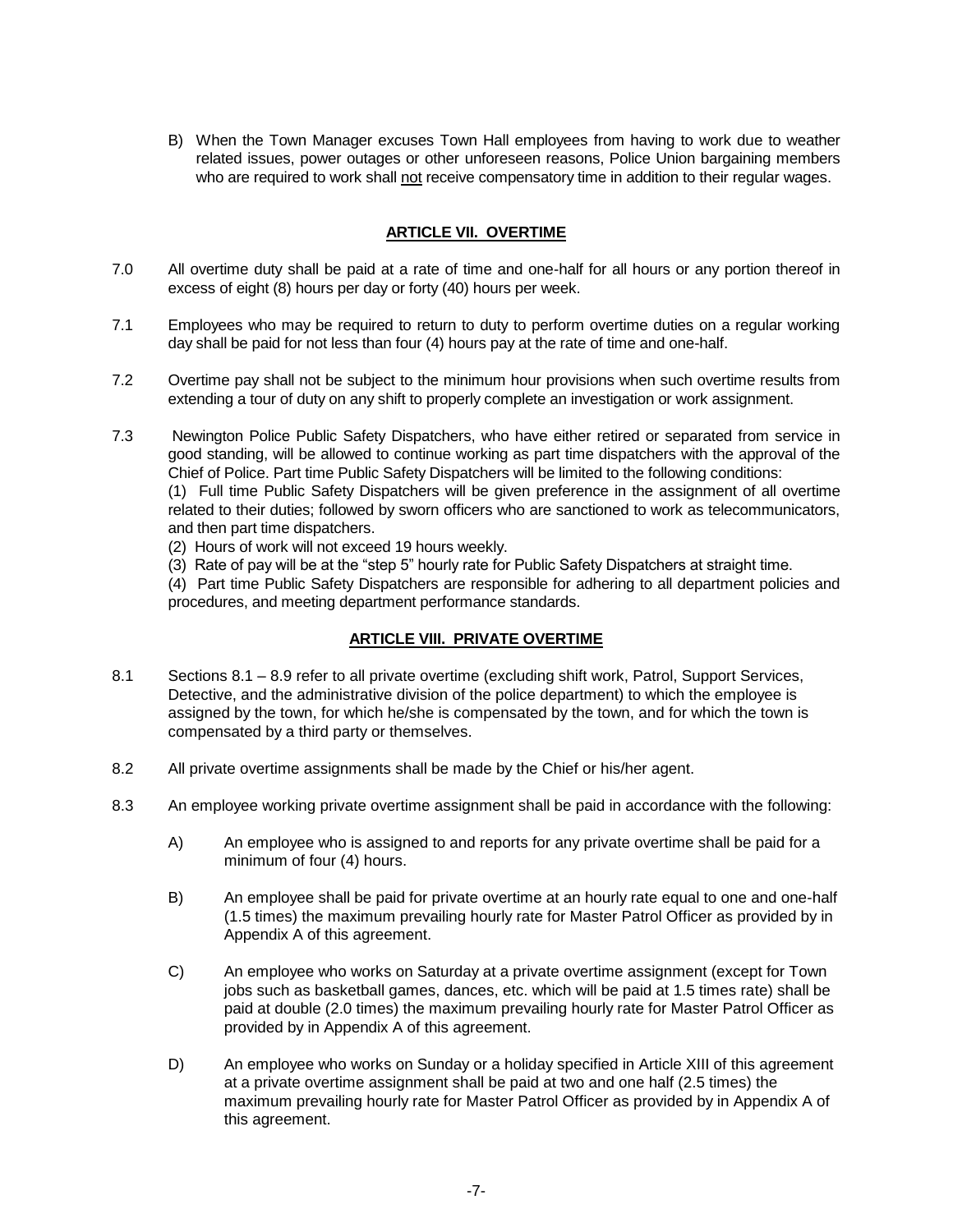- E) An employee who commences a private overtime assignment after 1400 hours (except for Town jobs such as basketball games, dances, etc. which will be paid at 1.5 times rate) and prior to 0600 on a day other than Saturday, Sunday, or a holiday, shall be paid at a rate of double (2.0 times) the maximum prevailing hourly rate for Master Patrol Officer as provided by in Appendix A of this agreement.
- 8.4 Any portion of an hour worked shall be considered one (1) full hour for pay purposes.
- 8.5 All overtime other than Town Jobs as indicated in 8.9 below, shall be paid at Master Patrol Officer Rate as defined in Appendix A:

| Hours     | Paid |
|-----------|------|
| $0 - 4$   |      |
| $4 - 8$   | Я    |
| $8 - 9$   |      |
| $9 - 12$  | 12   |
| $12 - 14$ | 14   |
| $14 - 16$ | 16   |

- 8.6 An employee who leaves a private overtime assignment because of illness or other legitimate reason shall be paid for the hours he/she actually served on such assignment and any employee who replaces him shall be paid for the remaining hours of such assignment.
- 8.7 In all private overtime assignments, regular members of the department shall be given preference, reserve officers shall not be used unless regular employees are not available.
- 8.8 Thanksgiving Day Football game will be compensated with 4 hours of pay for hours worked at 1.5 times the maximum Master Patrol Officer rate as provided by in Appendix A of this agreement.
- 8.9 Town Jobs shall be paid at Step 5 Police Officer Rate at time and one-half as defined in Appendix A:

| Hours | Paid |
|-------|------|
|       |      |
| .-ค   |      |
| ิ ค-ล |      |

#### **ARTICLE IX. COURT TIME**

9.0 An employee who is required to appear in Court for any reason related to his official duties as a member of the Newington Police Department during his/her off-duty hours shall receive from the Town one and one-half times his/her regular hourly rate of pay for each hour or portion thereof, less any fees paid by the State, provided there shall be a minimum of four (4) hours time paid for each such appearance or meeting. Should such appearance or meeting take place on a day for which such employee was scheduled for vacation, he/she shall receive a minimum of eight (8) hours pay at one and one-half times his/her regular hourly rate of pay. This section will be subject to change if it is or becomes contrary to State Law.

#### **ARTICLE X. UNIFORM ALLOWANCE**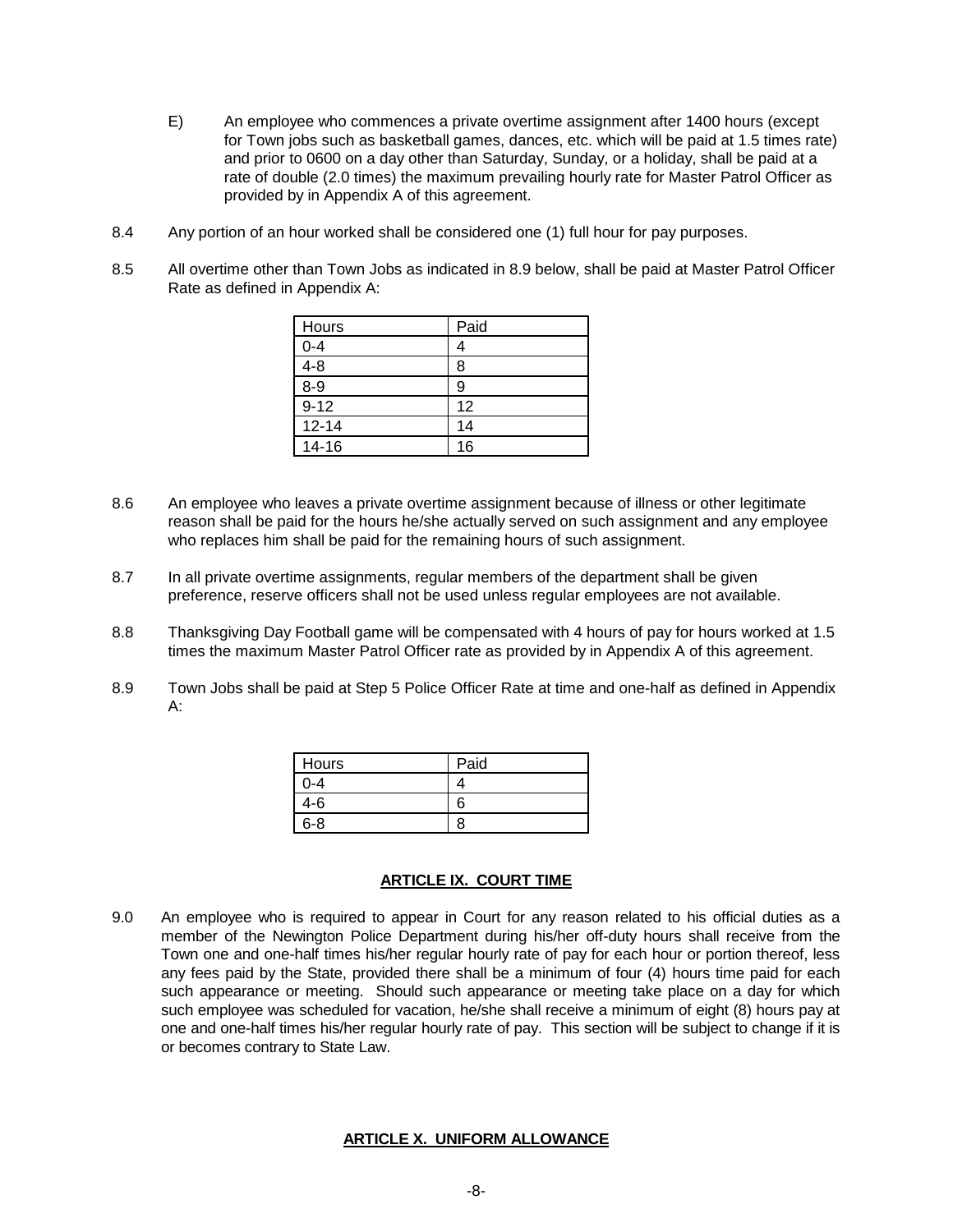- 10.0 A) Each full time police officer shall receive a uniform allowance of one thousand dollars (\$1,000.00) annually, and full time Police Dispatchers shall receive seven hundred dollars (\$700.00) provided, in lieu of such an allowance for the first year of employment each new employee shall be furnished uniform items and equipment within a reasonable time after his/her date of hire consisting of the following:
	-
	-
	- 5 Short sleeve shirts with patches 4 Black knit ties
	- 1 White nylon gloves 2 Names tags silver
	-
	- 1 Hat cover reversible 1 Tie Bar
	- 1 Winter watchman hat with NPD 1 Traffic safety vest
	- 1 Protective vest and carrier 1 Garrison duty belt
	-
	- 1 Double magazine pouch 1 Inner duty belt
	-
	- 1 belt keeper (4 pack) 1 Duty holster
	- 2 Collar pins silver 1 Flat glove pouch
	- 1 Portable radio holder 1 OC Unit and holder
	-
	- 1 Baton holder 1 Baton
	- 2 Breast Badges 1 Wallet Badge
	-
	- 3 Magazines
- 2 Oxford grey winter pants 2 Oxford grey summer pants
- 2 Black cargo pants 5 Long sleeve shirts with patches
	-
	-
- 1 Long rain coat reversible 1 Winter hat with silver band
	-
	-
	-
- 2 set of handcuffs 1 Handcuff case double
	-
- 1 Equipment duty bag 1 Flag with silver trim
	-
	-
	-
- 2 Duty name tags silver 1 Flash light, holder and charger
	-
	-
- 1 Hat Badge 1 Duty weapon
- 1 Winter coat with embroidered badge and 2 patches
- 1 Spring jacket with embroidered badge and 2 patches
- B) The uniform items and equipment so furnished shall be and remain the property of the Newington Police Department. All such items and equipment shall be returnable if such employee is dismissed, resigns or retires. Exceptions may be made by the Chief of Police as they relate to retired employees, except in no instance will employees be allowed to retain any issued weapons.

All assigned badges will be returned to the Chief of Police upon retirement. Retirement badge set (wallet and breast badge for shadow box) will be issued upon retirement.

C) The Town of Newington shall implement a replacement program for the soft ballistic body armor. The Town shall be responsible for the cost of replacement vests and carrier. The replacement program shall be in accordance with the recommendations of the National Institute of Justice (NIJ) and the Union. Current recommendations from the NIJ are that soft ballistic body armor be replaced every five (5) years from the date of issue. Should these recommendations change, the Town shall abide by such changes.

The vests purchased and/or replaced shall be rated at a class to stop the round of ammunition carried by Newington Police Officers. The Town shall consult with the Union on the selection of the brand name and model of the soft ballistic body armor based on design, durability, comfort, style and reputation of the manufacturer.

All uniformed, full-time Police Officers shall be required to wear soft ballistic body armor in the performance of their patrol duties. Non-uniformed officers shall be required to wear soft ballistic body armor at the discretion of their division commander. Soft ballistic body armor need not be worn on construction duty. Soft ballistic body armor will be worn on private jobs unless the temperature exceeds 80 degrees at the location of the job; the employee may choose not to wear the vest if the temperature exceeds the 80 degree level. Soft ballistic body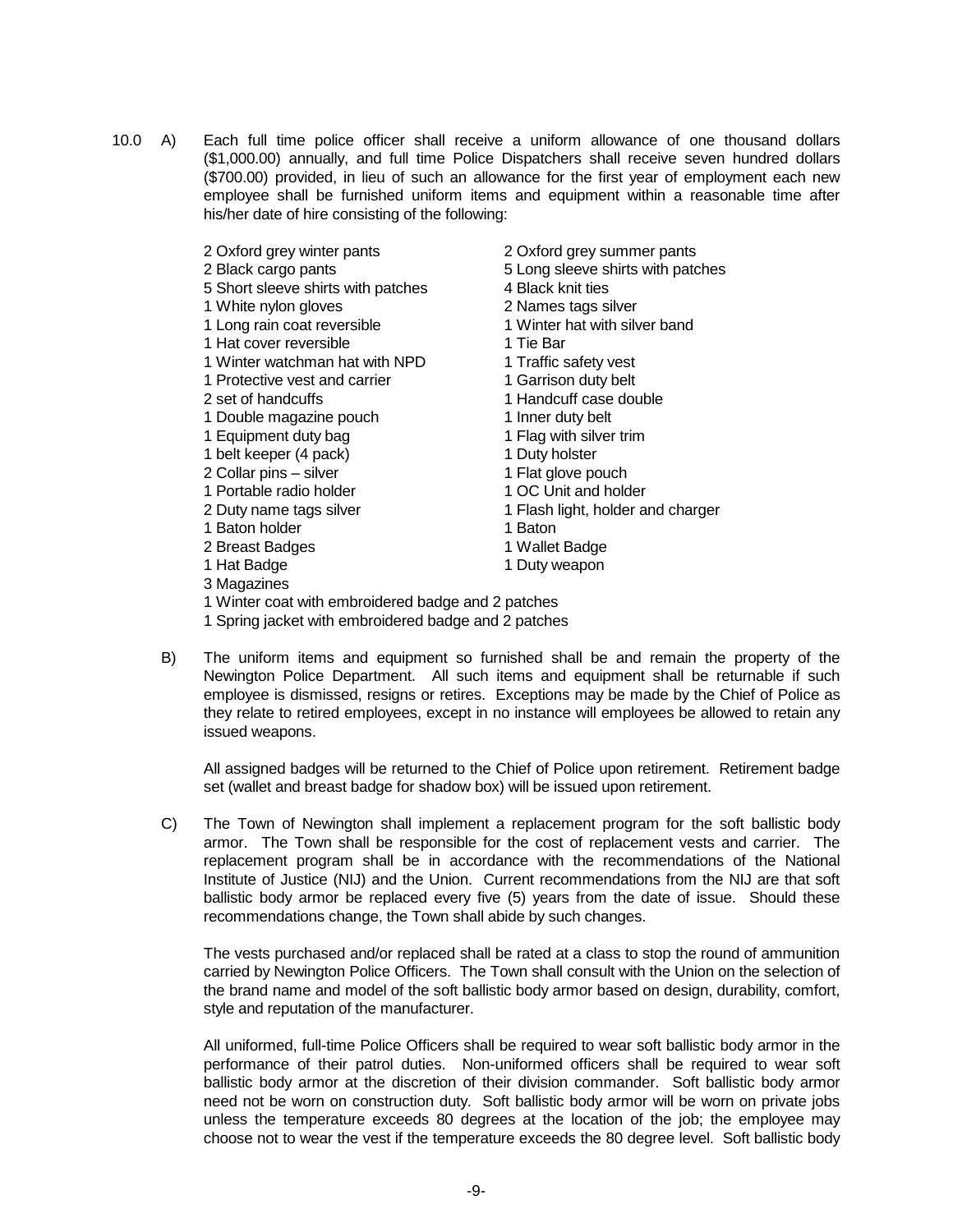armor will be worn at all other times when the officer is outside the police station. Vest carriers shall be allowed to be worn outside the uniform shirt. The vest carrier shall display a police badge (cloth or metal) and be black in color. No other items need be worn over the vest carrier.

- D) The Town will make clothing allowance payable in a separate check in the month of July.
- 10.1 The cleaning expenses incurred by each employee for the following uniform items shall be paid for by the Town:

| Summer shirts | Summer pants    |
|---------------|-----------------|
| Winter shirts | Winter pants    |
| Winter blouse | Winter overcoat |
| Winter hats   | <b>Ties</b>     |
| Cargo pants   |                 |

10.2 The cleaning expenses incurred by each employee for the following items while on plain clothes duty shall be paid for by the Town:

| Per Week: 2 suits |          | or | 2 sport jackets and pants |
|-------------------|----------|----|---------------------------|
|                   | 5 shirts |    | 1 winter overcoat         |
|                   | 1 hat    |    | neckties                  |

- 10.3 A) The cost of a change in the type, style or color of uniform items or equipment shall be paid directly by the Town if the change is initiated by the Town. Employees shall have one (1) year from the time the change was initiated to comply with uniform standards.
	- B) Uniform items or equipment unavoidably damaged or destroyed in the line of duty shall be repaired or replaced by the Town at no cost to the employee, normal wear and tear excepted.
- 10.4 The replacement value of any clothing article eligible to be cleaned under Articles 10.1 or 10.2 which is lost by a cleaning establishment under contract to the Town to furnish services for the washing or cleaning of such clothing article shall be paid to the employee by the Town.
- 10.5 Black turtleneck shirts worn under regular uniform shirts shall be acceptable attire during all shifts.

## **ARTICLE XI. INSURANCE**

- 11.0 Active Employees
	- A) Medical Insurance: The Town shall provide for each active, full time employee and his/her enrolled dependents the medical insurance benefits as outlined in the Blue Cross/Blue Shield Century Preferred Plan and the Blue Cross/Blue Shield Comprehensive Plan.

The Town may also consider at its option offering additional insurance coverage alternatives which would have a lower insurance premium and offer the same to employees as additional alternatives or may look into adding health savings account, high deductible health plans, personal care accounts, flexible spending accounts or voluntary wellness initiatives including biometric testing.

The Town and the Union agree to a reopener on January 1, 2021 limited solely to addressing the provisions of the Affordable Health Care Act's so-called "Cadillac Tax" provisions. The reopener will address the alternatives for allocating and/or reducing the costs of any taxes, fines or penalties imposed on the Town under the Act due to the level of benefits provided to the employees.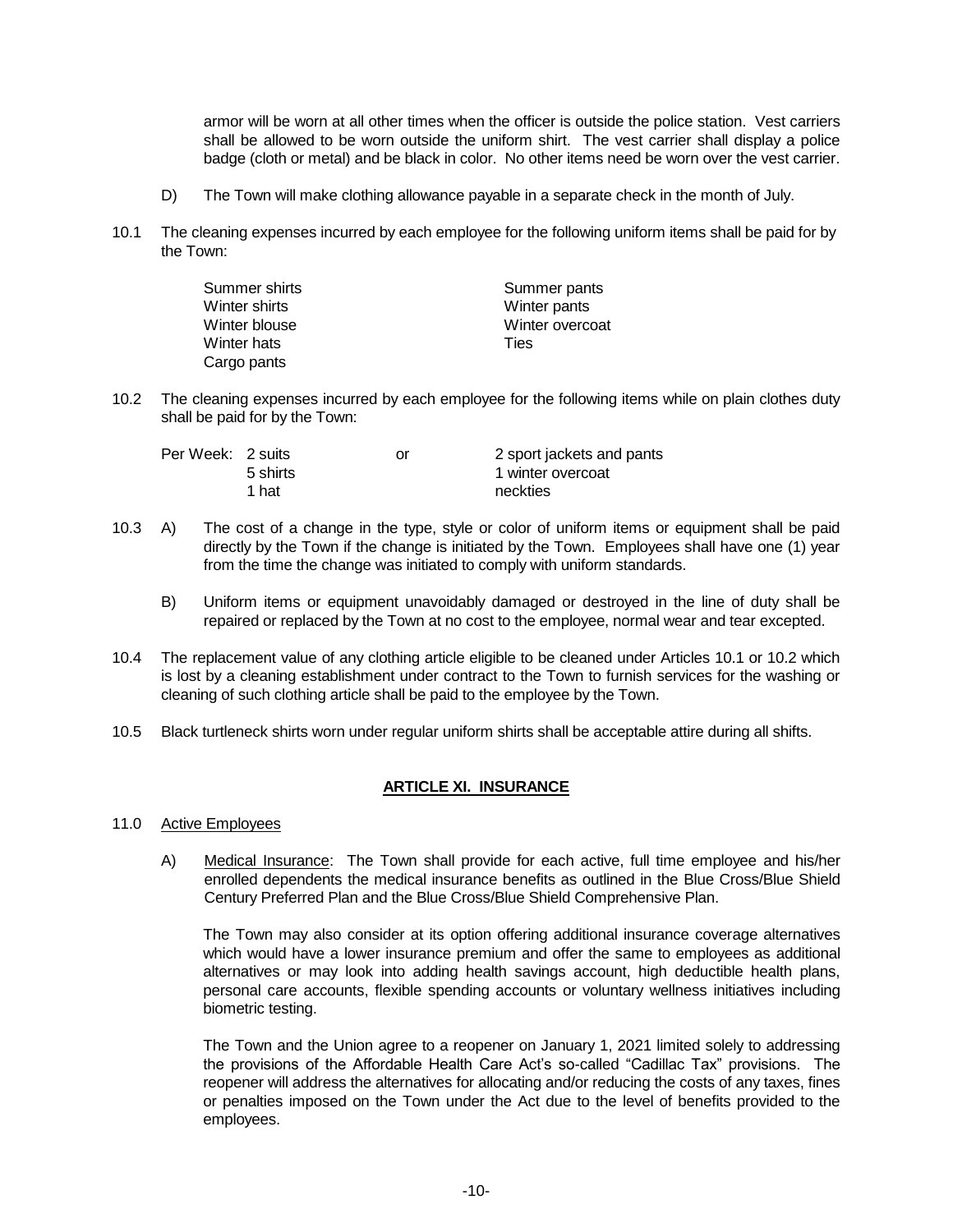- B) The medical insurance benefits set forth above and dental insurance in Section 11.0-C below will be provided on a premium cost sharing basis whereby the employee will pay a percentage (on a pre-tax basis at the option of the employee) of the allocation rate.
	- (1) FOR THE PPO PLAN:
	- Effective July 1, 2017, the employee will pay fourteen percent (14%) of the allocation rate by payroll deduction.
		- (2) FOR THE COMPREHENSIVE PLAN:

The employee premium cost sharing payments for those bargaining unit members who elect the comprehensive pan will be three percent (3%) lower than those stated for the PPO plan.

(3) High Deductible Health Plan

The Town shall provide for each active, full-time employee and his/her enrolled dependents and retirees, ("Participant" ) the medical insurance benefits as outlined in the attached Appendix B, High Deductible Health Plan (HDHP).

The HDHP will be the only plan option for all employees beginning with the July 1, 2018 plan year.

All terms, benefits and coverages shall be governed by the summary plan description in effect at the beginning of each policy year and to include changes to be in compliance with Federal Health Care Reform Mandates.

The cost of the applicable premiums for this health insurance program shall be born as follows: The premium share contribution by the participating employee shall be thirteen (13%) percent effective July 1, 2018, thirteen and one-half (13.5%) percent effective July 1, 2019 and fourteen and one-half (14.5%) percent effective July 1, 2020.

Dependents will be covered up to age twenty-six (26). Coverage for new employees shall become effective within thirty (30) days from the date of hire. For current employees as of July 1, 2018, the HDHP shall be the only plan option offered by the Town as of the date of hire.

For each contract year, other than the second contract year (2018-2019), the Town's full contribution toward the HSA deductible for Actives and Retirees will be deposited in the HSA accounts in two equal installments, on or about the first pay period in July and January. The Town agrees to fund sixty percent (60%) of the applicable HSA deductible during the 2018-2019 contract year in one installment on the first pay period of the 2018-2019 fiscal year and fifty percent (50%) for the 2019-2020 contract year and 2020- 2021 contract year.

The parties acknowledge that the Town's contribution toward the funding of the HSA Plan is not an element of the underlying insurance plan, but rather relates to the manner in which the deductible will be funded for actively employed employees. If the High Deductible HSA Plan is implemented after the start of the contract year, the Town's contribution toward the funding shall be prorated for that year.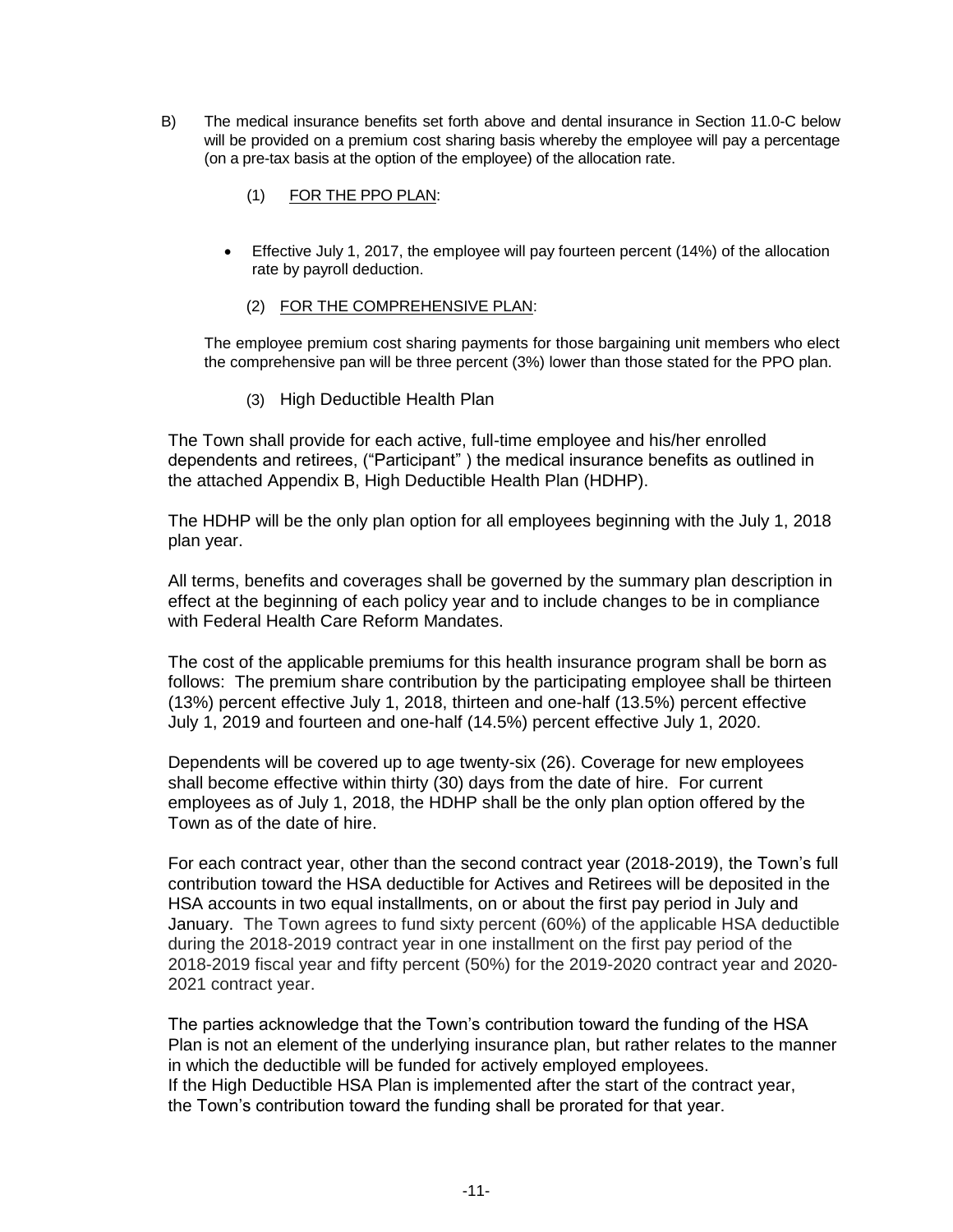HRA Account. An HRA shall be made available for any Participant who is precluded by law from opening a Health Savings Account (HSA). The annual maximum reimbursement by the Town shall be equal in amount to the Town's contribution into the HSA account for those eligible for an HSA, but in no event, shall the Town's contribution exceed the Town's annual deductible contribution for those in the HSA. Retired employees would receive the same percentage of Town contribution to the deductible in effect at the time of retirement and retain that level until the retired employee is eligible for Medicare or eligible to be covered under any other plan. If there is a negotiated contract change or a move to another comparable plan the retirees follow the actives into that plan.

C) Dental Insurance: The Connecticut General Life Insurance Company dental care plan or its equal in coverage and benefits furnishing indemnification for reasonable and customary charges subject to a \$50 per year deductible and a \$1,000 per year maximum benefit for each covered person as follows:

Preventive services (oral exams, radiographs tests and lab exams, emergency treatment, prophylaxis, fluoride treatments, space maintainers). 100% Basic Services (general anesthesia, basic restoration, endontics, periodontics, prosthodontics, oral surgery) 80% Major Services (major restoration, installation of dentures, fixed bridgework, crowns) 60% Initial missing teeth replacement (replacement of missing teeth during

the first 24 months of coverage) 50%

Employees have the option of using the CIGNA dental health plan (HMO) in lieu of the CIGNA indemnity dental insurance, providing the premiums do not exceed the Town's normal premium levels. If premium exceeds the Town's normal level, employee may obtain this insurance and he/she will be responsible for the difference. The dental insurance benefits will be provided on a premium sharing basis whereby the employee will pay a percentage (on a pre-tax basis at the option of the employee) of the allocation rate at fourteen (14%) percent effective July 1, 2017, thirteen (13%) percent effective July 1, 2018, thirteen and one-half (13.5%) percent effective July 1, 2019 and fourteen and one-half (14.5%) percent effective July 1, 2020.

- D) Effective July 1, 2007, the Town shall establish and maintain an IRS Section 125 Flexible Spending Account (FSA) for employees. The account shall be designed to permit exclusion from taxable income for each employee's share of health and medical premiums, deductibles, co-insurance and unreimbursed medical expenses as well as cost of dependent care. As allowed by law, the Dependent Care Account shall have a \$5,000 maximum, automatically increasing upon any change in the law. The Medical Account shall have a \$2,500 maximum, automatically increasing or decreasing upon any change in the law.
- E) Life and AD&D Insurance: Group Life and Accidental Death and Dismemberment Insurance for Active Employees with a principal equal to an employee's base annual salary (i.e. not including overtime, longevity, education incentive or extra duty pay). An Active Employee may purchase a principal amount equal to two times the employee's base annual salary as defined herein with the additional cost funded entirely by the employee.

## 11.1 Retirees

A) (1) Medical/Dental Insurance: For those that retiree on or before July 1, 2018 are eligible for the PPO plan option and all those who retiree on or after July 1, 2018 are eligible only for the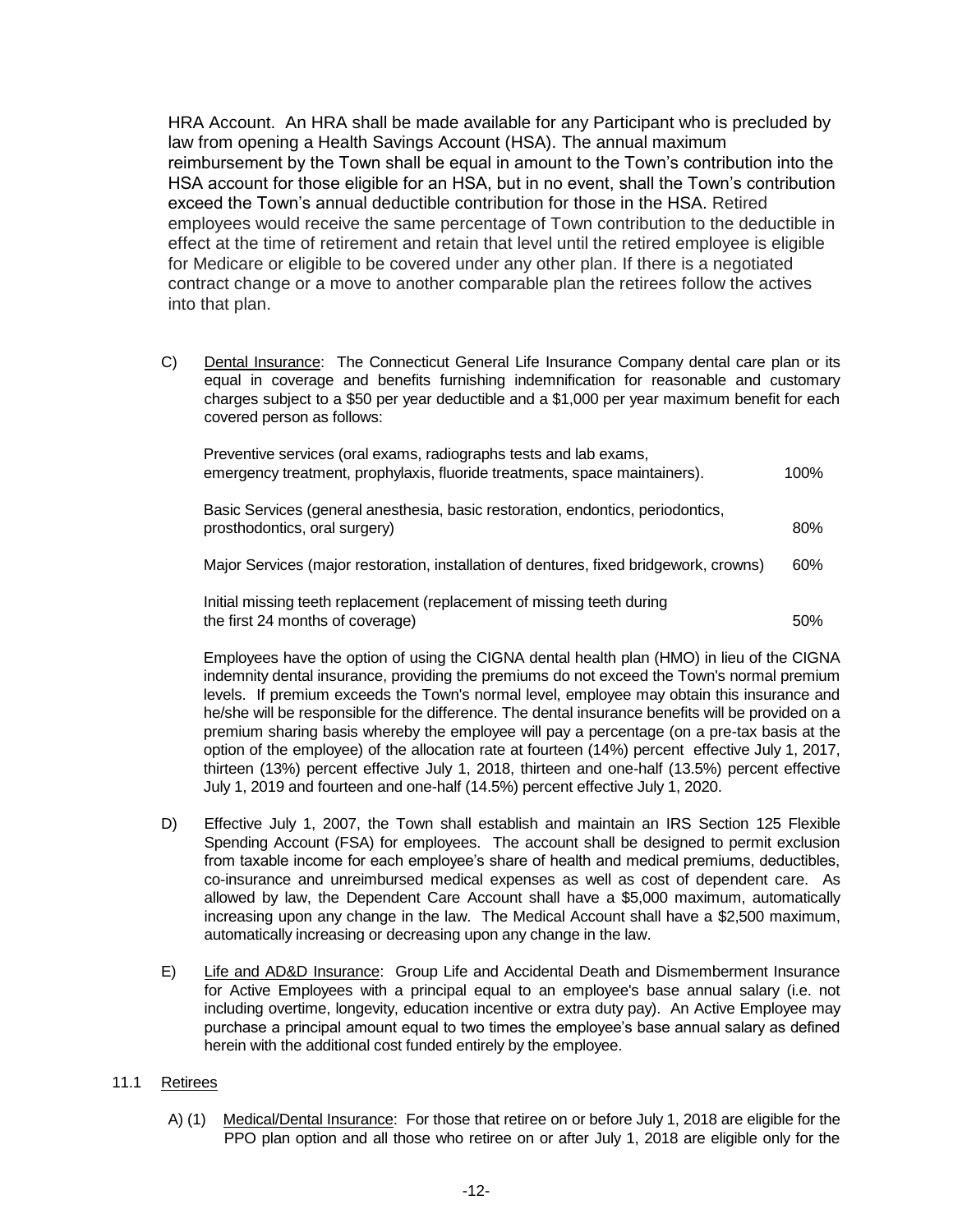same plan offered to the active employees. Except as noted below, the Town shall provide without charge for each retired full time employee and his/her enrolled dependents the insurance outlined in 11.0 above or as modified in any successor contracts from the date of his/her retirement until the date upon which said employee, or in the case of said employee's death, his/her spouse and eligible dependents, becomes eligible for Medicare or some other national health insurance program. Coverage will be extended to retirees whose current employer does not provide health insurance and/or life insurance and to retirees who are otherwise ineligible for current employer health insurance and/or life insurance. Coverage will be extended to retirees who receive health or life insurance from or through another employer only to the extent provided in the options contained in this section below. Each retiree to be eligible for benefits hereunder shall declare whether he/she has or is eligible to receive duplicate coverage on a form provided by the Town and at such time as the Town requests. When an employee's spouse becomes eligible for Medicare, he/she will no longer be eligible for the Town's insurance program.

Each retiree eligible to receive group health insurance from their successor employer and/or each retiree who subsequently becomes eligible to receive insurance coverage from a successor employer shall select one of the following three reimbursement/coverage options (A, B, or C) listed below:

Option A. Yearly 100% premium cost sharing reimbursement subject to the maximum for family coverage based on State of Connecticut United Healthcare Oxford Freedom Select Plan, including dental.

In addition to the premium cost-sharing reimbursement noted above, retirees who select Option A will receive secondary health insurance coverage (excluding dental) from the Town. This secondary insurance coverage will be provided based upon the type of coverage (single, employee plus one, family) obtained by the retiree from their successor employer. Under such secondary coverage, a retiree with dependents and family coverage with their current employer could have their dependents covered under the Town's insurance in the event such dependent becomes ineligible for coverage with their current employer and such dependent is otherwise eligible for coverage under the Town's insurance plan. Further, it is acknowledged and agreed by the parties that if a retiree selects Option A and the cost of his/her premium cost-sharing payments exceeds the amount of reimbursement provided under Option A, the retiree may still choose to select Option A and he/she will be responsible for the difference in such premium cost-sharing costs to the successor employer.

Option B. Yearly 100% premium cost sharing reimbursement subject to the maximum for family coverage based on State of Connecticut Anthem Blue Cross Preferred POS Plan, including dental. Further, it is acknowledged and agreed by the parties that if a retiree selects Option B and the cost of his/her premium cost-sharing payments exceeds the amount of reimbursement provided under Option B, the retiree may still choose to select Option B and he/she will be responsible for the difference in such premium cost-sharing costs to the successor employer.

Option C. Yearly \$2,400 payment. Money to be paid in four equal installments on or before January 15, April 15, July 15 and October 15 of each applicable year.

- 11.1.A (2) The following terms apply to options A and B above:
	- a. As the amounts of premium cost sharing payments increase or decrease for State of Connecticut employees under United Healthcare Oxford Freedom Select or Anthem Blue Cross Preferred POS the maximum reimbursements required under Options A and B will also automatically increase or decrease by the same amount as the amounts increase or decrease for State of Connecticut employees.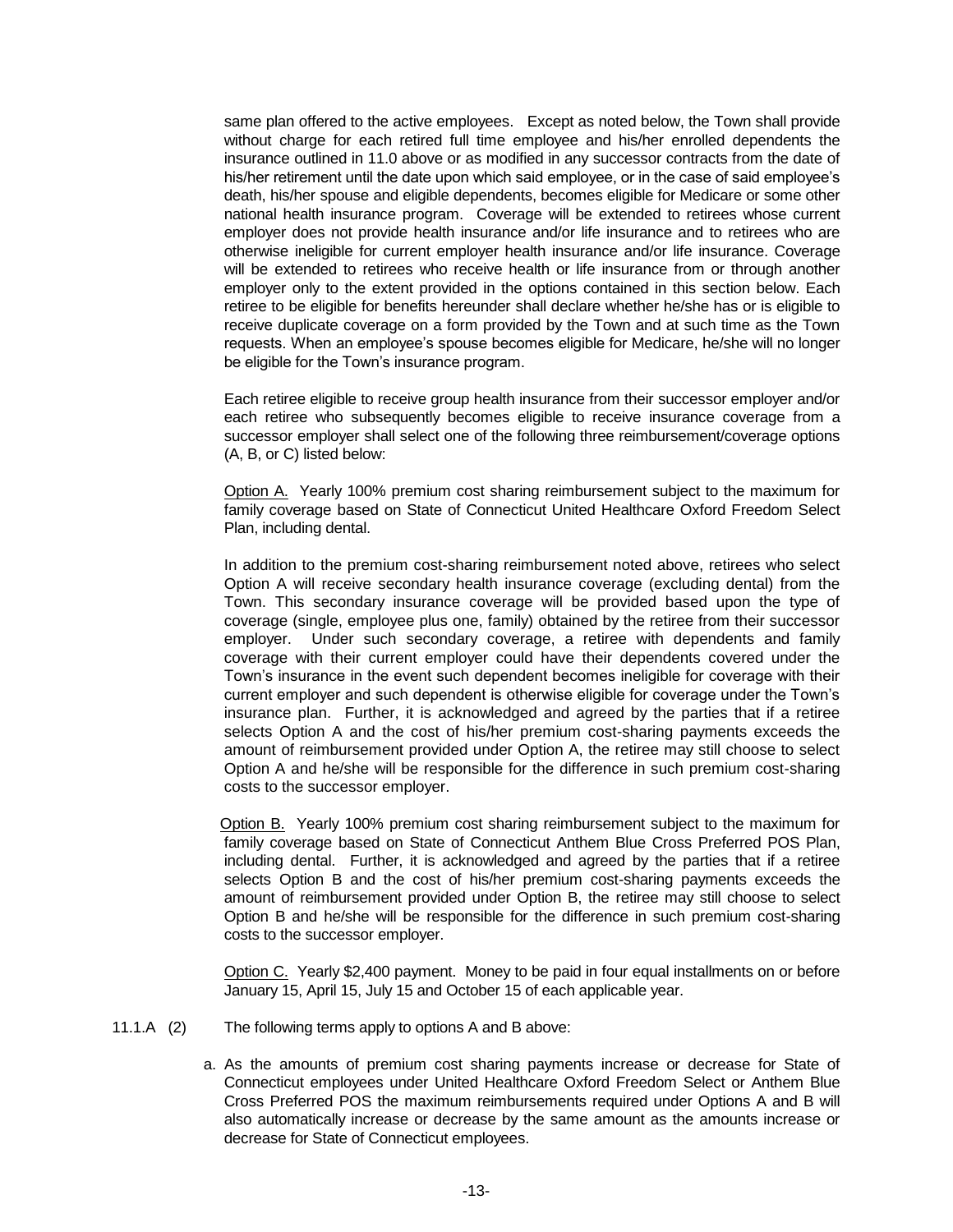- b. If either United Healthcare Oxford Freedom Select or Anthem Blue Cross Preferred POS are no longer provided to State of Connecticut employees by the State of Connecticut, then the parties will utilize whatever health insurance plan the State of Connecticut chooses as the applicable replacement for the discontinued plan(s).
- c. Future retirees who seek cost share reimbursement shall provide to the Town on or before January 15, April 15, July 15 and October 15 of each applicable year proof of their cost sharing payments. The Town will process the reimbursement within 30 days of receipt of proof of payment, assuming no questions or issues exist regarding the reimbursement.
- 11.1.A (3) The Town shall establish an open enrollment period in each calendar year in which employees may switch from their current option to either of the remaining two options listed in paragraph 11.1 above. Future retirees will also be able to switch options at any time during a calendar year if one of the following occurs: (1) any change in family status, (2) any change of employment, or (3) any change in group medical benefits provided by the retiree's current employer. Notice of change shall be given to the Town within 30 days of the event except under extenuating circumstances. The switch will occur on the first of the month that follows notice of the change to the Town except under extenuating circumstances. If a future retiree switches options or returns to Town coverage during a calendar year, the payments required under a particular option shall be prorated based on the amount of time the retiree was covered under such option(s).
- 11.1.A (4) Option C shall apply to a situation in which a future retiree's employer uses a Health Savings Account for the providing of group health insurance benefits.
- 11.1.A (5) If a future retiree is only offered insurance from his/her employer that results in premium cost sharing in excess of \$930 per month then said retiree shall be deemed as not being offered group health insurance from their current employer. The Town will have the choice to (1) reimburse the retiree 100% of premium cost sharing and provide secondary coverage under the Town's group health plan or (2) permit the retiree to be covered under the Town's group health insurance coverage. The amount of \$930 shall be annually increased or decreased by the dollar amount of increase or decrease in employee premium cost sharing for family coverage required by the State of Connecticut under the Anthem Blue Cross Preferred POS Plan (or applicable successor plan) listed in option B above.
- 11.1.A (6) Future retirees who receive group health insurance for him/her and spouse and eligible dependents but who cannot receive dental insurance or are otherwise ineligible to receive dental insurance from their employer shall remain eligible to utilize the Town sponsored dental insurance for him/her and spouse and eligible dependents, provided that the retiree is able to document his/her ineligibility to receive dental insurance from his/her current employer.
- 11.1.A (7) If a future retiree leaves employment or otherwise becomes ineligible to participate in the current or successor employer's health insurance plan, he/she shall be, as soon as practical, restored to the Town's health insurance plan. Absent extenuating circumstances, the switch will occur on the first day of the subsequent month. A future retiree must promptly notify the Town of his/her change in employment status or eligibility. Failure to promptly (i.e. within 20 days) notify the Town of any such change could preclude or delay the retiree's receipt of the retiree's switch to the Town's health insurance plan.
- 11.1.A (8) Notwithstanding any other provision of this agreement or the collective bargaining agreement, future retirees are entitled to receive life insurance benefits from any employer while still receiving life insurance benefits from the Town.
- 11.1A (9) A retiree who is eligible to receive health insurance offered by a current or new employer is obligated to obtain that insurance, in lieu of the health insurance offered by the Town, upon either the retiree's commencement of employment with the employer or the offering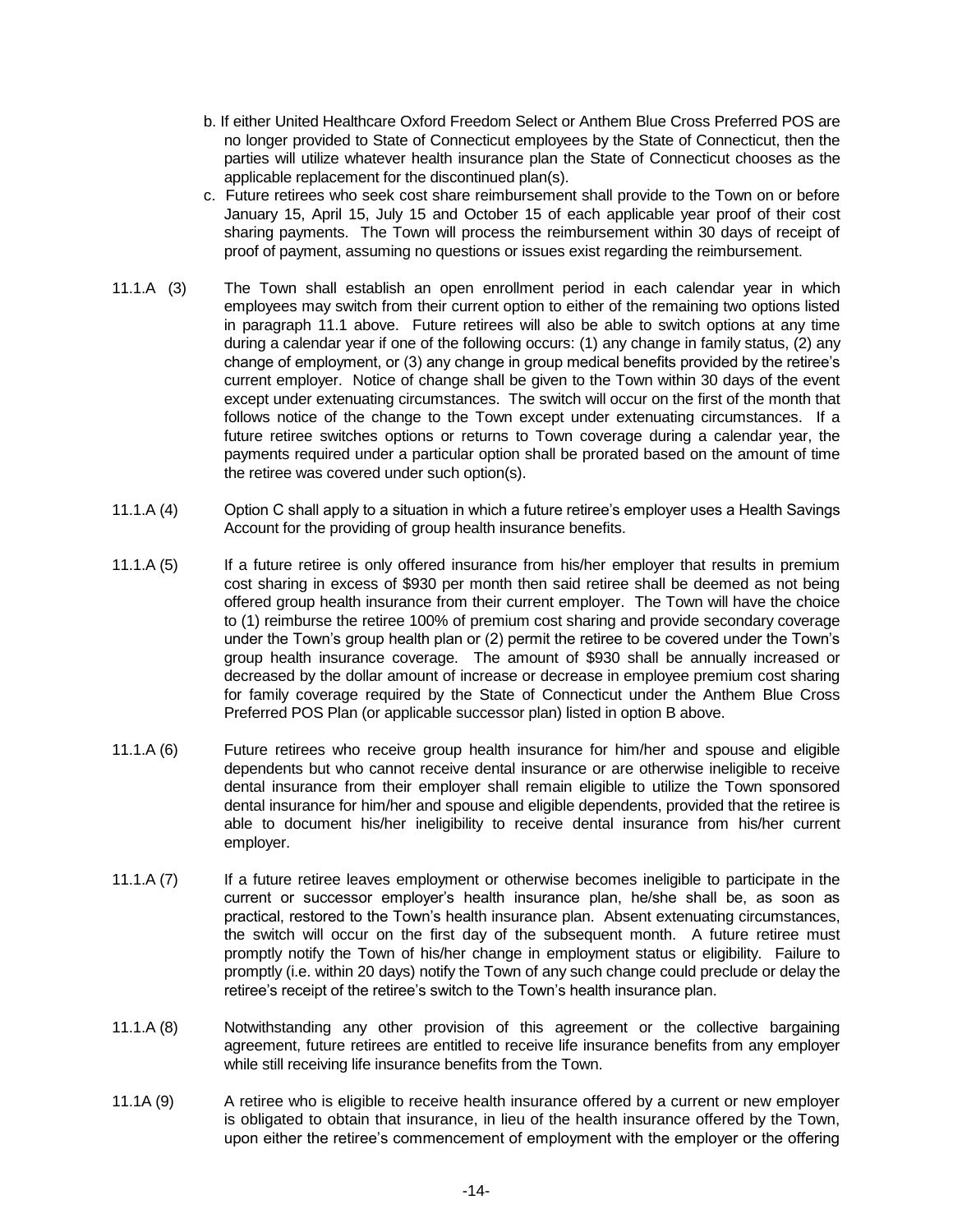of health insurance by the employer, whichever occurs sooner. If a retiree is currently covered by the Town's insurance coverage and is required to undergo any waiting period by a new employer before becoming eligible for that employer's insurance coverage, the retiree will continue to remain on the Town's insurance coverage for the duration of such waiting period. In addition, if a retiree is currently covered under his/her current employer's insurance coverage and accepts employment with a new employer which requires both a waiting period before the retiree can be covered under his/her new employer's insurance coverage and which requires the retiree to pay for COBRA coverage from his/her current employer during this waiting period, the Town shall have the option at its discretion to either (1) reimburse such retiree for 100% of the retiree's COBRA costs incurred by the retiree to maintain insurance coverage under his/her prior employer for the duration of the waiting period  $or$  (2) to permit such retiree to be covered by the Town's group health insurance coverage, provided that the Town's obligations under either (1) or (2) above are applicable only under the following circumstances:

(A) The retiree's separation from his/her current employer is involuntary (i.e., layoff, reduction-in-force, etc.); or

(B) The retiree's separation from his/her current employer is voluntary and no prior voluntary separation has occurred during the prior three (3) year period.

Notwithstanding any other provisions outlined above, if a retiree is covered under any current employer's insurance coverage and voluntarily leaves such employment to accept employment with a new employer on more than one occasion during any three (3) year period which requires a waiting period before the retiree can be covered under his/her new employer's insurance coverage, the retiree will be responsible for any COBRA payments necessary to continue his/her prior employer's insurance coverage during the waiting period. During such waiting period, the retiree shall continue to receive payments from the Option they had selected prior to his/her switch to the new employer.

B) New employees who become members of the Newington Police Department after September 19, 1994, upon retirement, shall not be provided insurance coverage for enrolled dependents but may purchase, if desired, insurance coverage for enrolled dependents at the employee's expense.

Effective January 1, 2007, employees hired after that date upon retirement, and who retire prior to their "normal retirement date" in Section 25.14, shall not be provided either the retiree insurance benefits outlined in Section  $11.1(A)$ - $(D)$  or the annual retiree pension COLA outlined in Section 27.0.

- C) Life and AD&D Insurance: The Town shall provide Group Life and Accidental Death and Dismemberment Insurance for retired employees up to age sixty-five (65) who retire after September 30, 1981 with a principal equal to the base annual salary such retired employee was paid in his/her last year of service to the Police Department.
- D) The Town shall administer a life insurance plan to cover retirees after they reach age 65, provided all premiums and costs connected with such plan shall be funded entirely by employee contributions. The particular plan, the insurer and levels of benefits shall be determined by the Union. The Town's administration of such plan shall include payroll deductions for premium charges.
- 11.2 The Town shall continue to pay premiums required to keep in effect the insurance programs specified in Section 11.0 for a laid-off employee for a period as defined by Federal or State law from the date of his/her layoff, provided coverage will be terminated or adjusted, as appropriate, for a laid-off employee who obtains insurance through another employer.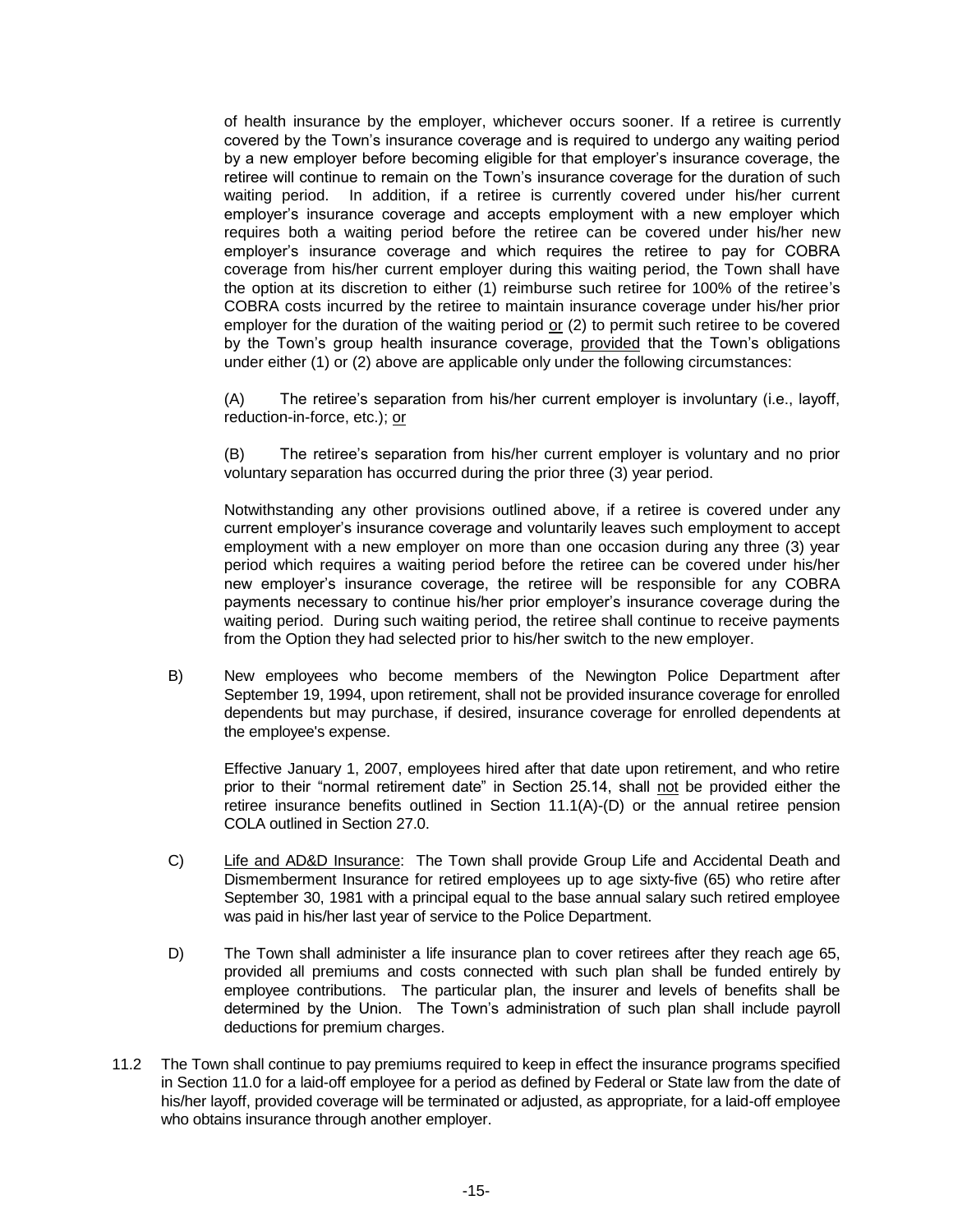- 11.3 If the Town finds it desirable to obtain equivalent coverage from alternate carriers at no additional cost to employees for the insurance specified in Sections 11.0 and 11.1, it shall notify the Union of proposed changes prior to their becoming effective. If, within thirty (30) days of notification, the Union disputes that the proposed changes constitute equivalent or better coverages, it may request an evaluation of equivalency of coverage by an arbitrator experienced in insurance matters chosen under provisions of Article XXI, Grievance Procedure. If the arbitrator finds coverage to be at least equivalent, the Town may exercise the option of changing to the equivalent coverage through an alternate carrier. In no event shall any changes become effective until the Union has had thirty (30) days in which to review such proposed changes or earlier indicates its agreement therewith. If the Union requests an evaluation by an arbitrator as herein provided, no change shall become effective until the arbitrator finds equivalency or better will result.
- 11.4 Notwithstanding the above, effective July 1, 2013, employees may voluntarily elect to waive in writing all health insurance coverages outlined above and, in lieu thereof, shall receive an annual payment of two thousand dollars (\$2,000.00) for single coverage, two thousand two hundred and fifty dollars (\$2,250.00) for employee plus one coverage and two thousand seven hundred and fifty (\$2,750.00) for family coverage in cash payment to those employees waiving such coverage which shall be made in equal payments during the months of November, January, April and June. This provision shall not apply to situations where both spouses and/or civil union partners are currently employed with the Town and/or Board of Education.

Where a change in an employee's status prompts the employee to resume Town-provided insurance coverage, the written waiver may, on written notice to the Town, be revoked. Upon receipt of revocation of the waiver, insurance coverage shall be reinstated as soon as possible subject, however, to any regulations or restrictions, including waiting periods, which may then be prescribed by the appropriate insurance carriers. Depending upon the effective date of such reinstated coverage, appropriate financial adjustments shall be made between the employee and the Town to ensure that the employee has been compensated, but not overcompensated, for any waiver elected in this section.

Notice of intention to waive insurance coverage must be sent to the Chief of Police not later than April 1 to be effective on July 1 of each contract year.

Waiver of premium procedures must be acceptable to the applicable insurance carrier.

#### **ARTICLE XII. VACATIONS**

12.0 Employees shall be granted time off with pay for vacations according the following schedule:

| 1-5 years     | .83 day/mo.      |
|---------------|------------------|
| 5 & 6 years   | $1.25$ days/mo.  |
| 7 & 8 years   | 1.33 days/mo.    |
| 9 & 10 years  | $1.416$ days/mo. |
| 11 & 12 years | $1.5$ days/mo.   |
| 13 & 14 years | $1.58$ days/mo.  |
| 15 and over   | 1.67 days/mo.    |
|               |                  |

Employees hired after September 19, 1994 shall be granted time off with pay for vacations according to the following schedule:

| <b>Years of Service</b> | Rate of Vacation Earned |  |
|-------------------------|-------------------------|--|
| 1-5 years               | 2 weeks                 |  |
| 6 years                 | 2 weeks $+1$ day        |  |
| 7 years                 | 2 weeks $+2$ days       |  |
| 8 years                 | 2 weeks $+3$ days       |  |
| 9 years                 | 2 weeks $+4$ days       |  |
| 10 years                | 3 weeks                 |  |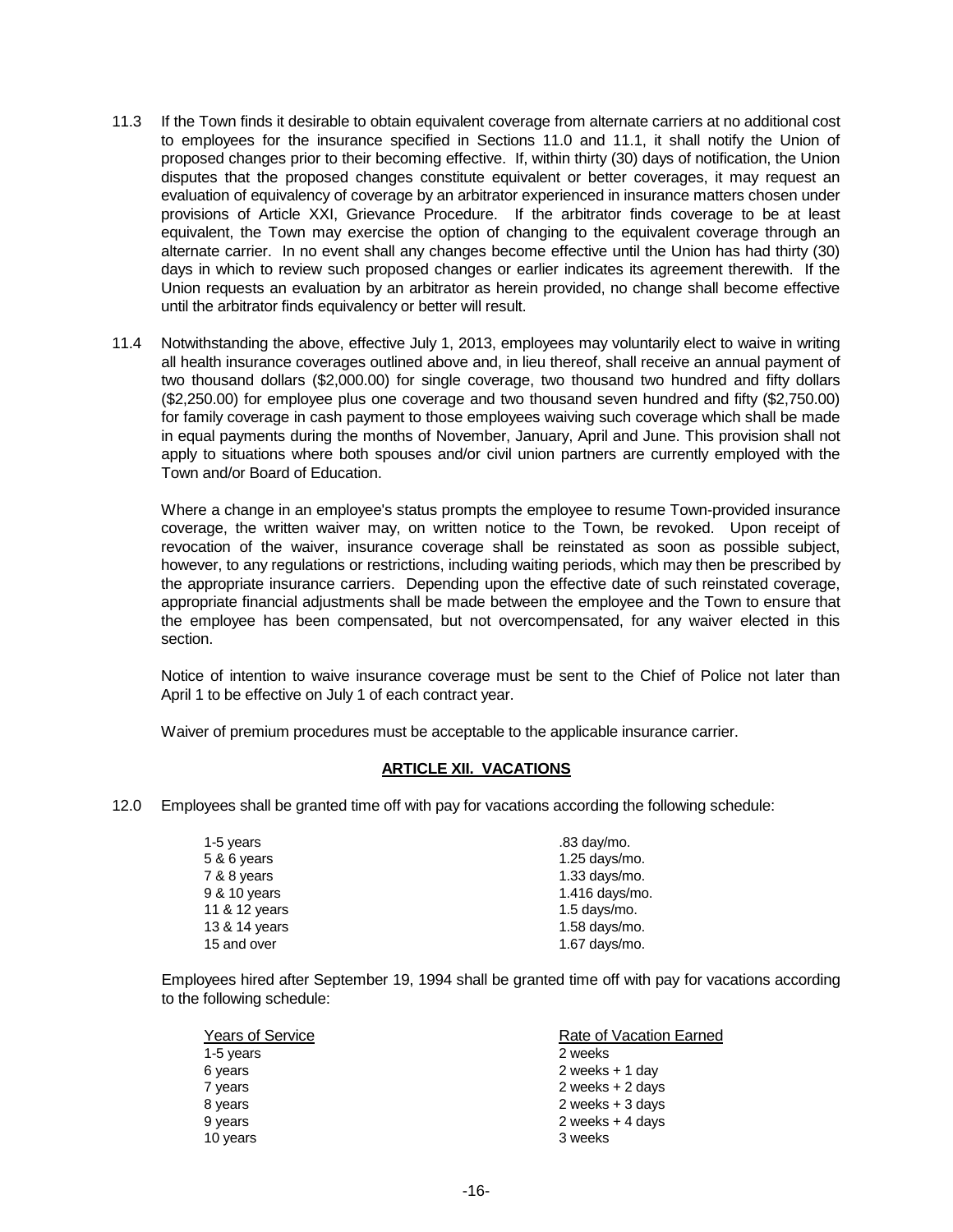| 11 & 12 years | $3$ weeks $+1$ day |
|---------------|--------------------|
| 13 & 14 years | 3 weeks + 2 days   |
| 15 & 16 years | 3 weeks + 3 days   |
| 17 & 18 years | 3 weeks + 4 days   |
| 19 and over   | 4 weeks            |

- 12.1 Each employee shall receive vacation time of one-half (1/2) day for each thirty (30) consecutive scheduled working days which he/she works without using sick leave and without being tardy. Consecutive scheduled working days are defined as days of work or days off for other than suspension, no pay (with the exception of military leave), leaves of absence and days in which the employee is late for work.
- 12.2 Employees shall be allowed to accumulate vacation leave not to exceed the amount earned in two years. Such leave must be used by the employee within two (2) years of the anniversary of the date earned.
- 12.3 Prorated accumulated vacation pay shall be given to employees upon termination or retirement from Town service. In the event of an employee's death, his/her prorated accumulated vacation pay shall be paid to his/her surviving spouse, and/or minor children. Retirees may receive their pay for accumulated leave at retirement (or termination) or may elect to defer it until the next calendar year; however, any adverse tax consequences which may result from this deferral rest with the retiree and not the Town.
- 12.4 Choice of date by employees shall be granted wherever practicable. Rank seniority shall prevail in the selection of vacations, except that the Chief shall have the right to limit the number of employees who may be off duty simultaneously.
- 12.5 There shall be at least two (2) vacation schedules One (1) to consist of all patrol division personnel below the rank of sergeant; one (1) to consist of all patrol division supervisors, and such other schedules as the Chief may deem appropriate for those employees not covered by the foregoing.

## **ARTICLE XIII. HOLIDAYS**

13.0 A) Each employee shall be paid at the rate of double time and one-half (2-1/2 times his/her prevailing hourly rate) for all work performed during the twenty-four (24) hour period constituting each of the following legal holidays:

| New Year's Day         | Independence Day |
|------------------------|------------------|
| Martin Luther King Day | Labor Day        |
| Presidents' Birthday   | Columbus Day     |
| Good Friday            | Veteran's Day    |
| Easter Sunday          | Thanksgiving Day |
| Memorial Day           | Christmas Day    |

Any employee who does not work on a holiday listed above shall be paid his/her regular rate for eight hours as holiday pay.

- B) When a dispatcher vacancy exists on Christmas, New Year's Day, Easter, Memorial Day, Labor Day and Thanksgiving (with the exception of Thanksgiving Day Newington High School home football games), the Town, through the Chief of Police, shall have the discretion either to fill or not to fill that vacancy. In no event shall this provision be interpreted to allow the Town to cancel an assigned dispatcher from scheduled duty because of a holiday, except as provided in Sections 13.1 and 13.2.
- 13.1 The Union will accept limited staffing for employees in assignments other than patrol on Christmas Day, New Years Day, and Easter Sunday. Seniority will prevail when assigning personnel to duty on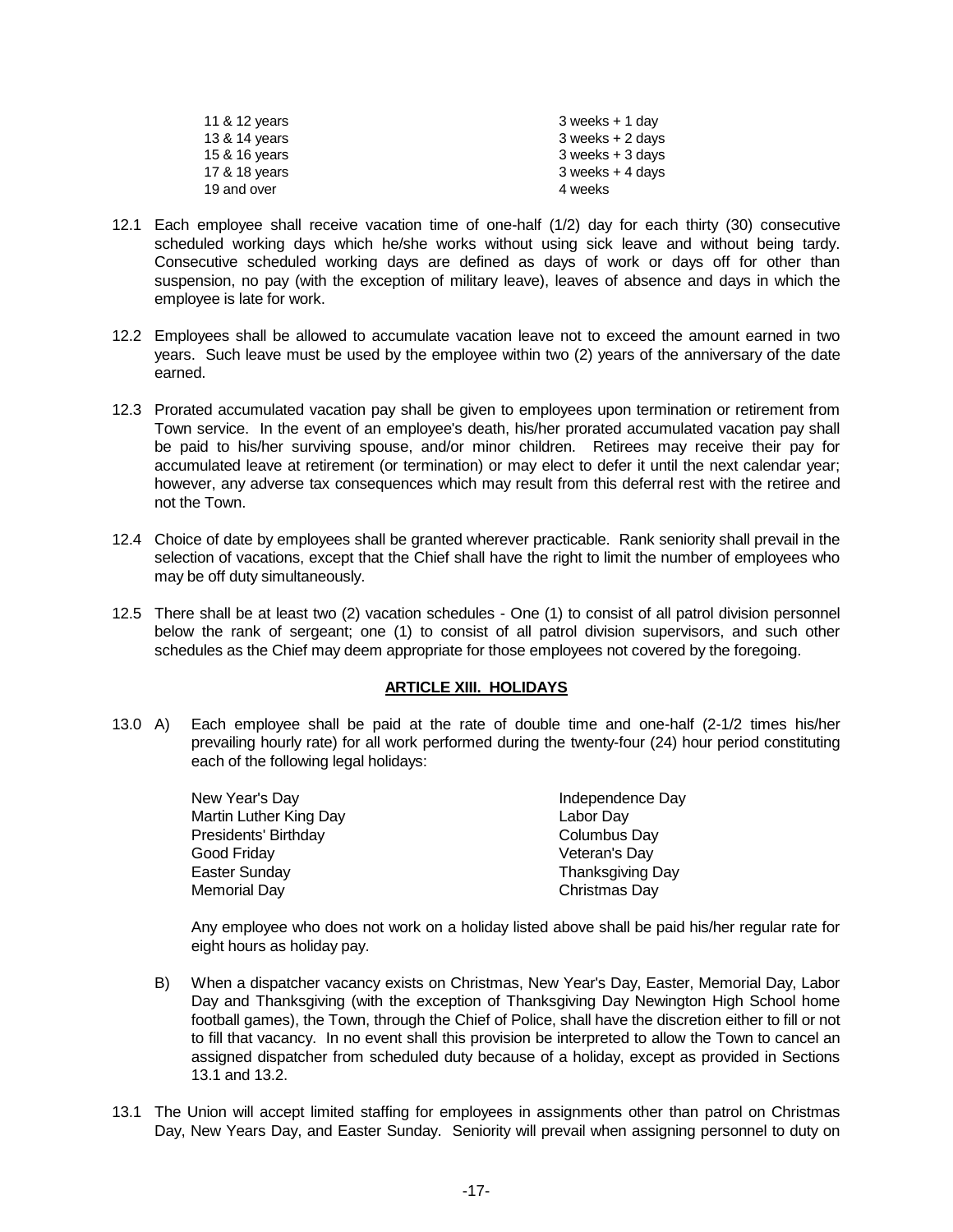these holidays. The person with the most seniority will be offered the duty assignment on the holiday affected. If the senior member passes on the assignment, then the next senior officer will be offered the job, and so on.

- 13.2 New hires that become members of the Newington Police Department after September 19, 1994 will accept limited staffing for employees in assignments other than patrol on Christmas, New Years Day, Easter, and six additional holidays per year as follows: Good Friday, Memorial Day, Independence Day, Labor Day, Veteran's Day, and Thanksgiving.
- 13.3 Any time off with pay that may be allowed other Newington municipal employees as a result of an unanticipated National Holiday or National Day of Mourning shall be provided in equal measure for the members covered by this agreement.

#### **ARTICLE XIV. SICK LEAVE**

- 14.0 Sick leave shall be considered to be the absence from duty, with pay, for the following reasons.
	- A) Illness or injury, except where directly traceable to employment by an employer other than the Town of Newington.
	- B) When the employee is required to undergo medical, optical, or dental treatment and only when this cannot be accomplished on off-duty hours.
	- C) When the serious illness of a member of the employee's immediate family requires his/her personal attendance, if supported by a medical certificate.
	- D) The Town agrees to abide by the terms of the Family Medical Leave Act.
- 14.1 Employees may be absent from duty without loss of sick time and with pay for the following reason.
	- A) If an employee loses time because of injury sustained in the line of duty for which he/she is entitled to compensation under the Workers' Compensation Act, he/she shall receive benefits equal to normal full pay for the period of disability with the Town making up the difference in the amount of such compensation received and the normal amount of weekly pay.
	- B) An officer who has been certified by the officer's treating physician or by the Town physician as being unable to return to police work shall be deemed to have resigned from the Police Department as of the date of said certification and shall be entitled to such benefits for which he/she is eligible as enumerated in Article XXV of this contract.

If there is a dispute in the opinions of the two physicians of the officer's ability to return to police work or that such a decision cannot yet be determined, a third physician, acceptable to both parties, will be appointed and the decision of that physician shall be final and binding in regard to this issue. The Town shall pay for any portion of the fee of the third physician not covered by insurance.

- 14.2 Sick Leave Allowance
	- A) Sick Leave allowance shall be earned by each employee at the rate of one and one-quarter (1-1/4) working days for each calendar month of service, the total of which shall not exceed fifteen (15) working days in any twelve (12) months.

Employees hired after September 19, 1994 shall earn sick leave at a rate of one (1) working day for each calendar month of service, the total of which shall not exceed twelve (12) working days in any twelve (12) months.

B) Sick Leave earned in any month of service shall be available at any time during any subsequent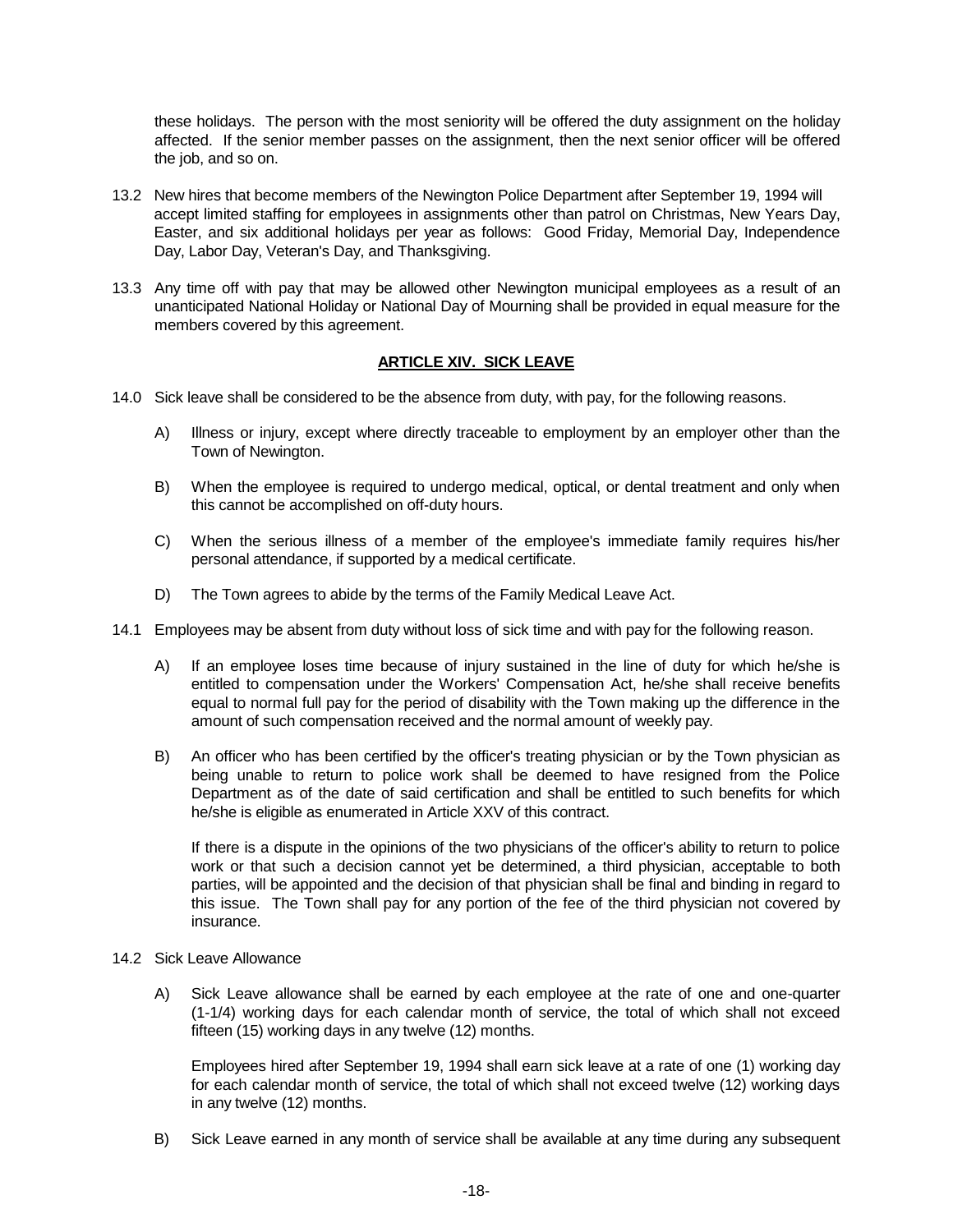month.

- C) Any employee who must be absent because of injury or illness for time beyond his accumulated sick leave may submit a request to the Town Manager through the Police Chief for an advancement of sick leave with pay. Before this can be approved, all leave time must be exhausted. Such authorization shall not exceed two (2) years' sick leave allowance.
- D) Any request for additional sick leave will be accompanied by a statement prepared by the Finance Department showing data as to the employee's length of service, leave balance, doctor's statement (furnished by the employee), and other pertinent information as required by and for the Town Manager to consider the request.
- 14.3 Sick Leave Accumulation
	- A) All unused sick leave of any employee during continuous employment may be accumulated up to a maximum of one hundred thirty five (135) working days.
	- B) The amount of each employee's accumulated sick leave credited to him on the day prior to the effective date of this contract shall be credited toward his/her accumulated sick leave under this contract.
	- C) No credit toward accumulated sick leave shall be granted for time worked by an employee in excess of his/her normal work week.
	- D) Sick leave shall continue to accumulate during leaves of absence with pay and during the time an employee is on authorized sick leave, injury leave, or vacation time.
	- E) Sick leave shall not continue to accumulate during leaves of absence without pay.
- 14.4 Medical Certificate and Inspections

A medical certificate acceptable to the appointing authority may be required:

- A) For any period of absence consisting of more than five (5) consecutive working days. An employee who is required to furnish a medical certificate shall hereunder not return to full duty until such certificate is presented to his or her division commander.
- B) When it is reasonably presumed that a member of the immediate family is suffering from a contagious disease which may endanger the health of other employees of the department.
- C) The Town reserves the right to check the whereabouts of any employee when on sick leave.
- 14.5 Redemption of Accumulated Sick Leave
	- A) An employee, upon retirement, either after the required years of service or due to disability, shall receive on the basis of his/her current wages, full compensation for any of his/her unused accumulated sick leave as severance pay. Retirees may receive their pay for accumulated leave at retirement (or termination) or may elect to defer it until the next calendar year; however, any adverse tax consequences which may result from this deferral rest with the retiree and not the Town.
	- B) In the event of an employee's death, his/her spouse, and/or minor children, shall receive on the basis of the employee's current wages, full compensation for any of the employee's unused accumulated sick leave.
	- C) An employee upon resignation without prejudice shall receive on the basis of his/her current wages, compensation for one-half of his/her unused accumulated sick leave as severance pay. Any employee hired after July 1, 1987, will receive 25% of unused accumulative sick leave as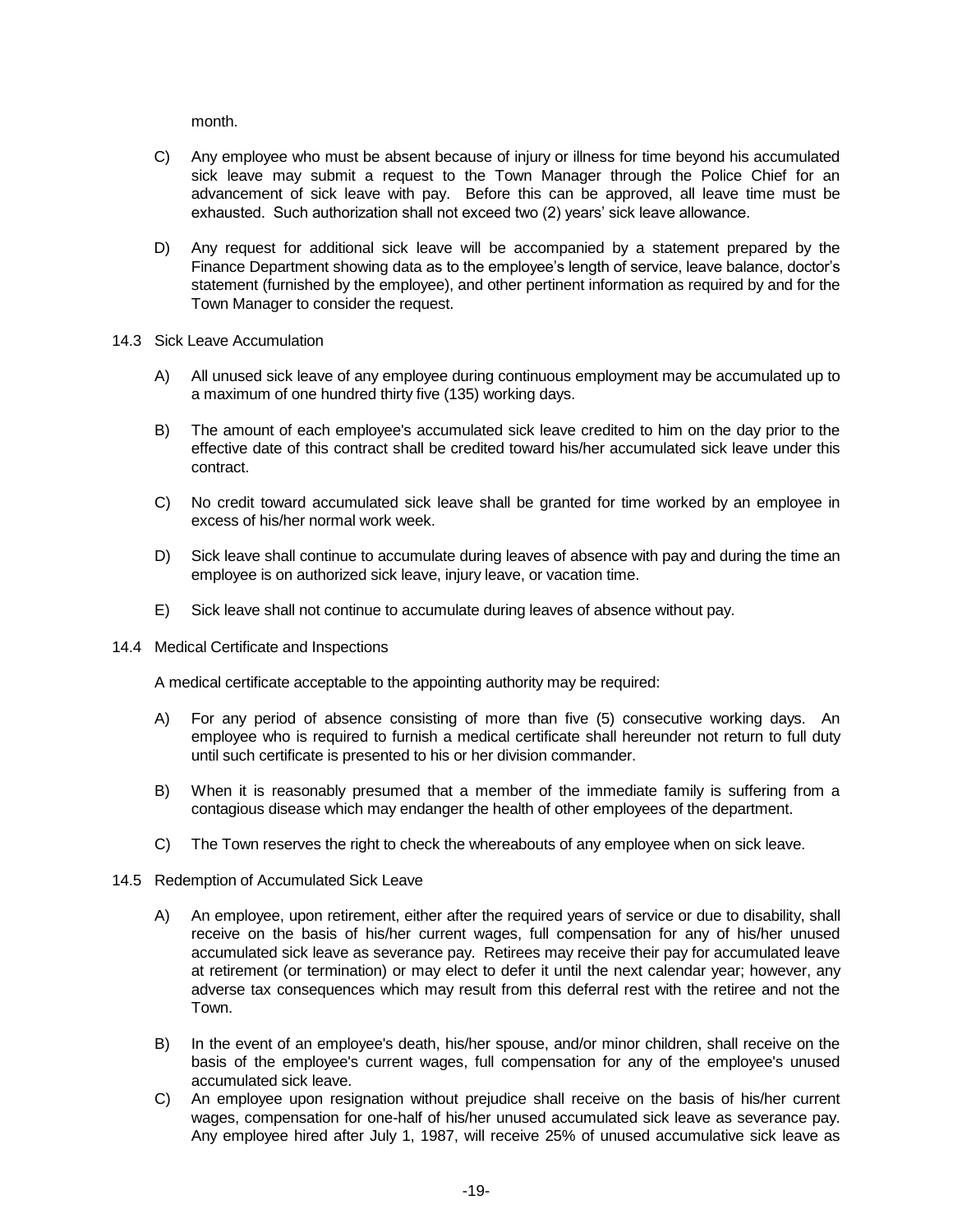severance pay.

- D) An employee who is discharged or resigns with prejudice shall receive no compensation for any of his/her unused accumulated sick leave.
- E) The above redemption of accumulated sick leave provisions shall not be available to any employee hired after September 19, 1994.
- 14.6 Sick Leave Records

The Department shall maintain a record for each employee of all sick leave taken and accumulated.

14.7 There is hereby established a sick leave bank for an employee who has at least 60 days of sick time to his/her credit. Said bank may be utilized due to a long illness or disability of an employee, in accordance with the procedures of Section 25.32, who uses all of his/her sick time, vacation time, and any other time available to him/her by contract. The parties agree to create a committee to review procedures for operation of the sick leave bank.

## **ARTICLE XV. FUNERAL LEAVE**

- 15.0 Special leave of four (4) working days with pay between the date of death and the date of funeral, inclusive, shall be granted an employee in the event of the death of his/her spouse or child.
- 15.1 Special leave of three (3) days with pay between the date of death and the date of funeral, inclusive, shall be granted an employee in the event of the death of his/her:

| Father         | Father-in-law                                    |
|----------------|--------------------------------------------------|
| Mother         | Mother-in-law                                    |
| <b>Brother</b> | Brother-in-law                                   |
| Sister         | Sister-in-law                                    |
| Grandfather    | Son-in-law                                       |
| Grandmother    | Daughter-in-law                                  |
| Grandchild     | Other relative domiciled in employee's household |

- 15.2 An employee may be granted up to one extra working day for travel time to return from a funeral which takes place two hundred fifty (250) or more miles from Newington, subject to approval by the Chief of Police.
- 15.3 Special leave of one (1) working day with pay for the purpose of attending the funeral shall be granted an employee in the event of the death of his/her:

Aunt Uncle Niece Nephew

## **ARTICLE XVI. MILITARY LEAVE**

16.0 Military leave shall be granted when required to serve on active reserve or National Guard duty in accordance with applicable state and federal law. During such duty, the employee shall be paid the difference, if any, between his/her regular police pay and his/her military pay for a maximum of thirty (30) days during the calendar year. Copies of orders to active duty shall be supplied to the Chief of Police.

Any full-time employee who is a reservist in the United States Armed Forces and who is called to active duty due to any local, state, or national emergency shall receive the differential in the gross monthly salary provided by the United States Armed Forces and the gross monthly salary being earned from the Town of Newington at the time the reservist is called to active duty, provided the salary paid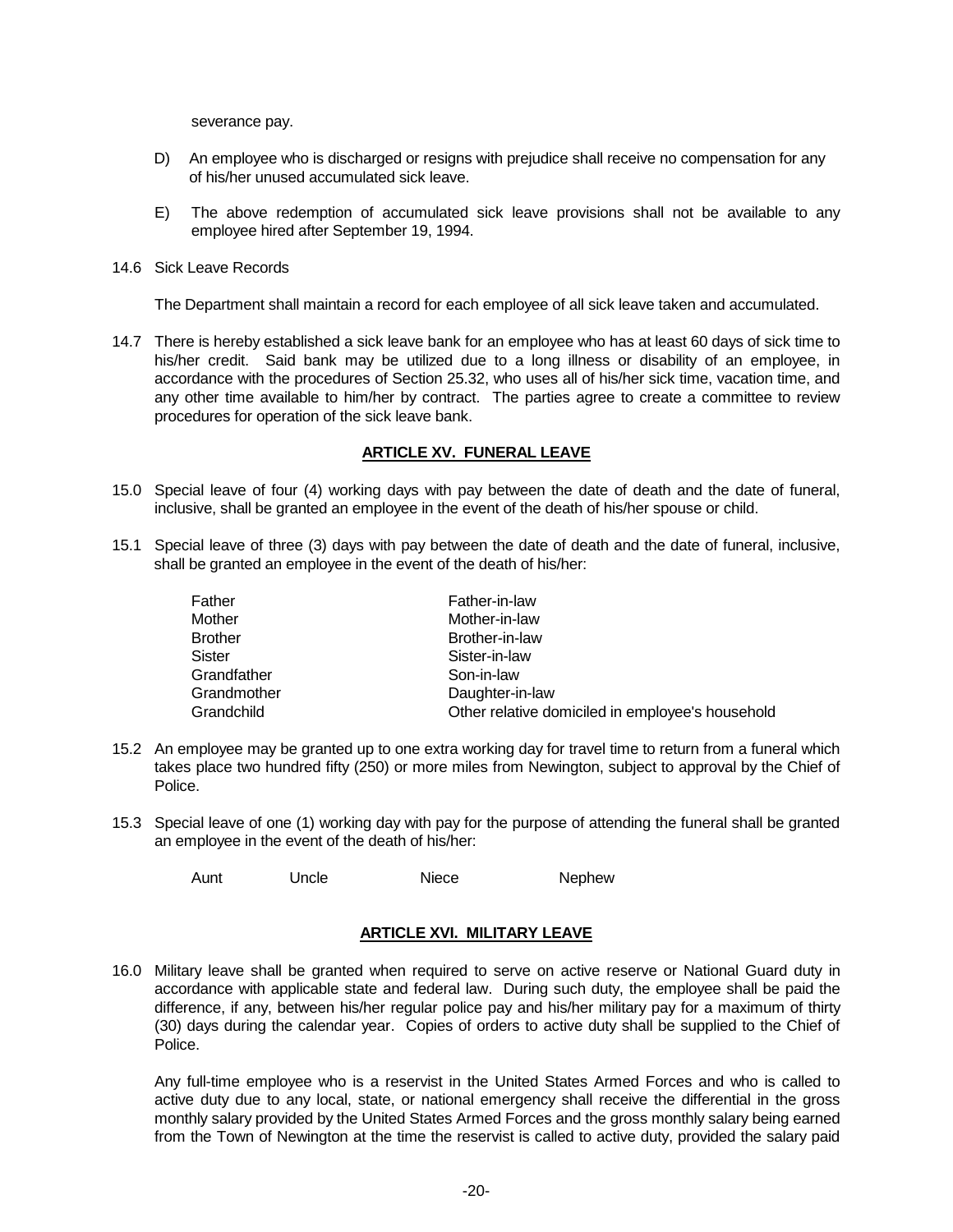by the Town is above the level of total military pay received. This differential payment will be provided no longer than ninety (90) calendar days per call up, and is not to exceed the actual number of days served on active duty.

## **ARTICLE XVII. PERSONAL LEAVE**

17.0 Each employee shall be entitled to up to four (4) days per year for personal leave at the employee's current base rate, provided any such day taken shall only be used for reasons of legitimate personal business (other than rest, relaxation, entertainment, recreation, vacation pursuits, illness or injury) requiring the absence of the employee. Personal leave shall be taken in segments of no less than one-half (1/2) day and shall be so debited to an employee's record.

To have their absences recognized as personal leave, employees shall, at least twenty-four (24) hours prior to the scheduled commencement of the effected tour of duty give notice of their intended absence in writing on prescribed forms, except in extreme emergencies. Personal leave may be temporarily denied in the event of a public emergency requiring a high level of police mobilization.

The text of the personal leave form shall be substantially conforming to the following:

## *NOTIFICATION OF PERSONAL LEAVE*

*The undersigned hereby gives notice of his/her intent to take personal leave on*  20 when he/she is scheduled for a tour of duty between \_\_\_\_\_\_\_\_\_hours and *hours, in so doing, attests that such leave is for legitimate personal business and not in any way related to rest, relaxation, entertainment, recreation, vacation pursuits, illness or injury.*

*Officer's Name Signature Date* 

#### **ARTICLE XVIII. UNION BUSINESS LEAVE**

- 18.0 The four (4) members of the Union Negotiating Committee shall be granted leave from duty with full pay for all meetings between the Town and the Union for the purpose of negotiating the terms of a contract when such meetings take place at the time during which such members are scheduled to be on duty.
- 18.1 The four (4) members of the Union Grievance Committee shall be granted leave from duty with full pay for all meetings between the Town and the Union for the purpose of processing grievances, when such meetings take place at a time during which such members are scheduled to be on duty.
- 18.2 Such Officers and members of the Union, as may be designated by the Union, shall be granted leave from duty with full pay for Union business such as attending labor conventions and educational conferences, provided that the total leave for the bargaining unit for the purpose set forth in this Section shall not exceed fifteen (15) working days in any fiscal year.

## **ARTICLE XIX. TRAINING AND EDUCATION**

19.0 Any Union member authorized in writing to enroll in a course in a police school or college, upon his/her successful completion of said course, shall be reimbursed by the Town for any money spent for tuition, books and equipment, subject to Town Council appropriation for funding, but not to exceed \$600 per course per employee for reimbursement. It shall be the duty of the employee to use any State, Federal or scholarship funds available for tuition, books, fees and equipment in order to eliminate or minimize expenditures by the Town for this purpose. Effective July 1, 2013 there shall be a minimum of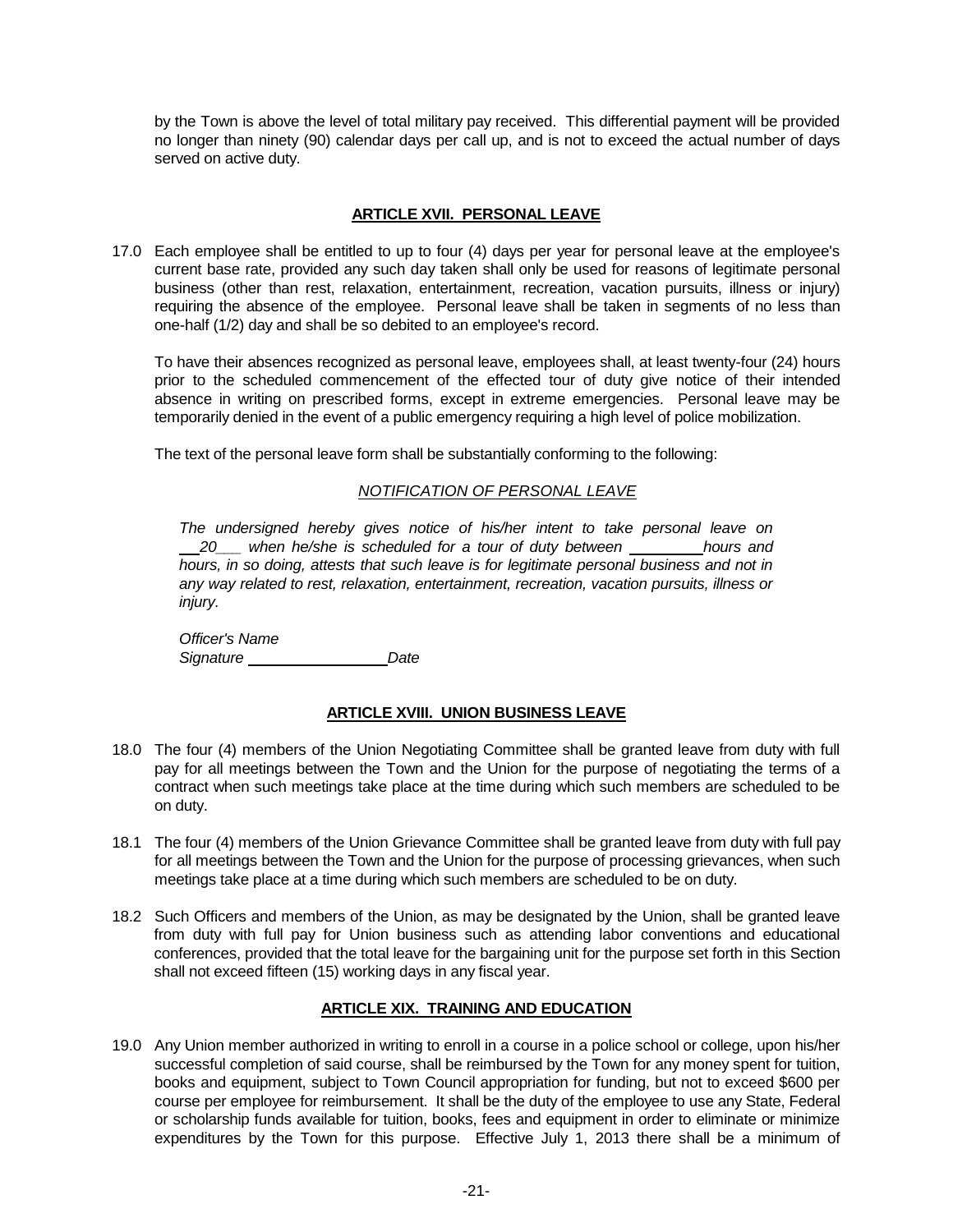\$3,000.00 allocated each fiscal year for tuition reimbursement department-wide limited to \$600.00 per fiscal year for each employee.

19.1 It is agreed that any provisions of a comprehensive in-service training program which may affect the compensation of members of the bargaining unit shall be subject to negotiations between the parties to this contract.

## **ARTICLE XX. PROBATIONARY PERIOD**

- 20.0 New employees except those appointed to the position of Public Safety dispatcher shall serve a probationary period of one (1) year after completion of the Police Officers Standards Training (POST). New employees who are certified Police Officers shall serve a probationary period of one (1) year from successful completion of the Field Training Program. New employees in the position of Public Safety Dispatcher shall serve a probationary period of one (1) year from their date of their appointment.
- 20.1 Employees shall have no seniority rights during the probationary period but shall be subject to all other provisions of this contract except Articles XXII and XXIII. All employees after completion of the probationary period shall acquire length of service records as of the date of the beginning of their employment.

## **ARTICLE XXI. SENIORITY**

- 21.0 The seniority rights of all members of the bargaining unit shall be based upon length of service only and shall be determined from the day such person or persons were officially appointed to the Department. Employees appointed to the position of Public Safety Dispatcher shall have seniority only within those positions or within a series of related positions in the same line of work should that be developed in the future.
- 21.1 Whenever more than one person is appointed to the Department on the same day, the seniority of each individual as it relates to the others appointed the same day, shall be determined by their relative position on the examination, with the greatest seniority being granted to the individual standing highest on the list amongst those appointed and so on down in that order.
- 21.2 Seniority shall not be broken by vacations, sick time, suspension, or any authorized leave of absence or any call to military service for the duration or lay-off of one year or less.
- 21.3 Employees who may resign voluntarily, or who may be discharged for just cause, shall lose all seniority.
- 21.4 Rank seniority is defined as the total length of continuous service as a permanent appointee to a given rank.
- 21.5 In the event of a reduction in force, the employee with the least seniority in the bargaining unit shall be laid off first regardless of the division to which he/she is assigned. Provided, however, that whenever any regular member may be laid off, such member shall be afforded the opportunity of returning to his/her former position or rank before any new members are appointed. Opportunity to return to work will remain open for fourteen (14) days after written notification to a laid off employee's last known address.

#### **ARTICLE XXI. GRIEVANCE PROCEDURE**

#### 22.0 A) PURPOSE

The purpose of the grievance procedure shall be to settle employee grievances on as low an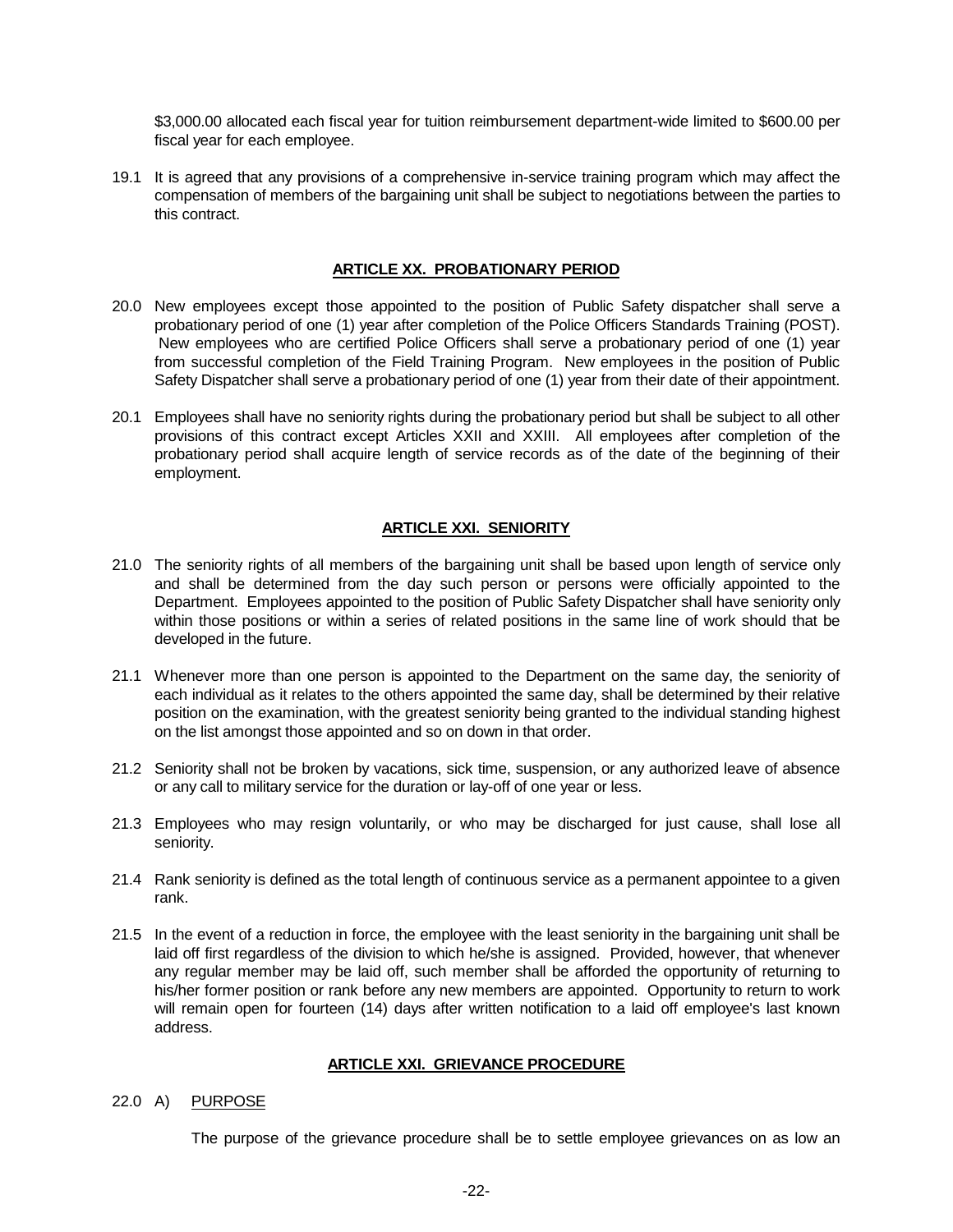administrative level as is possible and practicable, so as to insure efficiency and employee morale.

#### B) DEFINITION

A grievance for the purpose of this procedure shall be considered to be an employee or Union complaint concerned with:

- 1. Discharge, suspension or other disciplinary action.
- 2. Charge of favoritism or discrimination.
- 3. Interpretation and application of rules and regulations and policies of the Police Department.
- 4. Matters relating to the interpretation and application of the Articles and Sections of this Agreement.

## C) PROCEDURE

- 1. Any employee may use this grievance procedure with or without Union assistance. Should an employee process a grievance through one or more of the steps provided herein prior to seeking Union aid, the Union may process the grievances from the next succeeding step following that which the employee has utilized.
- 2. No grievance settlement made as a result of an individually processed grievance shall contravene the provisions on this Agreement.
- 3. Grievances may be filed at the step corresponding to the level at which the discipline was imposed or administrative action taken or decision rendered which has the authority to resolve such grievances. Any step may be by-passed by mutual consent of the parties.
- 4. A grievance shall, whenever possible, be discussed and settled informally between the grievant and the appropriate supervisor. The grievant may be assisted at the grievant's request by the Union.
- 5. Notwithstanding any provision herein, the limitation on time set forth in Step I through Step III, inclusive, shall be extended for periods of ten (10) days in the interest of the employee or employer upon presentation of a reasonable explanation for said delay.
- 6. No grievance, allegation, or charges by the employer or Union other than those presented in the initial step shall be considered at any subsequent step.
- 7. All references herein to prescribed periods of ten (10) days or less shall be construed as working days. All communications shall be deemed to have been performed at the time certified if mailed, or time of receipt if personally delivered. Notwithstanding the above, the employer and Union or employee individually, where unassisted by the Union, may mutually agree to waive any procedural or timeliness requirements set forth herein.
- 8. All references herein to the grievant shall include his/her representative, if represented.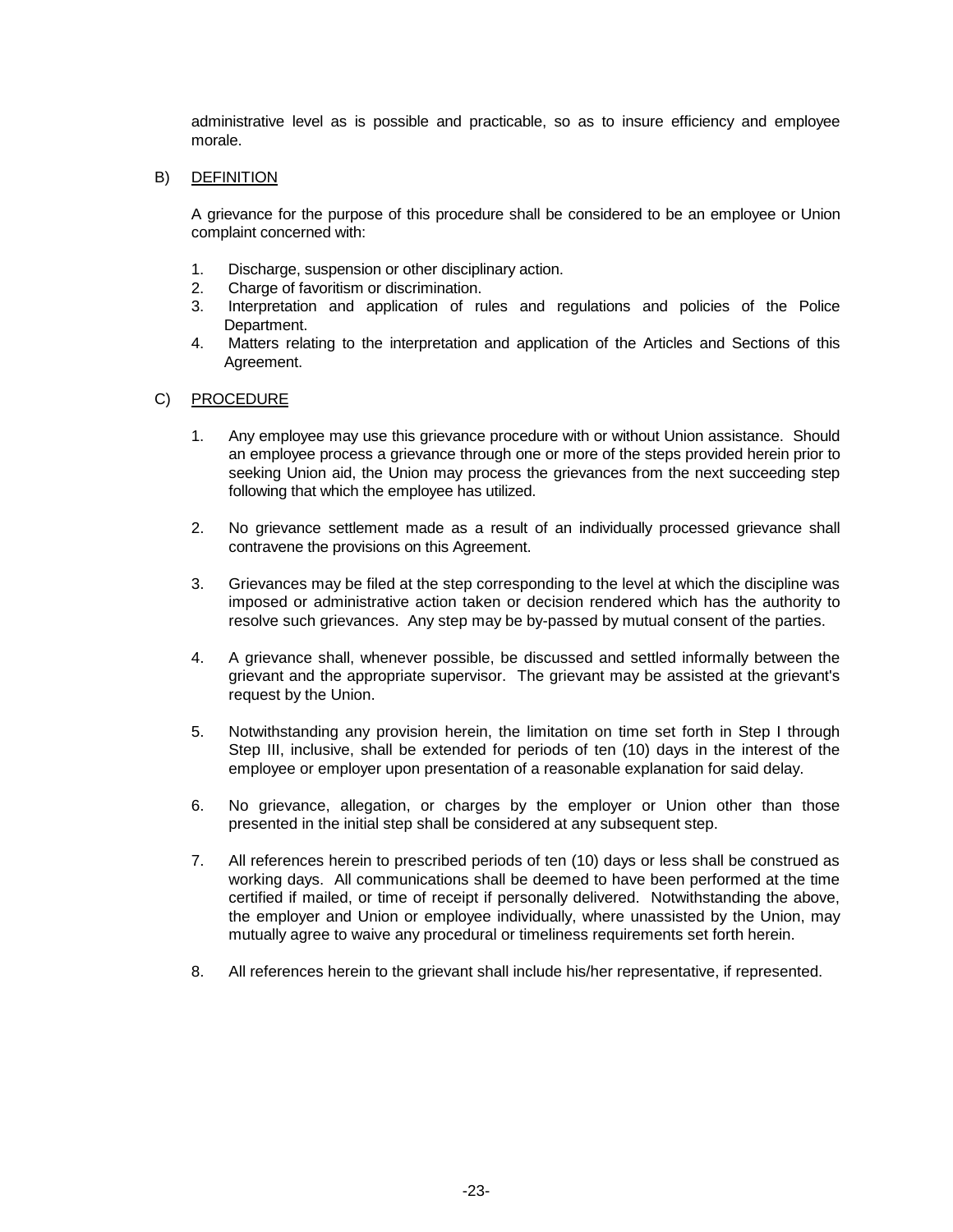#### Step One

Any employee with a grievance shall submit the grievance verbally to the appropriate supervisor as soon as practicable but in any event within ninety-six (96) hours of the date of occurrence, and the appropriate supervisor shall use his/her best efforts to settle the dispute. The appropriate supervisor's decision shall be submitted verbally to the grievant within forty-eight (48) hours of receipt of the grievance. In the event the appropriate supervisor is not available, the grievant may serve notice of his/her intent to grieve with his/her immediate supervisor who will make written notification to the Chief of Police

#### Step Two

If the grievance is not satisfactorily settled at Step I, the grievant shall submit the grievance in writing to the head of the Department within ten (10) days, and he/she shall use his/her best efforts to settle the dispute. The Department Head's decision shall be submitted in writing to the grievant within five (5) days of receipt of the grievance.

#### Step Three

If the grievance is not satisfactorily settled at Step II, the grievant shall submit the grievance in writing within ten (10) days to the Town Manager. Within ten (10) days after receiving such grievance, the Town Manager shall render his/her decision in writing to the grievant. If there is a temporary Acting Town Manager and the Town Manager is unavailable, this step shall not be utilized until the return of the Town Manager.

During a period of vacancy or suspension of the office of the Manager, however, the duly appointed Acting Manager shall not be prevented from acting upon any such grievance.

#### Step Four

If the grievance is not satisfactorily settled at Step III, and the grievant and the Union desire to proceed with arbitration, it may within thirty (30) calendar days of receipt of the decision rendered at Step III serve written notice on the Employer or the Employer's representative of its desire to arbitrate the grievance. The decision rendered by the Connecticut State Board of Mediation and Arbitration (Arbitrator) shall be final and binding upon both parties.

After the filing of the appeal, the grievant and/or the Union shall be offered an opportunity to meet with the Town Manager or his/her representative in an attempt to settle the grievance within ten (10) days of the receipt of the written notification.

The decision of the Town Manager or his/her representative shall be in writing and shall be transmitted to the grievant within ten (10) days after the above-referenced meeting unless extended by mutual consent.

#### D) MEDIATION

The mediation services of the State Board of Mediation and Arbitration may be used in second or third step negotiations provided both parties mutually agree on the desirability of this service.

#### E) MEETINGS

If either of the parties related to the grievance process desire to meet for the purpose of oral discussion, a meeting shall be requested and scheduled in accordance with Steps One, Two, Three, and Four.

#### F) TIME EXTENSION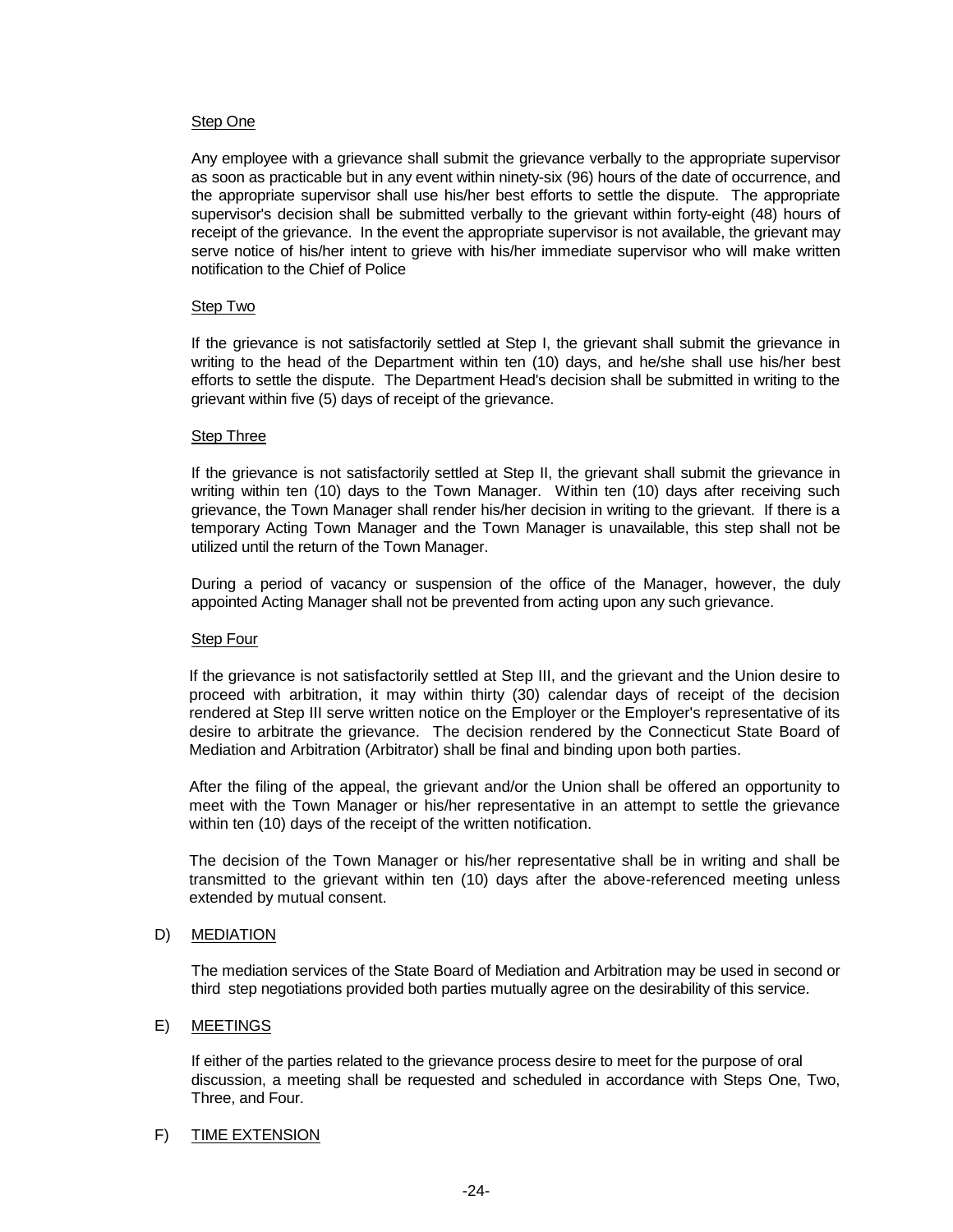There shall be no obligation by the Employer to consider any grievance not filed within the specified time limit stated in each step unless extended by mutual written consent.

#### G) RECORDING OF MINUTES OR TESTIMONY

Either party shall have the right to employ a public stenographer or use a mechanical recording device at any step in this procedure.

#### H) POLICE UNION AS A COMPLAINANT

The Police Union shall be entitled to submit grievances in the name of the Police Union in the same manner as is provided herein for employees.

#### I) REPRESENTATION

Employees and the Police Union shall have the right and choice of representation whenever representation is desired by either an employee or the Police Union.

## **ARTICLE XXIII. DISCIPLINARY PROCEDURES AND PRIVILEGES**

23.0 Disciplinary inquiries or hearings involving any member or members of the bargaining unit will be informal. An informal proceeding is defined as one conducted by the Town Manager or the Chief of Police for the purpose of determining whether or not disciplinary action should take place. This informal hearing is strictly limited to the member or members being allowed to produce verbal information above and beyond the departmental investigation. Such proceedings shall be closed to the public, including the press. Disciplinary action as a result of such a hearing shall be taken only if agreed upon between the Chief of Police or Town Manager, and the member or members of the bargaining unit who are involved. If the Chief of Police or Town Manager and the member or members of the bargaining unit involved cannot agree to an appropriate level of discipline, the Chief of Police or the Town Manager may implement discipline. Formal proceedings may then be pursued by the Union pursuant to the processes outlined in Article XXII Grievance Procedure.

Any civilian complaint accusing a member or members of the bargaining unit of discrimination, brutality, violation **o**f rights, or conduct unbecoming an officer shall be investigated by the Chief or his/her authorized agent.

- 23.1 Members facing departmental charges shall be provided with a written copy of the original complaint not less than five (5) days before the hearing.
- 23.2 Any employee who has been disciplined or discharged and who is subsequently exonerated shall be reinstated without prejudice or loss of seniority and compensated for any loss in wages.
- 23.3 Any member who may be found guilty of charges and subject to punitive measures or discharges, which shall be for just cause, and proven by the preponderance of the evidence, shall have the right as provided in Article XXII to appeal such decision through the grievance procedure including arbitration.
- 23.4 Members under departmental charges shall have and enjoy the right of rescheduling their hearing date upon showing just cause with the exception that such rescheduling shall not exceed thirty (30) days.
- 23.5 Disciplinary action other than dismissal ordered by the Chief of Police which is appealed to the Town Manager under Section 22.0(C), Step Three, shall automatically be stayed pending a decision by the Town Manager.
- 23.6 Whenever a civilian complaint is made against a member or group of members of the bargaining unit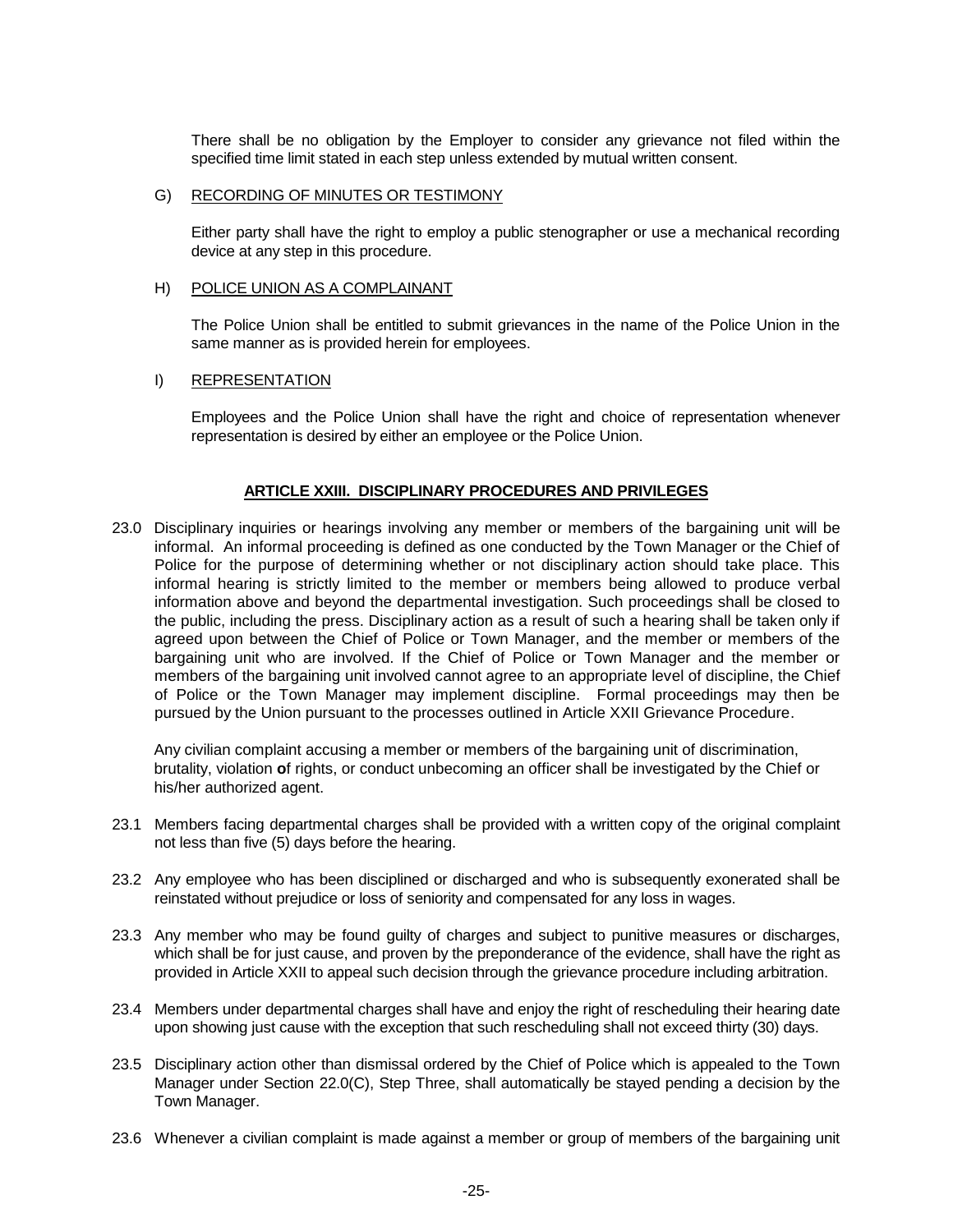relating to his/her or their conduct as an officer(s), or the manner in which such officer(s) discharges his/her or their duties and such complaint results in a hearing or inquiry, said member(s) shall be entitled to be represented by the Town Attorney when available or attorney of choice when the Town Attorney is not available. When the Town Attorney is available but the employee involved chooses to use his/her own attorney, the employee will be responsible for paying said attorney.

- 23.7 If a false complaint or allegation is made against any employee, the Chief of Police will meet with the Union Executive Board and the Police Officer involved to review the charges and discuss whether the matter should be presented to appropriate prosecutorial authorities.
- 23.8 An employee may request to have removed from his/her personnel file any written reprimand which is dated more than two (2) years previous, and such request shall be granted provided he/she has not repeated a similar transgression and has maintained satisfactory performance in the interim.

## **ARTICLE XXIV. GENERAL PROVISIONS**

- 24.0 The Police Department will continue to furnish such equipment as is designated in this agreement whenever possible that will insure the safety and welfare of the department members, or as may be required by the Chief of Police to aid in the efficient performance of their duties.
- 24.1 Clothing, watches, eyeglasses and equipment damaged, lost or destroyed in the line of duty shall be replaced by the Town. To be recompensable, losses must be reported as soon as possible to a commander. In no event will the Town be responsible for any losses in excess of \$150 for any single item, except for prescription glasses or contacts. In this case, it will be a replacement of equal value.
- 24.2 A) The Town shall assume full responsibility for any police officer sued for alleged false arrest and/or abuse of power and shall furnish the services of the Town Attorney and his/her staff to act in his/her behalf.
	- B) The Town shall insure each employee against false arrest and vicarious liability suits which result from such employee acting consistent with his/her duties whether on or off duty. Such insurance shall be secured with an insurance company authorized to do business in the State of Connecticut. Each employee shall be indemnified at least to the sum of \$500,000 each incident and \$1,000,000 aggregate. Each employee shall abide by the terms of said policy. The Town shall fund any premiums for such insurance.
- 24.3 The Town shall give each employee, and to each new employee when he/she is hired, a copy of this contract, an identification card and a copy of the Rules and Regulations of the Department.
- 24.4 The Town shall designate one bulletin board on the premises of the Police Department for the purpose of posting notices concerning Union business and activities.
- 24.5 The Town shall twice a year provide to each employee a resume of his/her accumulated days of sick time, vacation time, and personal time.
- 24.6 An employee shall have access to his/her own service file during normal business hours of the Chief's office. Copies of all evaluations and accusatory letters placed in his/her service file shall be forwarded to the employee involved. The personnel file shall be retained in the Town Manager's Office and the employee shall also have access to his/her own personnel file. Further, an employee may request in writing that a document in the service file should be added to or removed from the personnel file, or vice versa. Failure to agree as to the removal or addition of a document as stated above may be the basis for a grievance under this contract.
- 24.7 At least twenty-four (24) hours prior to their official issuance, copies of all General Orders and Department Regulations shall be provided to the Union. Copies of all Special Orders shall be sent to the President of the Union as soon as is practicable after their issuance.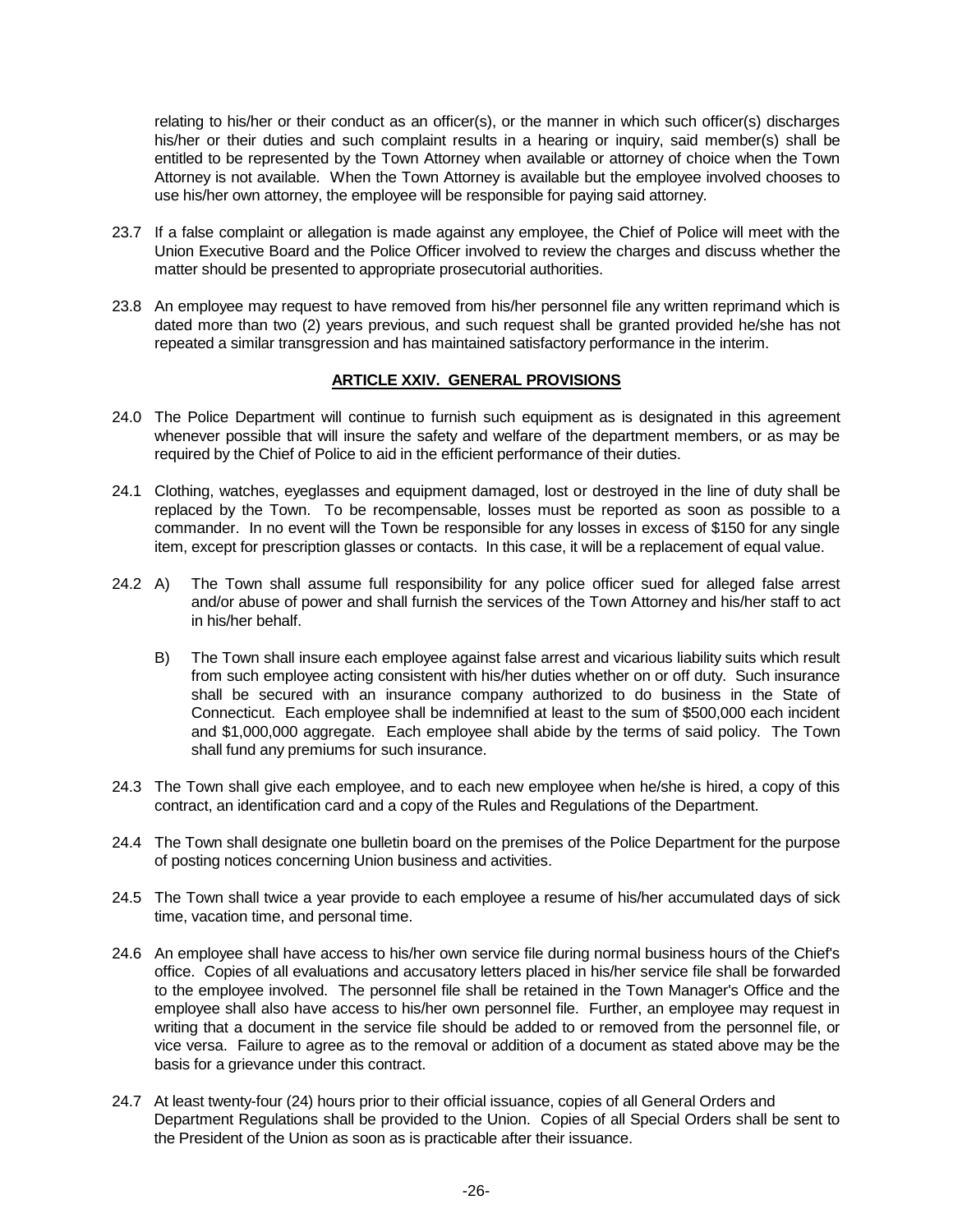- 24.8 It is the expressed intent of the parties to provide a working environment which is as safe and as healthy as may reasonably be provided, given the nature of police work. To this end, there shall be a joint health and safety committee which shall meet upon the request of either party to review safety and health problems and to recommend solutions or improvements. Said joint health and safety committee shall be comprised of the Chief, the Division Commanders and up to three members of the Union. The Union reserves the right to remove the three Union representatives.
- 24.9 Any promotion to any rank above the rank of Police Officer within the bargaining unit shall be made in accordance with the Personnel Rules of the Town and relevant portions of the Newington Police Department Policy Manual in effect on the date of this agreement.
- 24.10 The Town shall consult with the Union prior to making effective any amendments to the Newington Police Department Policy Manual which affect working conditions.
- 24.11 Any police officer assigned in a plainclothes investigative capacity may at his/her option refer to himself/herself as "Detective" in his/her contact with citizens and in signing off on their arrests and correspondence. Only officers promoted to the rank of Detective shall display a gold shield inscribed "Detective."
- 24.12 Physical Examination.
	- A) Each employee shall annually be required to undergo a physical examination, the cost of which shall be paid by the Town and which shall take place during working hours. An employee may elect to be examined by either the Town's physician or by his/her own physician, provided such physician shall be licensed to practice medicine in Connecticut. The examination shall consist of such standard elements as the Town's medical advisor shall from time to time establish. The results of each such physical examination shall be shared with the employee and the Town Physician, who shall so advise the Chief of Police. If an employee is found thereby to be overweight, to be hypertensive, or to be suffering from the effects of excessive smoking or habitual overindulgence in alcoholic beverages or drugs, he/she shall be required, as a condition of continued employment, to follow a rehabilitative and/or health maintenance regimen as prescribed by the examining physician.
	- B) In lieu of the annual physical examination, effective April 1, 2007, each employee shall have the option of participating in the Police Department's physical fitness center provided by the Police Department. Employees participating in the fitness facility agree to use the facility a minimum of two (2) times per week to encourage a maintained wellness program. All employees shall also undergo a physical assessment which will include a blood pressure test, cholesterol screening, and height/weight measurement upon agreeing to maintain a wellness program. Employees should consult with their physician prior to an exercise program utilizing the health insurance benefits provided by the Town. The employee will be responsible for any insurance co-payment. The Town or employee can revert back to the original agreement for physical examinations (Section 24.12A) with the written permission of the Chief of Police. Physicals are to be completed by October 30 annually. Up to a maximum of seven (7) officers who utilized a wellness program at an authorized fitness/health facility between the period July 1, 2006 until March 31, 2007 shall be reimbursed by the Town for such membership fees upon the submission of sufficient verification.
- 24.13 When Police Officers in the same supervisory chain are related by blood or marriage or become romantically involved:

A) No persons so related or involved shall be assigned to the same supervisory chain or command;

B) If a relationship as described above develops, there shall be a transfer out of the direct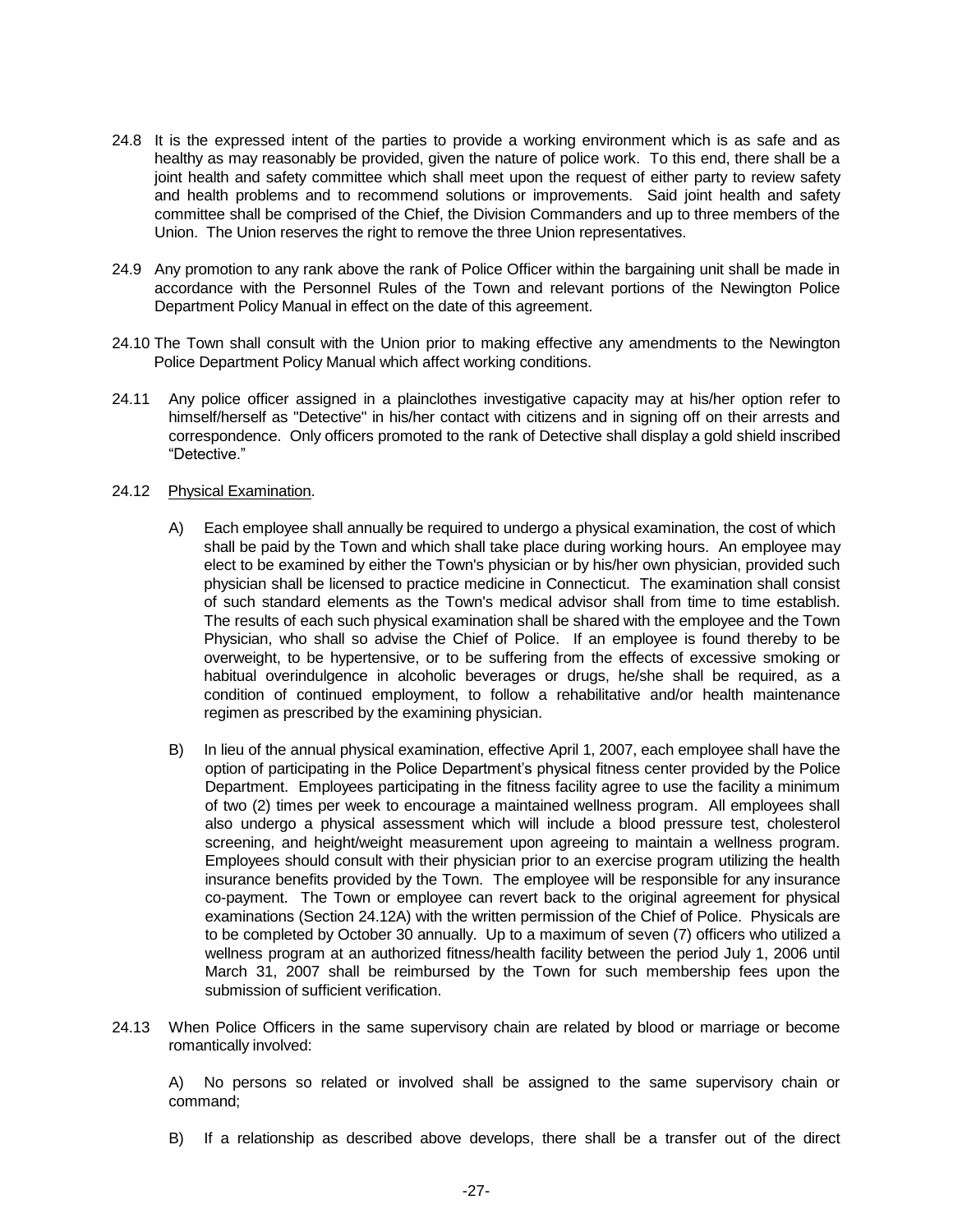supervisor-subordinate line by one of the parties;

C) A termination of the relationship will not avert the enforcement of the procedure since the two parties are unlikely to resume a strictly professional attitude toward one another and/or in the eyes of their co-workers.

24.14 The intent of the Americans with Disabilities Act shall be carried out by both the Town and the Union.

## **ARTICLE XXV. RETIREMENT AND PENSION**

## PART A - PENSION PLAN

- 25.1 The Town shall continue to provide for the pension and other benefits required under this Article through Group Annuity Contract Number GR-3019, Survivor Income Benefit Insurance Contract No. 385808 (on and after July 1, 1980), and Long Term Disability Contract No. 385808, all issued by Connecticut General Life Insurance Company. Such contractual arrangement will hereinafter be referred to as the "Plan."
- 25.2 The Union agrees to having the pension and other benefits required hereunder provided through the Plan.

## PART B - DEFINITIONS

- 25.3 Plan. "Plan" shall mean the terms and provisions of the Town of Newington Police Department Pension Plan, as set forth herein, and as the same may be amended from time to time.
- 25.4 Employer. "Employer" shall mean the Town of Newington.
- 25.5 Employee. "Employee" shall mean any individual in the employ of the Employer whose customary employment is for more than 20 hours per week and for more than 5 months per calendar year.
- 25.6 Eligible Class. An individual is in the "Eligible Class" at any time if he/she is an Employee who is a Police Officer or Public Safety Dispatcher of the Newington Police Department.
- 25.7 Insurance Company. "Insurance Company" shall mean Connecticut General Life Insurance Company of Hartford, Connecticut.
- 25.8 GR-3019. "GR-3019" shall mean Group Annuity Contract No. GR-3019 issued by Connecticut General Life Insurance Company to the Town of Newington, effective July 1, 1971, and as it may be amended from time to time.
- 25.9 Prior Plan. "Prior Plan" shall mean the Connecticut Municipal Employees Retirement Fund, as constituted on June 30, 1971.
- 25.10 Prior Plan Contributions. "Prior Plan Contributions" shall refer to the total amount of accumulated contributions as of June 30, 1971 withdrawn from the Prior Plan and transferred to the Insurance Company with respect to each Participant listed in TABLE F of GR-3019 and for whom benefits are being funded hereunder as determined conclusively by the Employer and reported to the Insurance Company. Such determination and report may be relied upon conclusively by the Insurance Company.
- 25.11 Effective Date. "Effective Date" shall mean July 1, 1981.
- 25.12 Participant. "Participant" shall mean any Employee covered under the Plan as provided in Part A herein and who has not begun to receive any retirement benefits under the Plan.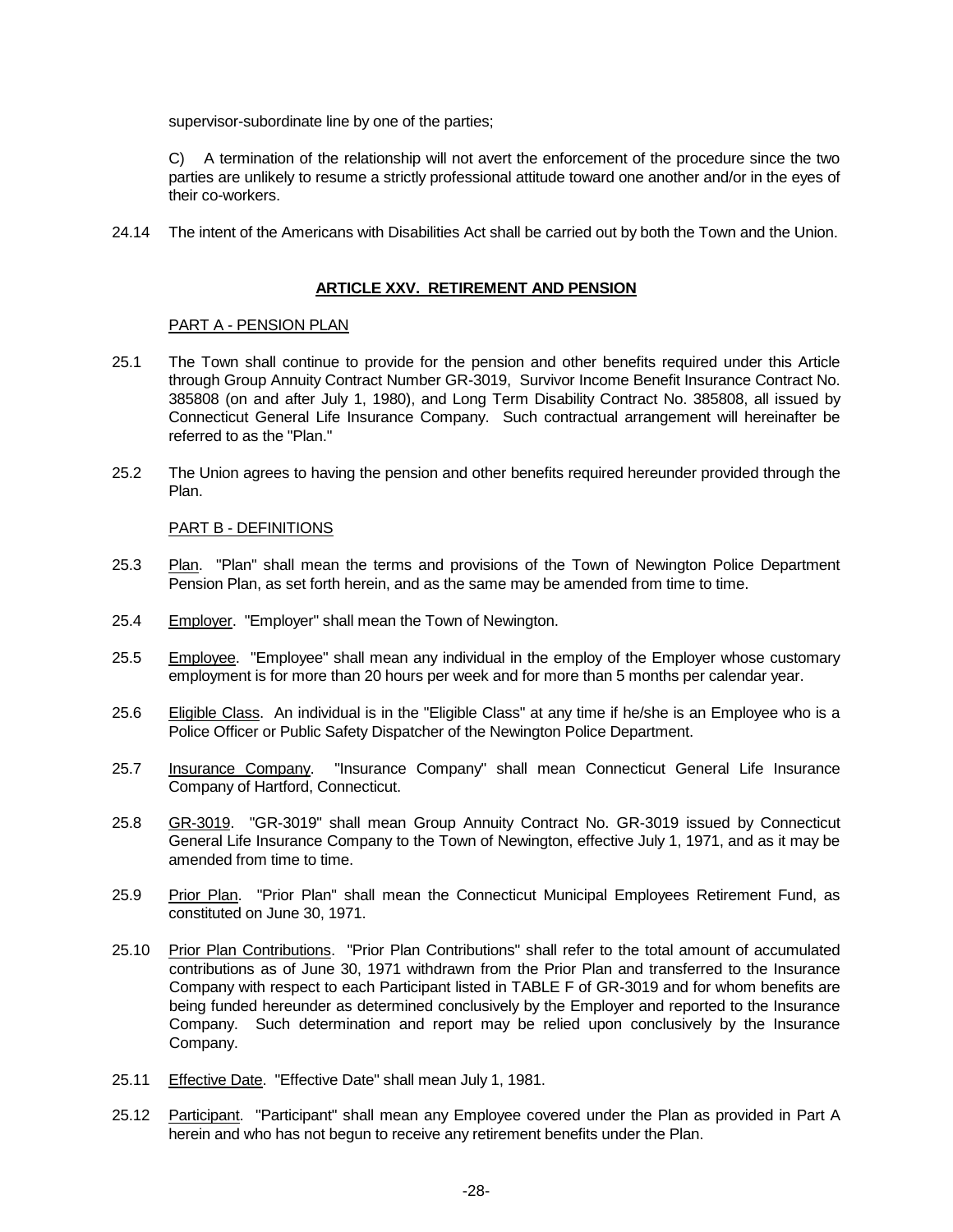25.13 Annuity Commencement Date. "Annuity Commencement Date" shall mean the date on which payment of a retirement annuity is to commence under the Plan. A Participant's Annuity Commencement Date is his/her Normal Retirement Date unless an earlier or later Annuity Commencement Date is applicable to his/her coverage in accordance with the further terms of this Plan.

#### 25.14 Normal Retirement Date.

- A) "Normal Retirement Date" shall mean the first day of the month coinciding with or next following a Participant's 50th birthday, or 24 years of Service, whichever is earlier.
- B) Effective July 1, 1982, "Normal Retirement Date" shall mean the first day of the month coinciding with or next following a Participant's 50th birthday, or 23 years of Service, whichever is earlier.
- C) Effective July 1, 1983, "Normal Retirement Date" shall mean the first day of the month coinciding with or next following a Participant's 50th birthday, or 22 years of Service, whichever is earlier.
- D) Effective July 1, 1984, "Normal Retirement Date" shall mean the first day of the month coinciding with or next following a participant's 50th birthday or 21 years of Service, whichever is earlier.
- E) Effective July 1, 1985, "Normal Retirement Date" shall mean the first day of the month coinciding with or next following a participant's 50th birthday or 20 years of Service, whichever is earlier.
- F) Effective January 1, 2007, "Normal Retirement Date" for employees hired after that date shall mean the first day of the month coinciding with or next following a participant's  $50<sup>th</sup>$  birthday or twenty-five (25) years of service whichever is earlier, provided that such employees may still retire after the later of the Participant's  $45<sup>th</sup>$  birthday and the completion of only twenty (20) years of service except that by doing so they will not be eligible for either the Town paid retiree insurance benefits outlined in Section 11.1(A)-(D) or for the annual retiree pension COLA outlined in Section 27.0.
- G) Effective October 1, 2013, "Normal Retirement Date" for employees hired after that date shall mean the first day of the month coinciding with or next following the later of the Participant's  $50<sup>th</sup>$  birthday or the completion of twenty-five (25) years of service, provided that such employees may still retire after the later of the Participant's 45<sup>th</sup> birthday and the completion of twenty (20) years of service, except that by doing so they will not be eligible for the Town paid retiree insurance benefits outlined in Section 11.1 (A) - (D).
- H) Pension Moratorium. The Town and NIPSEU agree that no changes may be implemented to the Police Pension Plan prior to July 1, 2019.
- 25.15 Service. "Service" shall mean continuous employment with the Employer. With respect to an Employee covered under the Prior Plan, Service shall also include that continuous employment with the Employer prior to July 1, 1971. Periods of absence from employment during which an Employee is receiving long term disability benefits will be counted as continuous employment with the Employer. Absence from employment on account of leave of absence authorized by the Employer pursuant to the Employer's established leave policy will be counted as continuous employment with the Employer provided that such leave of absence is of not more than two years' duration except for military leave and provided further that the Employee return to active service with the Employer at the end of such leave of absence. The Employer's leave policy shall be applied in a uniform and nondiscriminatory manner to all Participants under similar circumstances. Absence from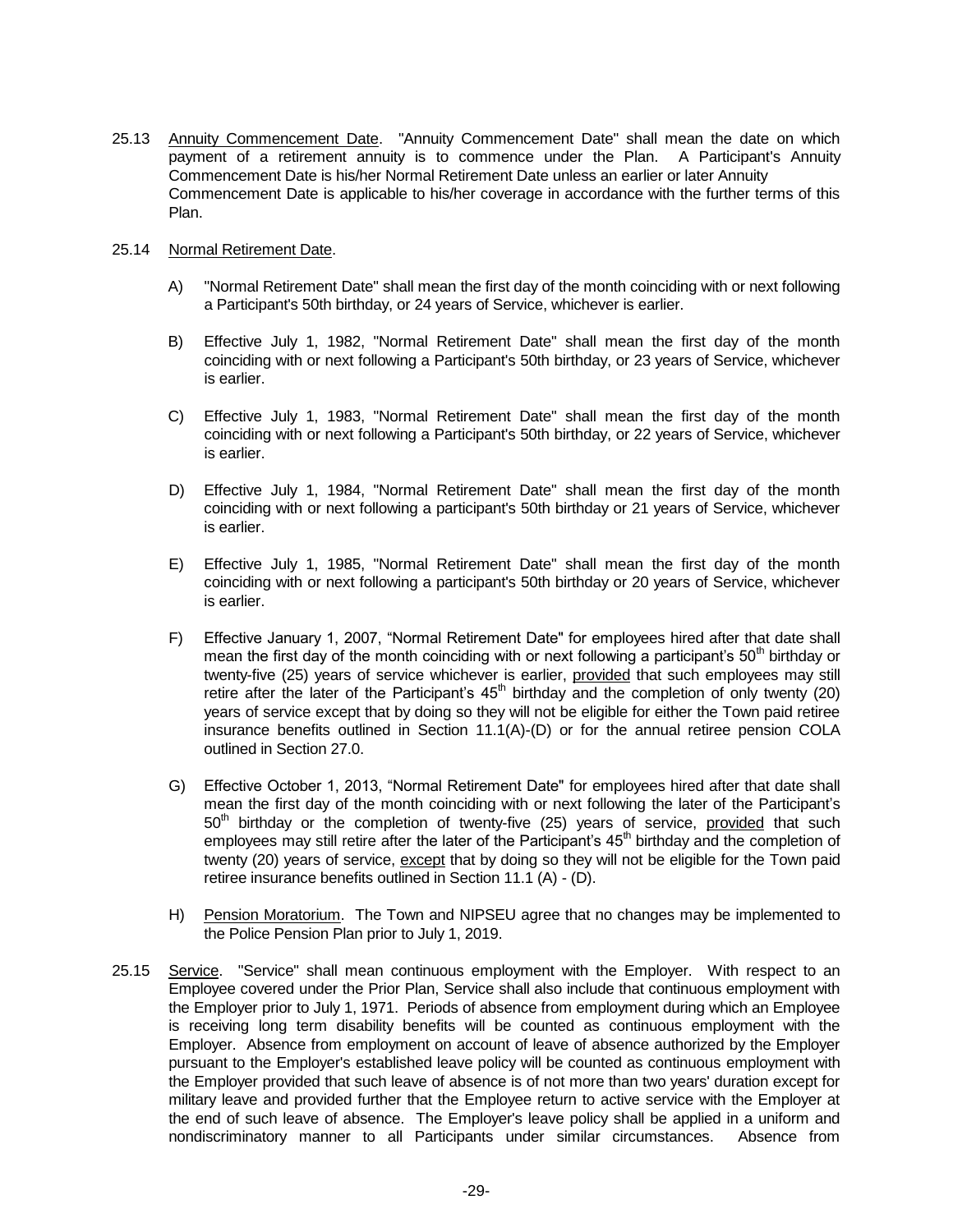employment on account of active duty with the Armed Forces of the United States will be counted as continuous employment with the Employer provided that the Employee returns to active service with the Employer within 90 days after he/she becomes eligible for release from such active duty.

- 25.16 A) Final Earnings. "Final Earnings" shall mean the average Rate of Earnings during the three (3) years of the Participant's employment with the Employer for which the Participant's earnings exclusive of any severance pay or pay for accrued leave or supplemental rate of earnings, if applicable, per Section 25.17(B), were at their highest level.
	- B) The last year that the employee works for the Town may, at the employee's option, be counted as one of the three (3) years used as the highest level of earnings, even if the employee does not work the entire year and leaves the employ of the Town prior to December 31 of that year.
	- C) Notwithstanding Section 25.27 or any other provision of this Agreement, the pension benefit paid to Participant's hired after January 1, 2007 shall be capped at a maximum of seventy percent (70%) of the Participant's Base Salary as defined in Appendix A of the contract for the applicable year of the Participant's retirement. "Base Salary" includes only the Participant's weekly wage and specifically excludes overtime, accrued leave, private duty work or any other supplemental earnings or pay.
- 25.17 A) Rate of Earnings. "Rate of Earnings" shall mean the compensation paid by the Employer to the Employee as salary, wages or other remuneration as shown on the W-2 Form of the Internal Revenue Service, or such other form as may supersede or replace said W-2 Form, excluding any severance pay or pay for accrued leave.
	- B) Supplemental Rate of Earnings. "Supplemental Rate of Earnings" shall mean the compensation received for "private duty." This provides for a money purchase pension plan to be funded by equal contributions from the employer and employee out of earnings generated from private duty. The contributions from the employee will equal that amount that would have been paid to Social Security by the employee, with an equal amount contributed by the Town. These contributions will be invested in appropriate vehicles so as to comply with applicable IRS or other governmental requirements and accumulated in the name of each particular employee for distribution upon death, termination, retirement or disability in a lump sum or in annuity payments at the discretion of the employee. This will be in lieu of contributions for private duty to the Town's regular pension fund. This section shall apply to employees hired after January 1, 1976.
- 25.18 Termination of Employment. "Termination of Employment" shall mean a severance of the employee-employer relationship which occurs before a Participant's Normal Retirement Date, other than a severance on account of early retirement or death.
- 25.19 Vesting Percentage. "Vesting Percentage" shall mean the percentage determined as of a Participant's date of early retirement or Termination of Employment, whichever is earlier, in accordance with the following Schedule:

| If he or she has 10 years of Service: | 100% |
|---------------------------------------|------|
| In all other cases:                   | 0%   |

- 25.20 Retirement Annuity. "Retirement Annuity" shall mean a series of income payments that may be provided under this Plan. Retirement Annuity is credited in a yearly amount equivalent to the total payment that would be made during one year in monthly installments commencing on the Annuity Commencement Date for such Retirement Annuity.
- 25.21 Credited Interest. "Credited Interest" on a Participant's Contributions shall mean interest for the number of full months from the anniversary of the Effective Date following the date such Contributions are received by the Insurance Company to the date specified herein. Credited Interest on Prior Plan Contributions, if any, shall mean interest for the number of full months from the date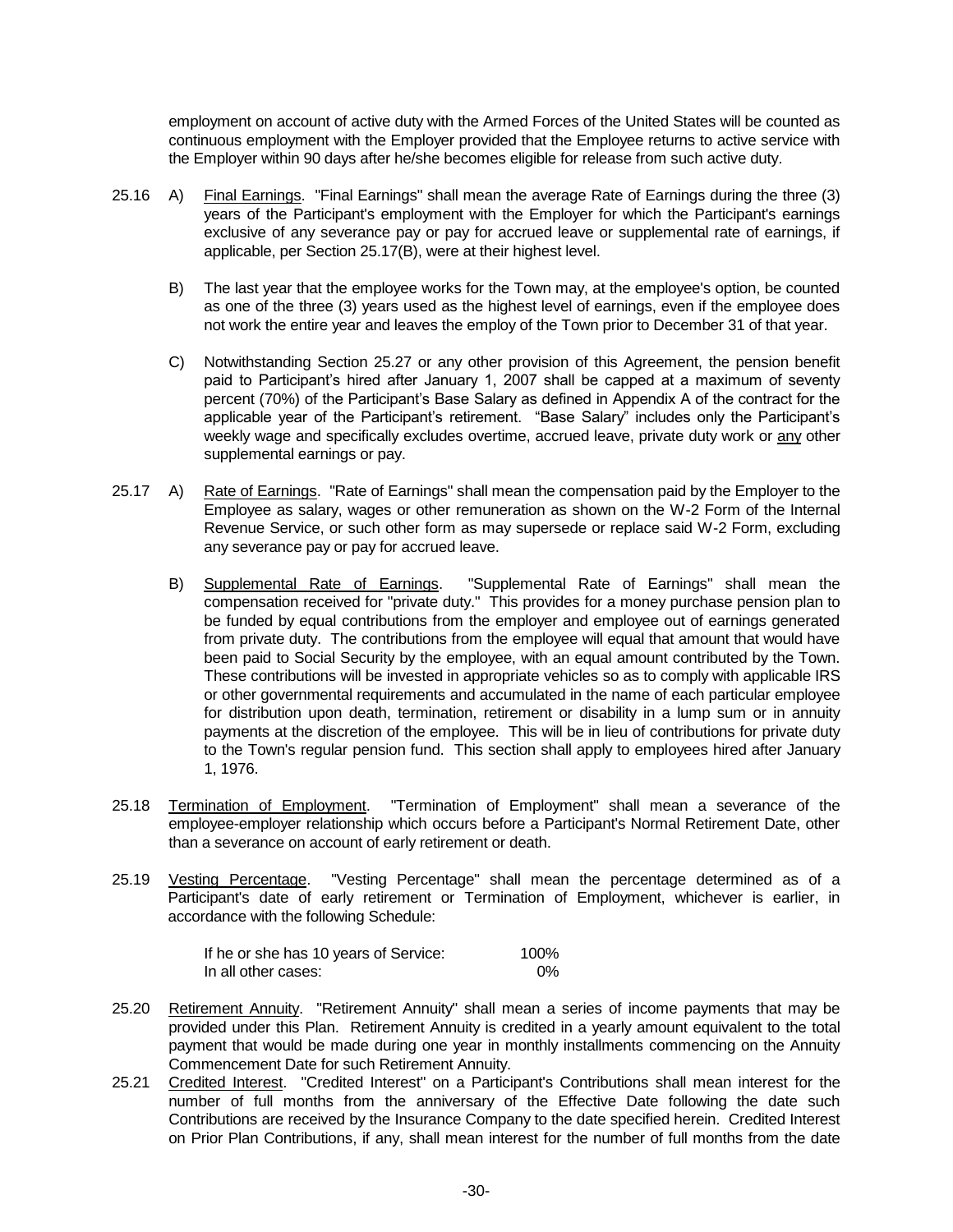that such Contributions are received by the Insurance Company to the date specified herein. The initial rate of Credited Interest is 4% per annum compounded on each anniversary of the Effective Date. Any change in the rate of Credited Interest will apply to interest allowed after the effective date of such change.

- 25.22 Spouse Benefit. The "Spouse Benefit" shall refer to that benefit as described in the booklet, "Survivor Income Benefits, Town of Newington Police," which had accompanied the former Survivor Income Benefit Insurance group coverage #0385808-02 as issued by the Connecticut General Life Insurance Company.
- 25.23 Early Retirement Date. The term "Early Retirement Date" shall refer to the date of retirement of the Participant which occurs within the five year period preceding his/her 50th birthday. PART C - COVERAGE
- 25.24 Eligibility for Coverage. Each Employee will become eligible for coverage under this Plan on the Effective Date or the first day of the month thereafter when he/she first is in the Eligible Class.
- 25.25 Re-Employed Employee. A Re-employed Employee will be considered to be a new Employee for the purposes of this Plan.
- 25.26 Coverage. Each Employee may elect to become covered under the Plan by completing and delivering to the Employer the payroll deduction order furnished by the Insurance Company. An Employee will become covered under this Plan as of the date he/she becomes eligible for Coverage if his/her election is made not more than 31 days thereafter; otherwise as of the first day of the month following the date he/she makes the election, provided he/she is then in the Eligible Class.

#### PART D - BENEFITS UPON RETIREMENT

25.27 Retirement on Normal Retirement Date. After the Effective Date, each Participant who retires on his/her Normal Retirement Date shall be entitled to receive an annual Retirement Annuity equal to 2.5% of his/her Final Earnings, multiplied by the number of years in (a), (b) and (c), below, as computed to the nearest 1/12 of a year, provided that for Participants hired after January 1, 2007 the maximum total pension multiplier is 62.5%. Accordingly, the 2.5% multiplier will not apply for any year of service worked after the 62.5% maximum has been obtained.

If the NIPSEU Collective Bargaining Unit desires to increase the annual Retirement Annuity benefit from 2.5% as outlined above to 3.0%, any and all additional costs to accomplish said increase shall be paid in full by the membership of the NIPSEU and all members must agree to participate. The additional costs will be determined by the Town's actuarial consultant.

- (a) The number of his/her years of Service in the Eligible Class during which he/she had a payroll deduction order in effect between the date he/she became covered under this Plan and his/her Normal Retirement Date.
- (b) With respect to a Participant who was covered under the Prior Plan, and who continued to be covered under the Plan on and after July 1, 1971: The number of his/her years of Service before the Effective Date, provided that he/she made the contributions required in accordance with such Prior Plan.
- (c) With respect to a Participant who has been afforded credit by virtue of exercising Optional Participant Buy-in Rights for supernumerary service, military service or service with another agency of the Town of Newington, in accordance with paragraph 25.57 of this Article, the number of years of such credited service plus the number of years of service to which he/she is entitled under (a) and (b) above.
- 25.28 Retirement Prior to Normal Retirement Date. A Participant may elect to retire prior to his/her Normal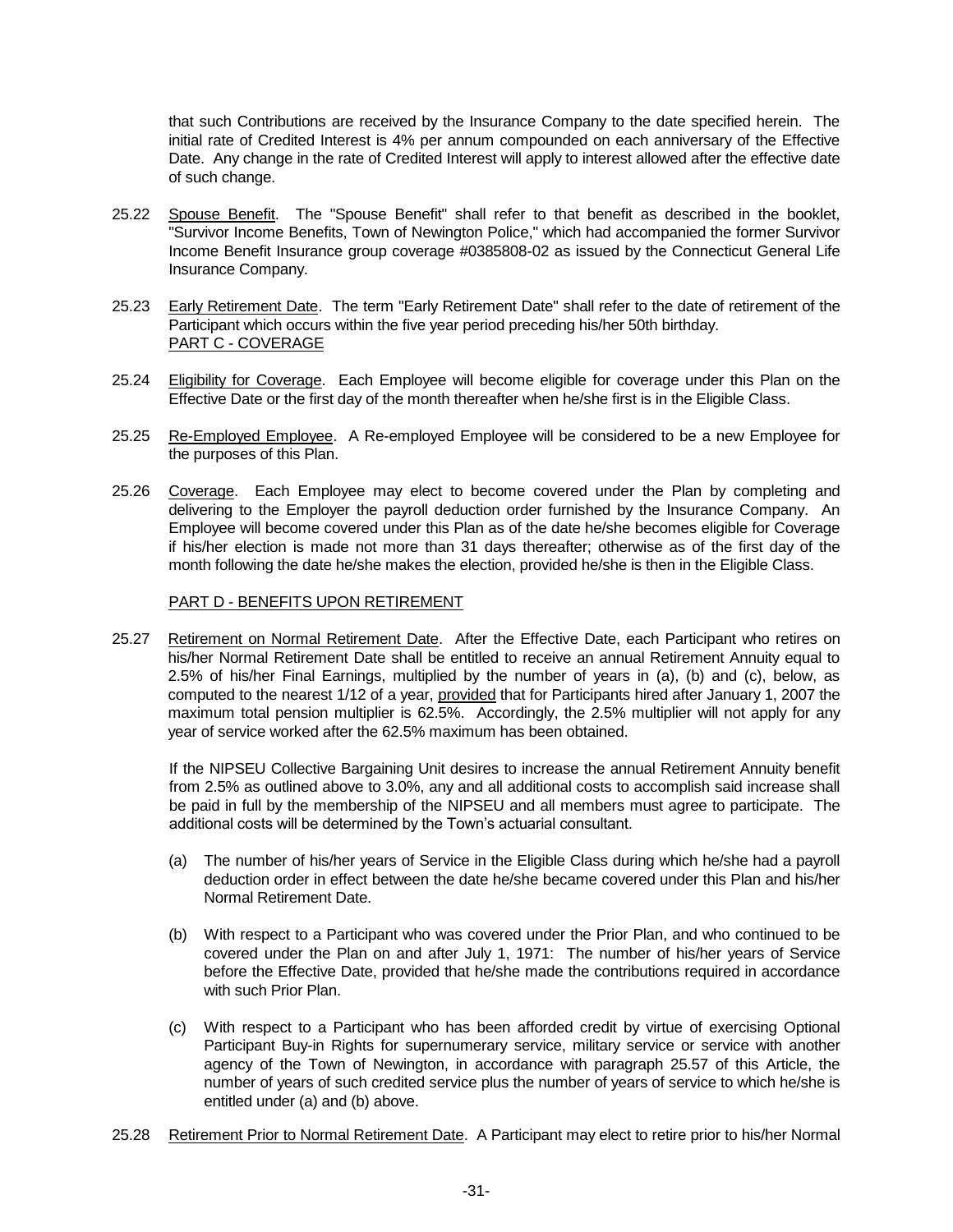Retirement Date provided he/she has 10 years of Service and is within 5 years of his/her 50th birthday.

In such an event, his/her Retirement Annuity will commence as of the first day of the month subsequent to filing written application therefor. A Participant who is retiring early shall be entitled to receive an annual Retirement Annuity from and after the date of such early retirement. The amount of such annual Retirement Annuity will be computed in accordance with Section 25.27 of this Article based on the Retirement Annuity accrued to his/her Early Retirement Date reduced actuarially if the Retirement Annuity is to commence prior to his/her Normal Retirement Date in accordance with the terms of GR-3019. For purposes of this section, Normal Retirement Date shall be determined as if the Participant had continued working until such date.

- (a) Employees hired after January 1, 2007 may retire after the later of the Participant's  $45<sup>th</sup>$  birthday and the completion of twenty (20) years of service without any actuarial reduction, however by doing so they will not be eligible for either the Town paid retiree insurance benefits outlined in Section 11.1(A) - (D) or for the annual retiree pension COLA outlined in Section 27.0.
- (b) Employees hired after October 1, 2013 may retire after the later of the Participant's  $45<sup>th</sup>$  birthday and the completion of twenty (20) years of service without any actuarial reduction, however by doing so they will not be eligible for the Town paid retiree insurance benefits outlined in Section  $11.1(A) - (D)$ .
- 25.29 Retirement After Normal Retirement Date. Subject to the provision of paragraph 25.45, a participant who has reached his/her Normal Retirement Date may continue his/her employment with the consent of the Employer; however, his/her retirement Annuity shall not commence until the termination of such employment. In this event the Participant shall be entitled to receive an annual Retirement Annuity from and after the date of such late retirement. The amount of such annual retirement annuity will be computed in accordance with paragraph 25.27 of this Article based upon the Retirement Annuity accrued as of the date of his/her late retirement.
- 25.30 Retirement Options. A Participant may elect any retirement option contained in GR-3019 in which event any payments to the Participant and his/her Contingent Annuitant, if any, or Beneficiary will be determined in accordance with and subject to the terms of GR-3019. If no election is made in writing, a Participant will be considered as having elected no options.

#### PART E - DISABILITY BENEFITS

- 25.31 Eligibility for Disability Benefit. A Participant shall be eligible to receive a Disability Benefit under this Plan if he/she meets the following requirements:
	- (a) He/She is permanently disabled as a result of injury sustained in the performance of his/her duties as a member of the Newington Police Department;
	- (b) His/Her Disability is such that it will preclude his/her performing the required duties of a member of the Newington Police Department;
	- (c) Such disability, described in (a) above is not covered under the Long Term Disability Contract No. 38580 issued by the Connecticut General Life Insurance Company or any such other long term disability contract which may supersede or replace it.
- 25.32 Determination of Disability. A Participant's disability as described in paragraph 25.31 shall be determined through examinations by two physicians, one of whom shall be selected by the Participant and one of whom shall be selected by the Employer. If the two physicians selected do not concur in the determination of the Participant's disability, then a third physician acceptable to both parties will be appointed, and his/her decision shall be final and binding.
- 25.33 Amount of Disability Benefit. Upon the determination of such Participant's eligibility for disability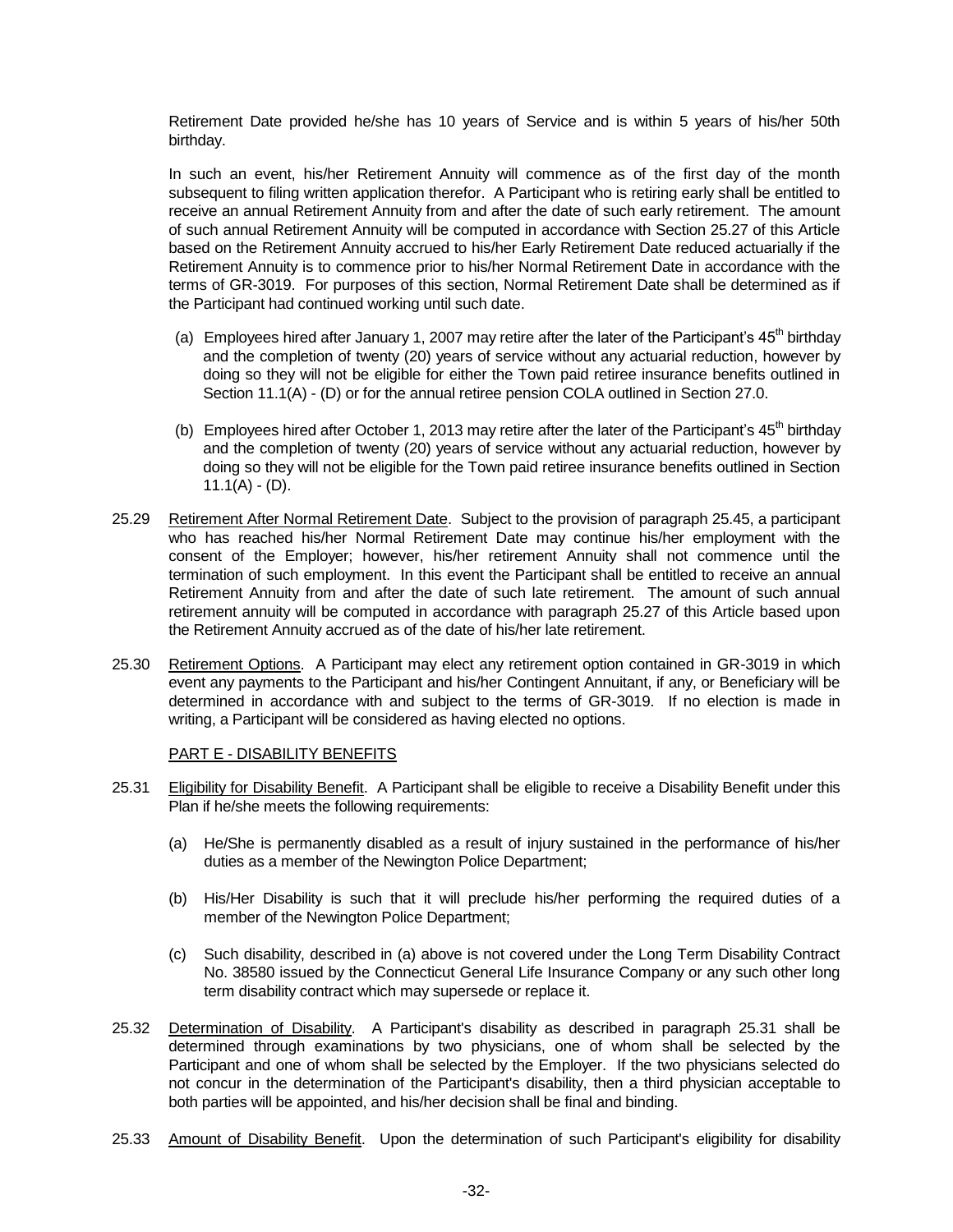benefits, hereunder, he/she shall receive yearly disability benefits equal in amount to 60% of his/her basic annual rate of pay as shown on his/her yearly contract then in effect less any wages paid from worker's compensation or from the Town or its insurer for police personnel heart disease or hypertension disability under Sec. 7-433c of the Connecticut General Statutes, Revision of 1958, as amended. Such benefits shall be payable directly from the pension fund and shall be payable monthly commencing on the first of the month following the determination of such disability. Union agrees to consider a new package for disability insurance as presented by the Town's experts.

25.34 Cessation of Disability Benefit. Upon the Participant's attainment of his/her Normal Retirement Date, disability benefits will immediately cease and Retirement Annuity payments will begin. In no event, however, will the Retirement Annuity payments received be less than the Participant was receiving as disability benefits.

#### PART F - BENEFITS IN THE EVENT OF DEATH

- 25.35 Death Before Annuity Commencement Date. Except as provided in paragraph 25.38 below, if a Participant dies prior to his/her Annuity Commencement Date or Normal Retirement Date, whichever is earlier, benefits will be payable in accordance with (a), (b), or (c) below:
	- (a) If such Participant meets the eligibility conditions of the Spouse Benefit, death benefit payments will be made in accordance with the terms of the Spouse Benefit, and no further benefit will be payable under this plan provided, however, that after the final death benefit payment is made, the Participant's Beneficiary will receive a refund in an amount equal to the excess, if any, of (i) over (ii), where
		- (i) is the Participant's Contributions and Prior Plan Contributions together with Credited Interest thereon to the date of his/her death, and
		- (ii) is the sum of death benefit payments made.
	- (b) If such Participant is not eligible for the benefit described in (a) above, his/her Beneficiary will become eligible to receive a refund to be paid directly from the pension fund. Such refund shall be in an amount equal to the Participant's Contributions and Prior Plan Contributions, if any, received by the Insurance Company, together with Credited Interest thereon to the date of his/her death.
	- (c) If a retirement option as described in paragraph 25.30 is in effect, the death benefit will be payable in accordance with the terms of such option, and no further benefit will be payable under this plan.
- 25.36 Eligibility. A participant shall be eligible for benefits under the Spouse Benefit if he/she has attained age twenty-five (25), has one (1) year of Service and has been married at least one (1) year to the same spouse.

#### 25.37 Death on or After Annuity Commencement Date.

(a) Upon the death of a Participant (or, if the Contingent Annuitant option is in effect, upon the death of the survivor of the Participant and his/her Contingent Annuitant) on or after the Annuity Commencement Date applicable to the Participant's coverage, a refund will be payable to the Participant's Beneficiary, with respect to Retirement Annuity credited to the Participant's coverage. Such refund will be in an amount equal to the excess, if any, of the Participant's Contributions and Prior Plan Contributions, if any, received by the Insurance Company together with Credited Interest thereon to such Annuity Commencement Date over the sum of Retirement Annuity payments which have become payable in respect to the Participant's coverage.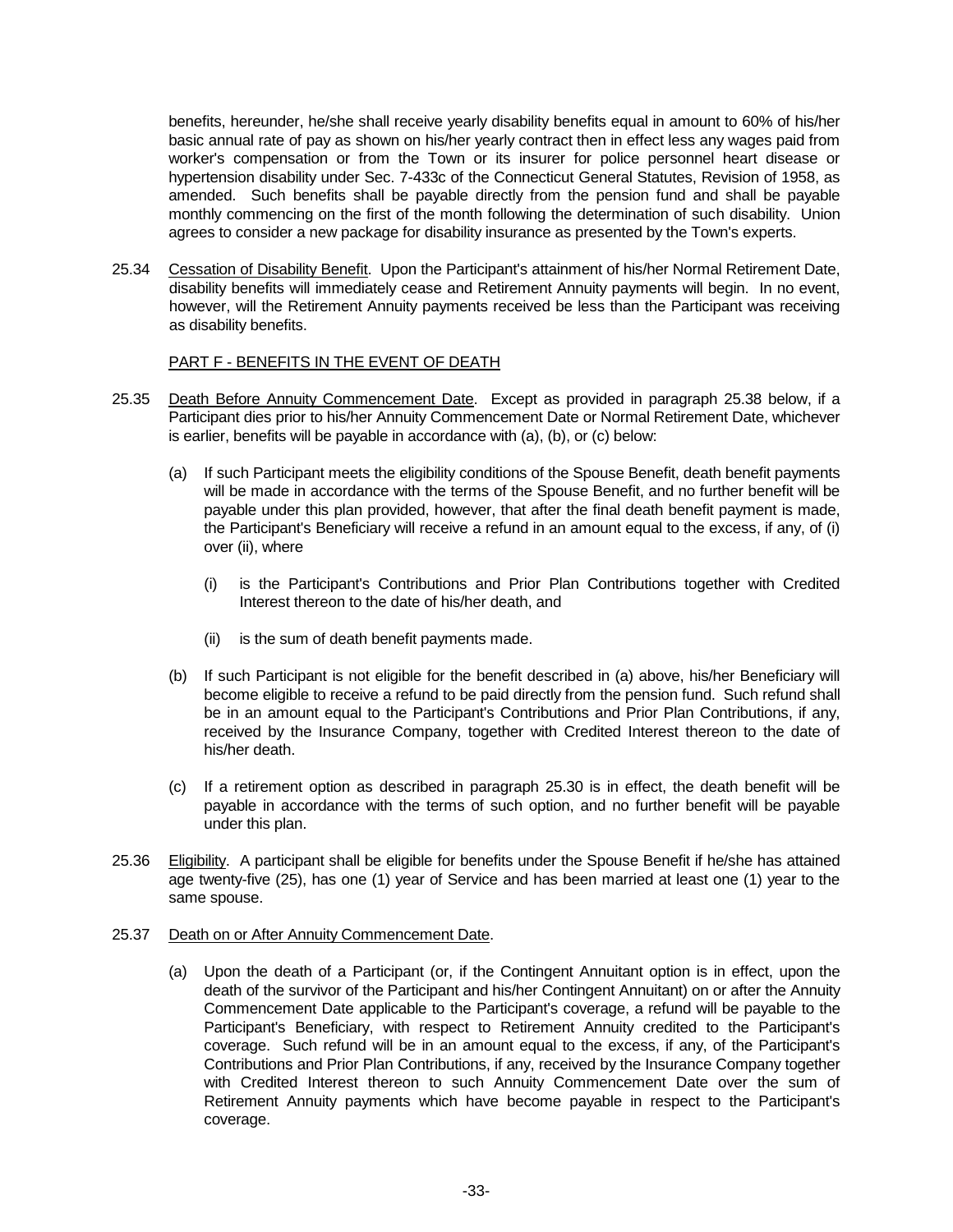- (b) In the event the Ten Year Certain Option as described in GR-3019 is in effect with respect to a Participant's Retirement Annuity, (a) above will not be applicable.
- 25.38 Death Before Annuity Commencement Date and In The Line of Duty. If a Participant is married or has Dependent Children and his/her death shall occur in the line of duty, a death benefit shall be payable to his/her Spouse, or his/her Dependent Children (in the event such Participant has no legal spouse) as follows:
	- (a) With respect to a Participant whose Spouse or Dependent Children are eligible for benefits in accordance with the Spouse Benefit, the payment of such death benefit shall be handled jointly under the Spouse Benefit and GR-3019. The yearly amount of benefit payable under the Spouse Benefit shall be that determined in accordance with such contract. The yearly amount of benefit payable under GR-3019 shall be equal to the excess of (i) over (ii) where
		- (i) is 50% of such Participant's average rate of earnings during the last three (3) years of the Participant's employment with the Employer, exclusive of any severance pay or pay for accrued leave.
		- (ii) is the yearly benefit payable under the Spouse Benefit.

Such benefit payments shall be payable in monthly installments.

(b) With respect to a Participant whose Spouse or Dependent Children are not eligible for benefits under the Spouse Benefit, the yearly amount of such death benefit shall be equal to 50% of the Participant's annual basic rate of pay as shown on the collective bargaining contract then in effect, to be paid entirely from the pension fund established under GR-3019. Such benefit shall be payable in monthly installments.

That portion of such death benefit payable under the Spouse Benefit shall be subject to the terms of the Spouse Benefit.

After the final death benefit payment is made in accordance with (a) or (b) above, the Participant's Beneficiary will receive a refund in an amount equal to the excess, if any, of (i) over (ii) below, where

- (i) is the Participant's Contributions and Prior Plan Contributions together with Credited Interest thereon to the date of his/her death, and
- (ii) is the sum of death benefit payments made.
- 25.39 Dependent Children. For the purposes of this Article the term Dependent Children shall mean those born of the Participant, or legally adopted by him, or the Participant's stepchildren living with him in a normal parent-child relationship. Such children shall be unmarried, primarily dependent on the Employee for support and under 23 years of age.
- 25.40 Cessation of Death Benefits. That portion of such death benefit payable under GR-3019 shall cease to be payable to the Participant's Spouse under the earlier of her remarriage or death. Upon the death of the Spouse such death benefit shall continue in equal shares to any Dependent Children, as defined above. All payments to Dependent Children shall cease when such children can no longer be defined as Dependent Children, or upon the death of such children.

#### 25.41 Beneficiary.

(a) If any benefits to a Beneficiary may become payable in respect to a Participant's coverage, the Participant will designate a Beneficiary and may change from time to time his/her designation of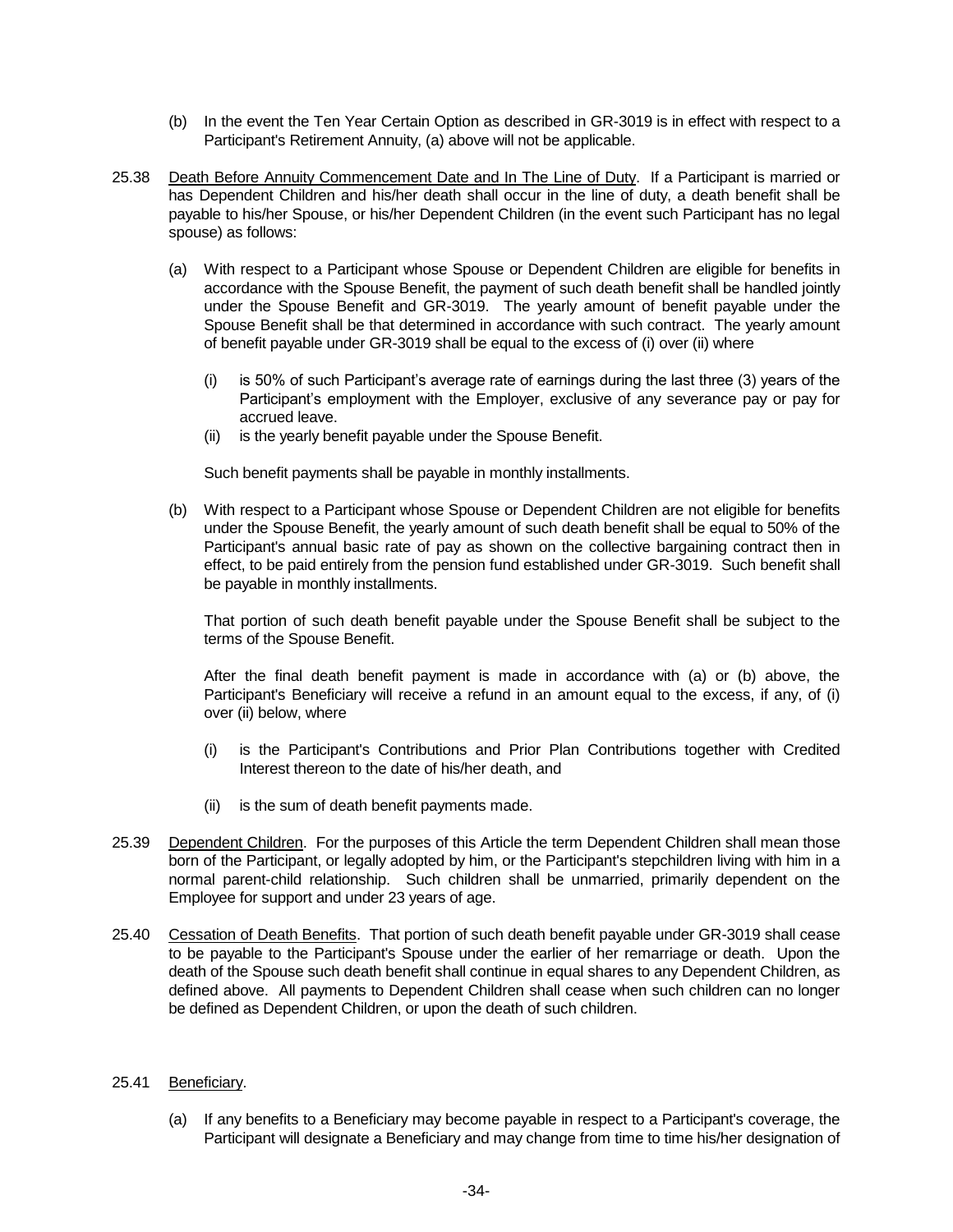Beneficiary by filing with the Employer written notice thereof on a form satisfactory to the Employer. Such designation or change of designation of Beneficiary shall take effect as of the date of execution of such thereof whether or not the Participant be living at the time of such receipt but without prejudice to the Employer and/or Insurance Company on account of any payments made by the Insurance Company before receipt of such notice at its Home Office.

- (b) In case of death, any benefits hereunder payable to a Beneficiary will be paid to the Payee most recently designated by the Participant as Beneficiary provided the name of the Beneficiary has been filed with the Insurance Company. If no name has been filed or if the named Beneficiary does not survive the participant, the benefits which would have otherwise been paid to the named Beneficiary shall, at the option of the Insurance Company, be paid as follows: first to the Participant's widow or widower, if living; then to surviving children, if any, in equal shares; or, if not to any of the aforementioned, then to the executor or administrator of the Participant.
- (c) Payment made to any person set out in the preceding paragraph will release the Employer and/or the Insurance Company from all further liability to the extent of such payment.
- 25.42 Commutation. If the Beneficiary designated is the executor or administrator of the Participant or a corporation, association, partnership or trustee, any Retirement Annuity payments to which the beneficiary becomes entitled will be commuted and paid in one sum. If a Beneficiary dies after having become entitled to receive Retirement Annuity payments, any remainder of such payments will, unless otherwise provided by the Participant, be commuted and paid in one sum to the executor or administrator of the Beneficiary. A Participant may elect that any Retirement Annuity payments to which his/her Beneficiary becomes entitled will be commuted and paid in one sum; or, in the absence of such election and unless otherwise provided by the Participant, a Beneficiary who is entitled to receive the Retirement Annuity payments may elect that the remainder of such payments be commuted and paid in one sum. Any such commutation will be made at the rate of interest, compounded annually, used in computing the annuity purchase liability or the premium paid for the Retirement Annuity.

## PART G - TERMINATION OF EMPLOYMENT BENEFITS

- 25.43 Cash Refund on Termination of Employment. On or after his/her Early Retirement Date or Termination of Employment and before his/her Annuity Commencement Date, a Participant may elect to receive a cash refund, to be paid directly from the pension fund, in an amount equal to the Participant's contributions and Prior Plan Contributions, if any, with Credited Interest thereon to the date the election is made. Such an election shall be made by written notice filed with the Insurance Company at its Home Office. Articles V and VII shall be of no force and effect with respect to a Participant who makes such an election.
- 25.44 Retirement Annuity Commencing on Normal Retirement Date. With respect to a Participant who has not elected to receive a refund of contributions as described in paragraph 25.43 above, upon such Participant's Termination of Employment on or after the Effective Date but prior to his/her Normal Retirement Date, if he/she has a Vesting Percentage other than 0% as defined in paragraph 25.19, such Participant shall be entitled to receive an annual Retirement Annuity to commence on his/her Normal Retirement Date, equal to the amount of annual Retirement Annuity determined in accordance with Article V based upon his/her Service in the Eligible Class to the date of Termination of Employment. For Participants hired after October 1, 2013, for purposes of this section Normal Retirement Date shall be the first of the month coinciding with or next following the Participant's  $50<sup>th</sup>$ birthday.

#### PART H - CONTRIBUTIONS AND FUNDING

25.45 Cost of the Pension Plan. The cost of providing the benefits payable under this Plan will be shared by the Employer and the Participants.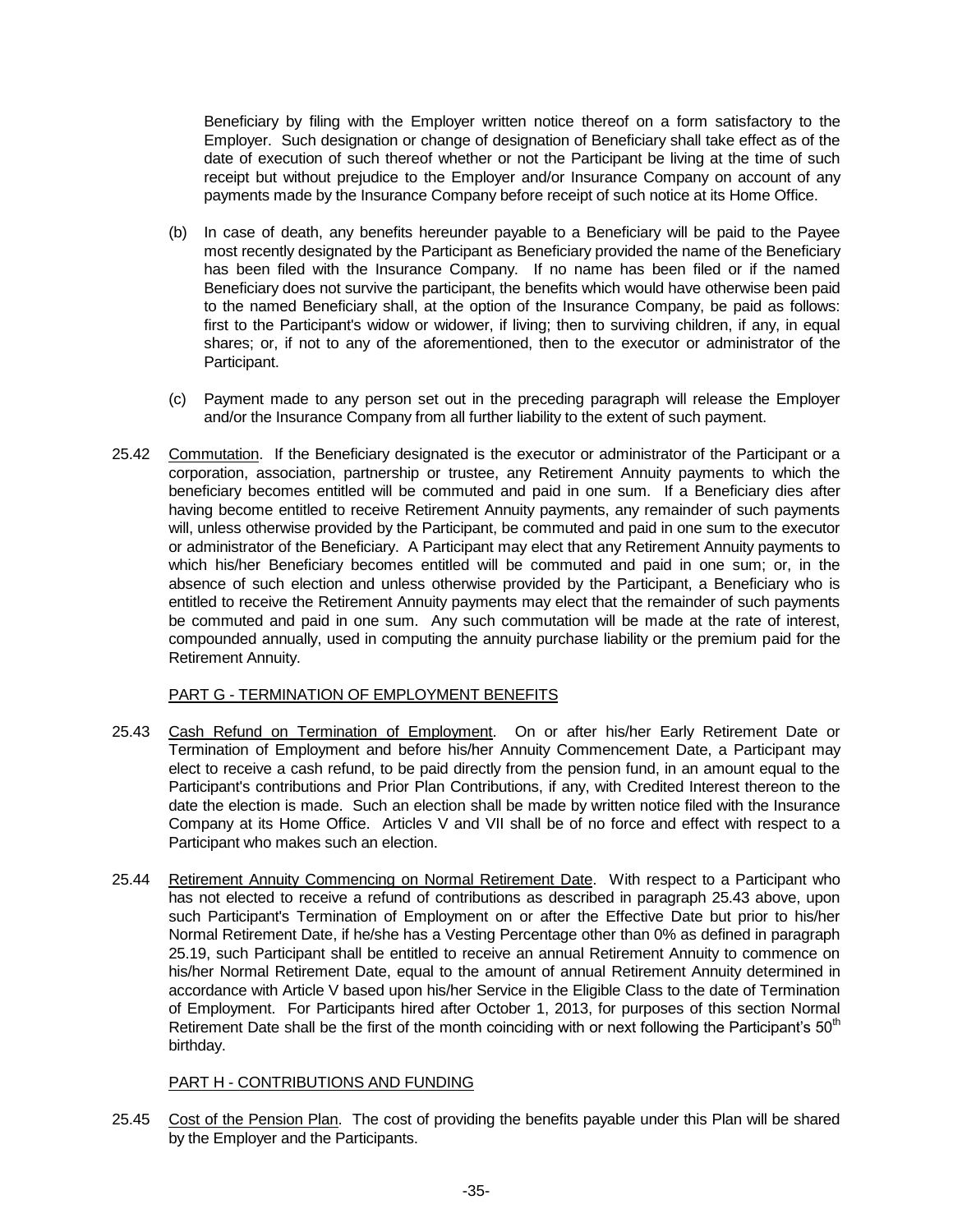25.46 Participant Contributions. During each calendar year a Participant's Contributions shall be deducted by the Employer from the earnings (as shown on the Participant's W-2 Form) received by the Participant during such calendar year while he/she has a payroll deduction order in effect and is in the Eligible Class and has not attained his/her Annuity Commencement Date, in an amount equal to 7.5% of such earnings effective and retroactive to July 1, 2013. Thereafter, the amount of the Participant contributions will increase as follows: 8.0% of earnings effective July 1, 2014; 8.5% of earnings effective July 1, 2015; and 9.0% of earnings effective July 1, 2016. Such Participant Contributions, shall receive Credited Interest in accordance with paragraph 25.21.

#### 25.47 Employer's Contributions.

- (a) In addition to Participant contributions, the Employer shall pay to the Insurance Company for the purpose of providing benefits under this Plan any such remaining sums as shall be required under accepted actuarial principles to maintain the Plan on a sound actuarial basis and to meet any additional expenses incident to the operation and management of the Plan. In determining the amount of contributions payable by the Employer hereunder, the Employer may accept the actuarial computations of the Insurance Company or such other computations as are in accordance with accepted actuarial practice and are acceptable to the Internal Revenue Service. Such contributions shall be made at such times as the Insurance Company may determine, shall be paid to the Insurance Company for application under GR-3019 and shall be held and administered in accordance with and subject to the terms and provisions of GR-3019.
- (b) The pension fund established pursuant to the terms of this plan and GR-3019 shall be held for the exclusive benefit of Participants and their beneficiaries and, except in the case of actuarial error, no part of such fund shall revert to the Employer or be used for, or diverted to, purposes other than for the exclusive benefit of Participants and their beneficiaries. Any credit for forfeiture which may arise under this Plan shall not be applied to increase the benefits any Participant might receive, but shall be credited, when available, as a consideration in determining contributions to be made by the Employer.
- 25.48 Funding. As of the Effective Date, GR-3019 shall provide for the establishment of a deposit administration fund in which contributions of the Employer will be accumulated and from which withdrawals will be made.

#### PART I - GENERAL PROVISIONS

- 25.49 Small Retirement Annuity.
	- (a) If any Retirement Annuity payments to a Participant or other payee would be less than \$10 monthly, payments may be made quarterly in advance at one-fourth the yearly amount.
	- (b) If the Retirement Annuity payments to a Participant would amount to less than \$60 a year, the Participant may at any time be paid an amount equal to the reserve for such Retirement Annuity, determined on the basis of the same mortality table and rate of interest used in computing the premium therefor. Such payment shall be in full discharge of all liability of the Employer and/or Insurance Company in respect to the Participant's Coverage.
- 25.50 Proof of Survival. The Employer and/or the Insurance Company may require proof that the recipient of Retirement Annuity payments is living on each and every date on which any Retirement Annuity payment falls due. If such Proof is not furnished when requested, no Retirement Annuity Payment will be made until such proof is received.
- 25.51 Proof of Death. The Employer and/or the Insurance Company may require proof of death of a Participant or other individual when payment of benefits in respect to the Participant's coverage contingent upon such death. If such proof is not furnished when requested, no benefits will become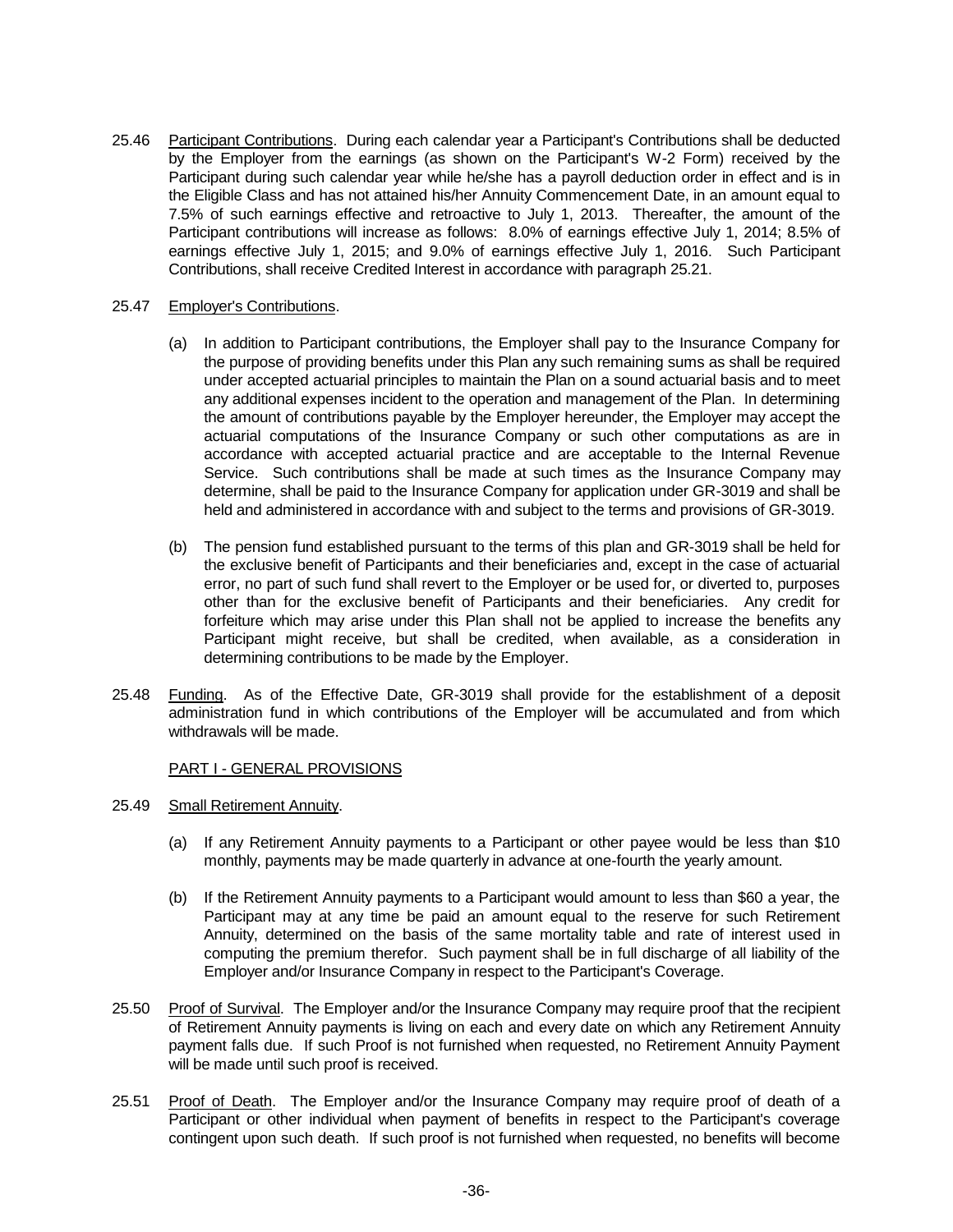payable until such proof shall have been received.

- 25.52 Facility of Payment. If, in the judgement of the Employer and/or the Insurance Company, any payee is legally, physically or mentally incapable of personally receiving and receipting for any payment due him, such payment or any part thereof may be made to any person or institution who, in the opinion of the Employer and/or the Insurance Company, is then maintaining or has custody of the payee, until claim is made by the duly appointed guardian or other legal representative of the payee. Such payments will constitute a full discharge of the liability of the Employer and/or the Insurance Company to the extent thereof.
- 25.53 Assignment. All payments, benefits and refunds hereunder to a Participant or other payee are for the support and maintenance of such payee, and shall not be assigned, commuted (except as may be provided herein), or anticipated, and shall be free from the claims of all creditors to the fullest extent permitted by law.
- 25.54 Connecticut Law to Control. The validity of the provisions of this Plan shall be determined under, and the said provisions shall be construed according to, the laws of Connecticut.
- 25.55 Provision Relating to the Insurance Company. The Insurance Company shall not be required to take or permit any action contrary to the provisions of GR-3019 or be bound to allow any benefit or privilege to any person interested in any contract it has issued which is not provided in such contract; or be deemed to be a party to this Plan for any purpose, except as specifically provided in its contracts; or be responsible for the validity of this Plan; or be required to look into the terms of this Plan or question any act of the Employer hereunder; or be required to see that any action of the Employer is authorized by this Plan.

## PART J - OPTIONAL PARTICIPANT BUY-IN RIGHTS

- 25.56 Qualification and Benefit. Any participant shall, at his or her option, be allowed to supplement retirement income benefits by applying credit for special types of service specified herein as Eligible Time. These optional benefits shall not advance the Participant's Normal Retirement Date. Such optional benefits are to be purchased entirely with funds provided by said Participant and will in no way create any additional financial liability to the Town of Newington.
- 25.57 Eligibility. All Participants as defined herein are eligible to exercise the option described in this article.
- 25.58 Eligible Time. The Eligible Time shall mean:
	- (a) all periods of full time, permanent-status employment with the Town of Newington in a unit or Department other than the Police Department;
	- (b) any service as a member of the Armed Forces of the United States;
	- (c) actual time worked as a supernumerary police officer in the Newington Police Department. The periods of Eligible Time shall be certified jointly by the president of NIPSEU and the Chief of Police.

## PART K - APPROVAL AND LIMITATIONS ON BENEFITS

25.59 Internal Revenue Service Approval. This Plan is contingent upon and subject to obtaining, and retaining, such approval of the Commissioner of Internal Revenue or his/her authorized representative as may be necessary for this Plan to be considered qualified under Section 401(a) of the Federal Internal Revenue Code, as amended. Any modification or amendment of the Plan may be made retroactively, if necessary or appropriate, to qualify this Plan as a plan meeting the requirements of Section 401(a) of the Federal Internal Revenue Code, as amended or any other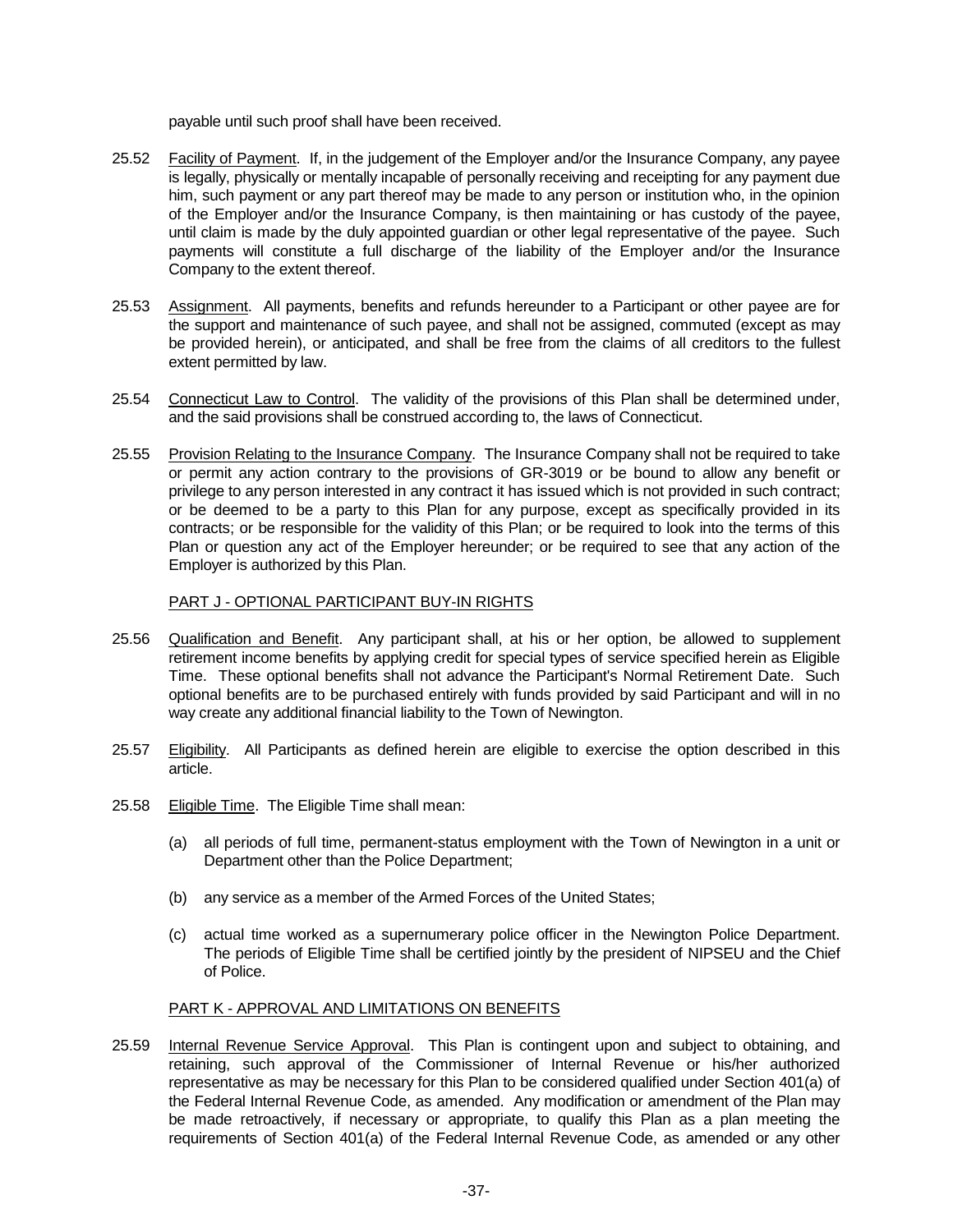applicable provisions of the Federal tax laws, as amended, and any regulations issued thereunder.

25.60 Limitations on Account of Special Treasury Restrictions. Any other provision of this Plan to the contrary notwithstanding, if at any time this Plan shall be terminated or the full current costs hereof shall not be met, benefits thereafter payable hereunder to any Participant determined to be a Restricted Participant in accordance with the terms of GR-3019 (certain of the more highly compensated Participants) shall be limited to his/her unrestricted benefits at such time as determined in accordance with the terms of GR-3019. If at any time thereafter the contributions of the Employer shall be sufficient to meet the full current costs hereof, the benefits previously withheld from such employee on account of the preceding provisions of this Article may thereupon be paid to him or for his/her benefit or account in any manner designated by the Employer, approved by the Insurance Company, and not found by the United States Commissioner of Internal Revenue to fail to meet the requirements of Section 401(a) of the Federal Internal Revenue Code. Solely for the purpose of this Article any change in the terms of the Plan resulting in a substantial reduction in Employer costs shall have the same effect as a termination of the Plan unless the United States Commissioner of Internal Revenue has ruled that such change will not result in the failure of the Plan to meet the requirements of said Section 401(a). This part is included herein so that the Plan shall conform to the requirements of Section 1.401-4(c)(2) of the Federal Income Tax regulations.

#### PART L - ADMINISTRATION OF THE PLAN

25.61 Administration and Dispute. The Employer shall be responsible for the administration of the Plan. Any grievances or disputes with respect to the administration of benefits shall be processed through the grievance procedure provided by the contemporary working agreement between the Employer and the Union.

## **ARTICLE XXVI. SAVINGS CLAUSE**

26.0 If any Article or any Paragraph of this contract is declared invalid for any reason, such declaration of invalidity shall not affect the other Articles and Paragraphs or portions thereof which shall be valid.

## **ARTICLE XXVII. DURATION AND WAGES**

27.0 This Agreement shall be effective as of July 1, 2021. Persons retired under pension plan GR3019 as of June 30, 1986, will receive benefit increases equal to one half the negotiated base wage levels of the full time officers except that persons hired after October 1, 2013 who subsequently retire from the Newington Police Department will not receive benefit increases equal to one half the negotiated base wage levels of the full time officers. The contract, as amended and extended on the date executed below, shall remain in full force and effect until the 30th day of June, 2021. It shall be automatically renewed from year to year thereafter unless either party shall notify the other in writing not later than 120 days prior to the anniversary date that it desires to modify this Agreement. In the event that such notice is given, negotiations shall begin not later than 90 days prior to the anniversary date; this Agreement shall remain in full force and be effective during the period of negotiations.

Notwithstanding the above, the parties agree that should the Town, at its sole discretion, determine that it will enter into a regionalization agreement for the dispatching function for the Town, the parties agree to reopen negotiations solely for the purpose of negotiating the impact, if any, of the Town's regionalization decision.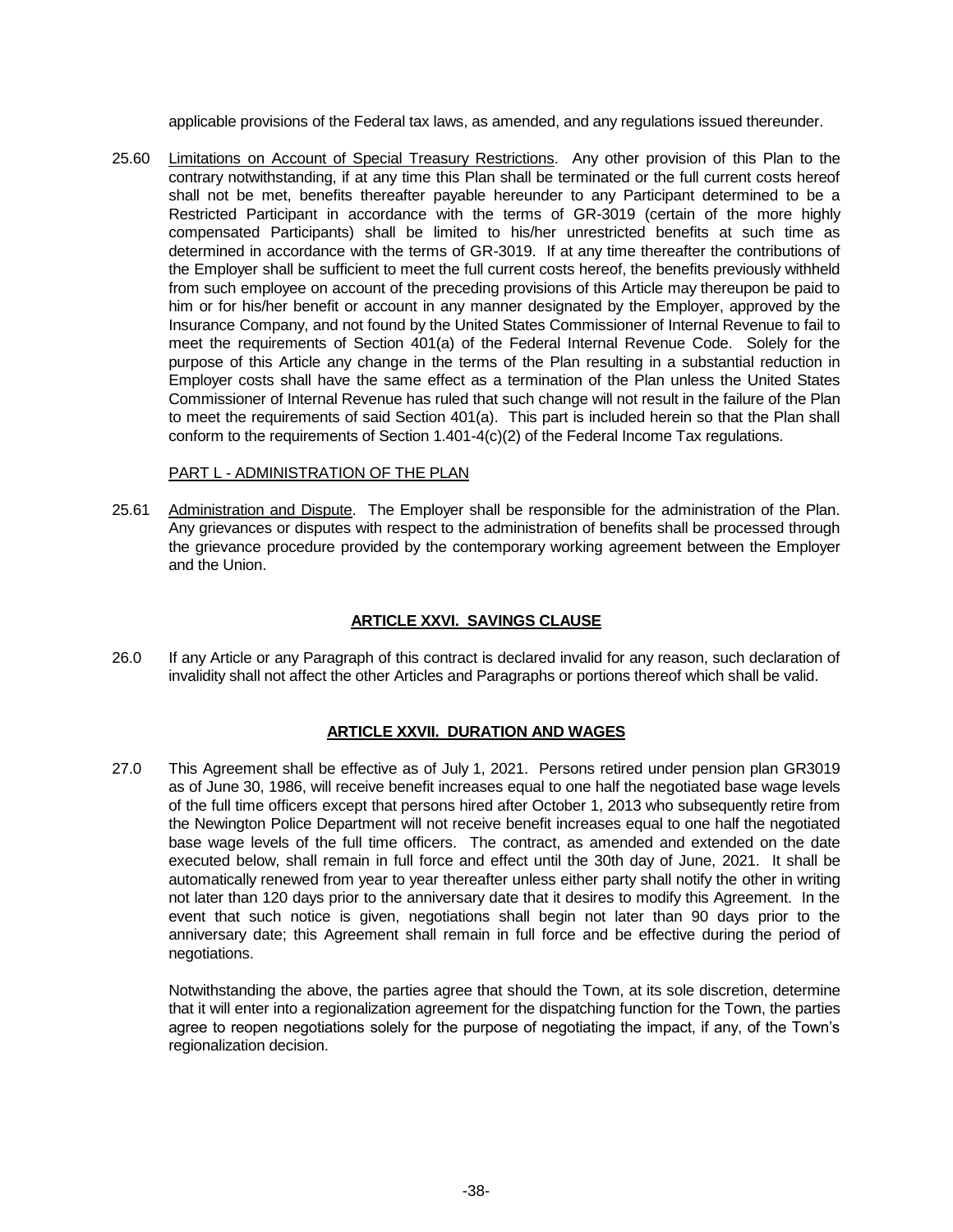In Witness Whereof the Parties have caused their names to be signed on this  $30^{\text{th}}$  day of June THE TOWN OF NEWINGTON

Its Duly Authorized Representative

Nutmeg Independent Public Safety Employees Union

Its Duly Authorized Representatives

 $6/29/21$  $\overline{Date}$ 

 $6|29|21$  $\overline{Date}$ 

 $\overline{\phantom{a}}$  $(2/99/8)$ 

Date

Date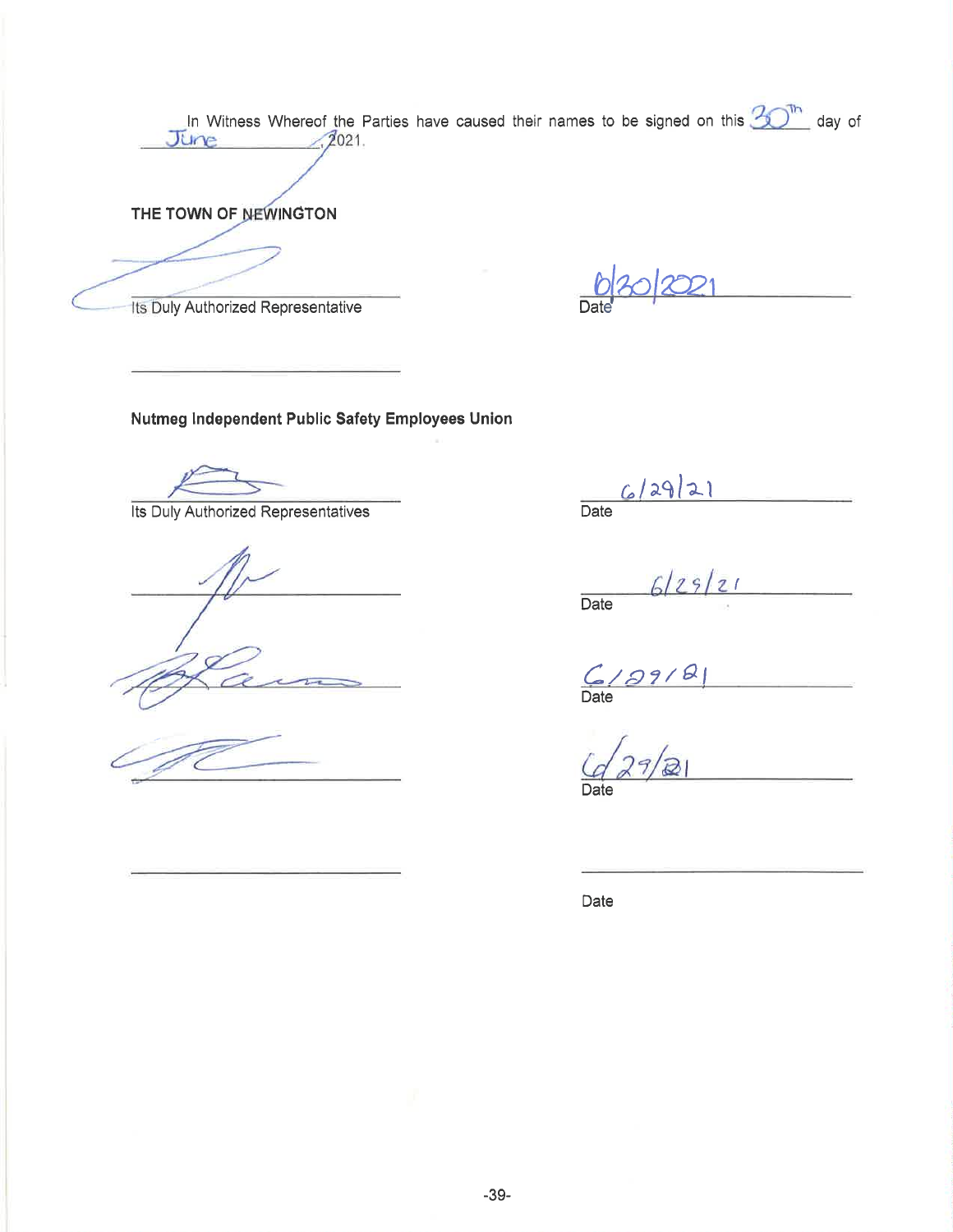## **INDEX**

## Page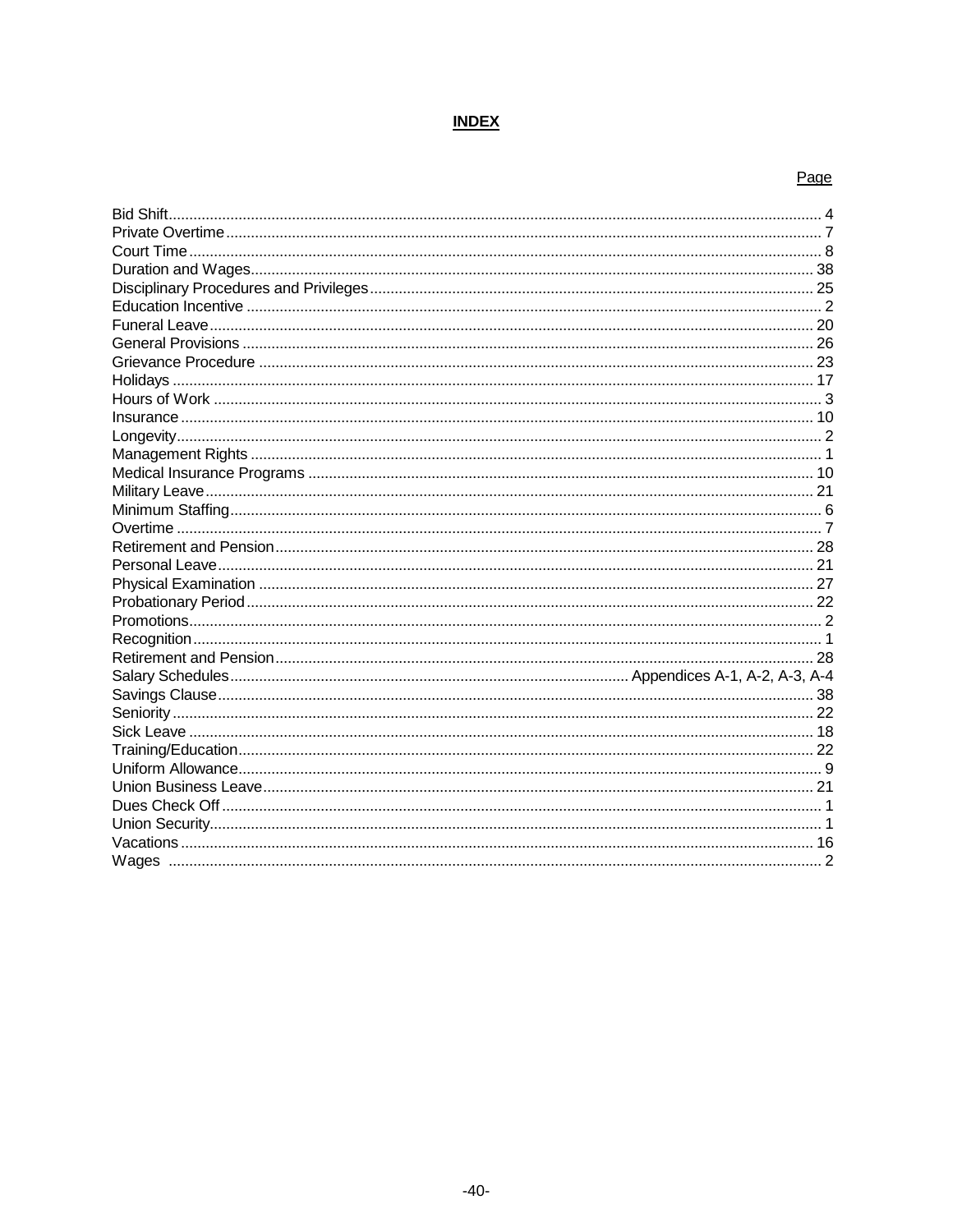#### **TOWN OF NEWINGTON NIPSEU Effective July 1, 2021 - June 30, 2022 (2.25%)**

| Code                         | Step:<br>Months in Grade:                                                          | 00<br>$0 - 9$              | $\mathbf 1$<br>$0 - 12$     | $\overline{c}$<br>$13 - 24$ | 3<br>25-36                  | $\overline{4}$<br>37-48    | 5<br>49-60                 | 6<br>$120+$                 |
|------------------------------|------------------------------------------------------------------------------------|----------------------------|-----------------------------|-----------------------------|-----------------------------|----------------------------|----------------------------|-----------------------------|
| <b>PSD</b><br>CCO            | PUBLIC SAFETY DISPATCHER<br>CANINE CONTROL OFFICER<br>Annual<br>Biweekly<br>Hourly |                            | 61,663<br>2,373<br>29.6463  | 65,129<br>2,506<br>31.3121  | 68,021<br>2,616<br>32.7029  | 71,555<br>2,751<br>34.4012 | 74,953<br>2,882<br>36.0347 |                             |
| <b>SRPSD</b><br><b>SRCCO</b> | SR. CANINE CONTROL OFF.<br>SR. PUBLIC SAFETY DISP.<br>Annual<br>Biweekly<br>Hourly |                            |                             |                             |                             |                            |                            | 78,922<br>3,035<br>37.9433  |
| <b>REC</b>                   | <b>RECRUIT</b><br>Annual<br>Biweekly<br>Hourly                                     | 69,806<br>2,685<br>33.5602 |                             |                             |                             |                            |                            |                             |
| PO                           | POLICE OFFICER<br>Annual<br>Biweekly<br>Hourly                                     |                            | 75,052<br>2,887<br>36.0833  | 80,131<br>3,083<br>38.5256  | 85,650<br>3,293<br>41.1779  | 90,561<br>3,483<br>43.5394 | 95,810<br>3,684<br>46.0624 |                             |
| <b>MSRPO</b>                 | <b>MASTER POLICE OFFICER</b><br>Annual<br>Biweekly<br>Hourly                       |                            |                             |                             |                             |                            |                            | 100,754<br>3,875<br>48.4400 |
| <b>DET</b>                   | <b>DETECTIVE</b><br>Annual<br>Biweekly<br>Hourly                                   |                            |                             |                             |                             |                            |                            | 102,270<br>3,935<br>49.1676 |
| <b>POSRG</b>                 | <b>POLICE SERGEANT</b>                                                             |                            | Initial                     |                             | End of Year 1               |                            |                            |                             |
|                              | Annual<br>Biweekly<br>Hourly                                                       |                            | 104,959<br>4,037<br>50.4616 |                             | 111,453<br>4,287<br>53.5831 |                            |                            |                             |
| <b>POLLT</b>                 | POLICE LIEUTENANT<br>Annual<br>Biweekly<br>Hourly                                  |                            | 117,998<br>4,539<br>56.5914 |                             | 122,214<br>4,701<br>58.6130 |                            |                            |                             |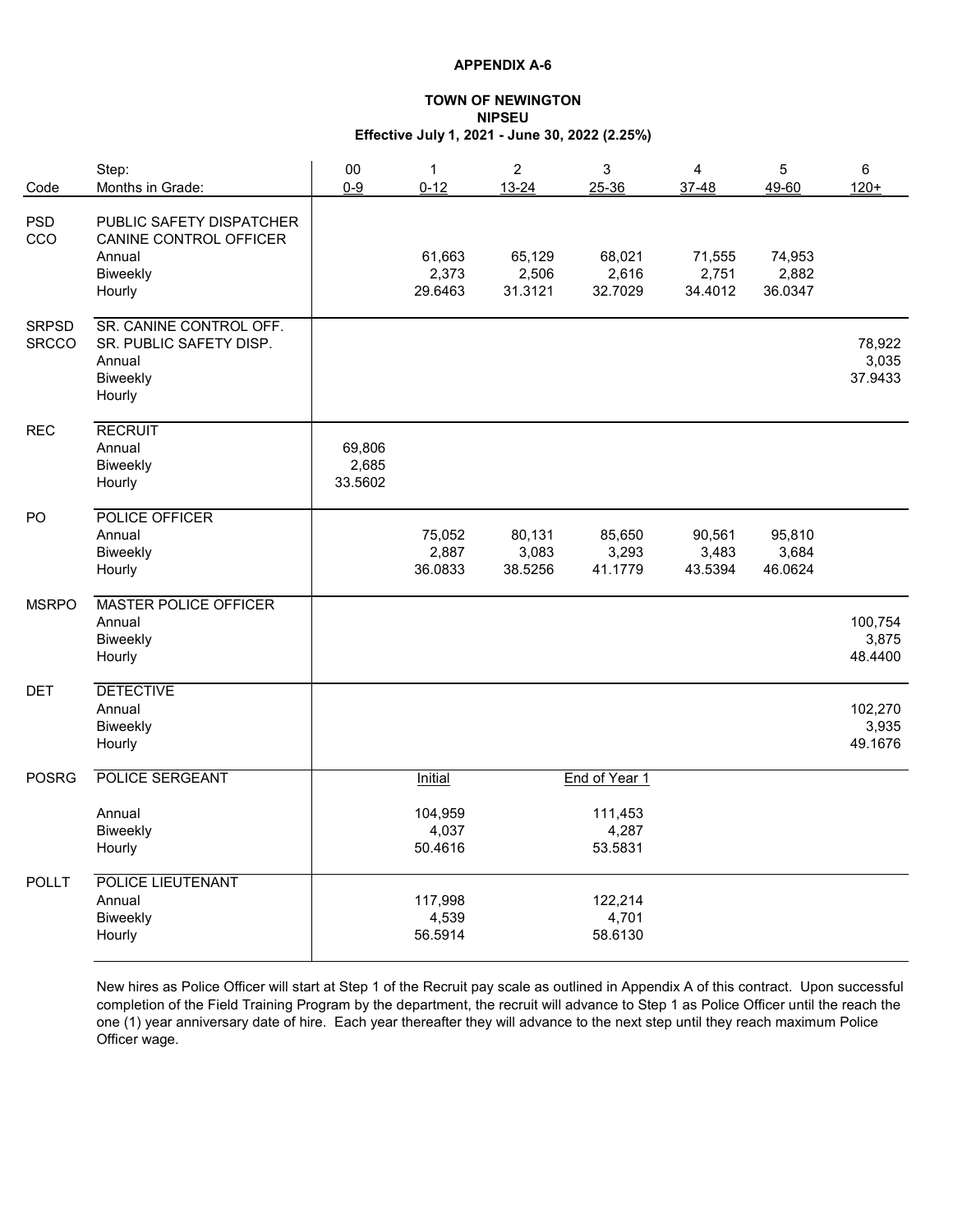#### **TOWN OF NEWINGTON NIPSEU Effective July 1, 2022 - June 30, 2023 (2.25%)**

| Code                         | Step:<br>Months in Grade:                                                          | 00<br>$0 - 9$              | $\mathbf{1}$<br>$0 - 12$    | $\overline{c}$<br>13-24    | 3<br>25-36                  | $\overline{4}$<br>37-48    | 5<br>49-60                 | 6<br>$120 +$                |
|------------------------------|------------------------------------------------------------------------------------|----------------------------|-----------------------------|----------------------------|-----------------------------|----------------------------|----------------------------|-----------------------------|
| <b>PSD</b><br>CCO            | PUBLIC SAFETY DISPATCHER<br>CANINE CONTROL OFFICER<br>Annual<br>Biweekly<br>Hourly |                            | 63,050<br>2,426<br>30.3133  | 66,594<br>2,562<br>32.0166 | 69,551<br>2,675<br>33.4387  | 73,165<br>2,813<br>35.1752 | 76,639<br>2,947<br>36.8455 |                             |
| <b>SRPSD</b><br><b>SRCCO</b> | SR. CANINE CONTROL OFF.<br>SR. PUBLIC SAFETY DISP.<br>Annual<br>Biweekly<br>Hourly |                            |                             |                            |                             |                            |                            | 80,698<br>3,103<br>38.7970  |
| <b>REC</b>                   | <b>RECRUIT</b><br>Annual<br>Biweekly<br>Hourly                                     | 71,377<br>2,745<br>34.3153 |                             |                            |                             |                            |                            |                             |
| PO                           | POLICE OFFICER<br>Annual<br>Biweekly<br>Hourly                                     |                            | 76,741<br>2,952<br>36.8952  | 81,934<br>3,152<br>39.3924 | 87,577<br>3,367<br>42.1044  | 92,599<br>3,561<br>44.5190 | 97,966<br>3,767<br>47.0988 |                             |
| <b>MSRPO</b>                 | <b>MASTER POLICE OFFICER</b><br>Annual<br>Biweekly<br>Hourly                       |                            |                             |                            |                             |                            |                            | 103,021<br>3,962<br>49.5299 |
| <b>DET</b>                   | <b>DETECTIVE</b><br>Annual<br>Biweekly<br>Hourly                                   |                            |                             |                            |                             |                            |                            | 104,571<br>4,024<br>50.2739 |
| <b>POSRG</b>                 | <b>POLICE SERGEANT</b>                                                             |                            | <b>Initial</b>              |                            | End of Year 1               |                            |                            |                             |
|                              | Annual<br>Biweekly<br>Hourly                                                       |                            | 107,321<br>4,128<br>51.5970 |                            | 113,961<br>4,383<br>54.7887 |                            |                            |                             |
| <b>POLLT</b>                 | POLICE LIEUTENANT<br>Annual<br>Biweekly<br>Hourly                                  |                            | 120,948<br>4,652<br>57.8647 |                            | 125,269<br>4,819<br>59.9318 |                            |                            |                             |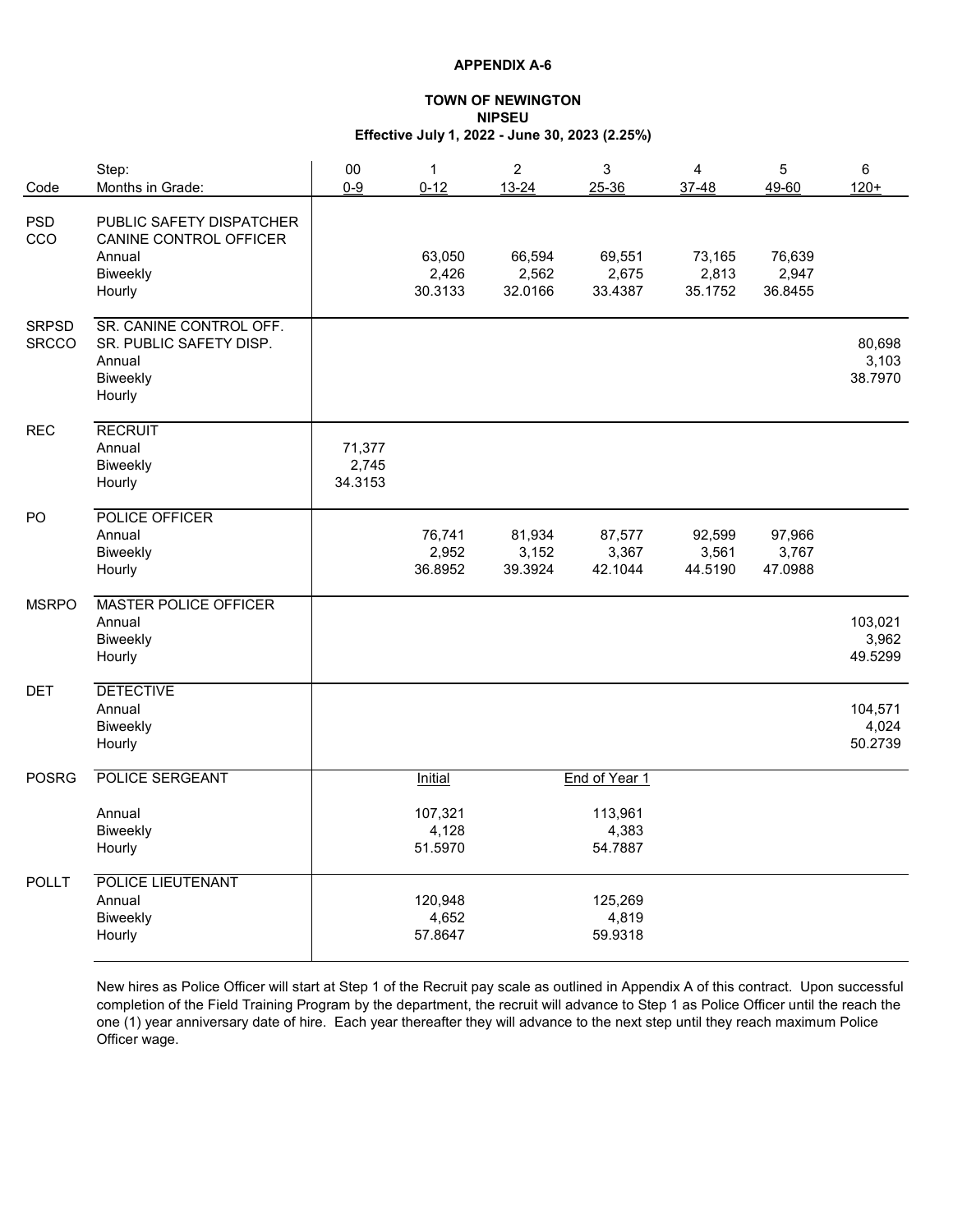#### **TOWN OF NEWINGTON NIPSEU Effective July 1, 2023 - June 30, 2024 (2.25%)**

| Code                         | Step:<br>Months in Grade:                                                          | 00<br>$0-9$                | $\mathbf{1}$<br>$0 - 12$    | $\overline{c}$<br>13-24    | 3<br>25-36                  | 4<br>37-48                 | 5<br>49-60                  | 6<br>$120 +$                |
|------------------------------|------------------------------------------------------------------------------------|----------------------------|-----------------------------|----------------------------|-----------------------------|----------------------------|-----------------------------|-----------------------------|
| <b>PSD</b><br>CCO            | PUBLIC SAFETY DISPATCHER<br>CANINE CONTROL OFFICER<br>Annual<br>Biweekly<br>Hourly |                            | 64,469<br>2,481<br>30.9953  | 68,092<br>2,620<br>32.7370 | 71,116<br>2,735<br>34.1911  | 74,811<br>2,876<br>35.9666 | 78,363<br>3,013<br>37.6745  |                             |
| <b>SRPSD</b><br><b>SRCCO</b> | SR. CANINE CONTROL OFF.<br>SR. PUBLIC SAFETY DISP.<br>Annual<br>Biweekly<br>Hourly |                            |                             |                            |                             |                            |                             | 82,514<br>3,173<br>39.6699  |
| <b>REC</b>                   | <b>RECRUIT</b><br>Annual<br>Biweekly<br>Hourly                                     | 72,983<br>2,807<br>35.0874 |                             |                            |                             |                            |                             |                             |
| PO                           | POLICE OFFICER<br>Annual<br>Biweekly<br>Hourly                                     |                            | 78,468<br>3,018<br>37.7253  | 83,778<br>3,223<br>40.2787 | 89,547<br>3,443<br>43.0517  | 94,682<br>3,641<br>45.5207 | 100,170<br>3,852<br>48.1585 |                             |
| <b>MSRPO</b>                 | <b>MASTER POLICE OFFICER</b><br>Annual<br>Biweekly<br>Hourly                       |                            |                             |                            |                             |                            |                             | 105,339<br>4,051<br>50.6443 |
| <b>DET</b>                   | <b>DETECTIVE</b><br>Annual<br>Biweekly<br>Hourly                                   |                            |                             |                            |                             |                            |                             | 106,924<br>4,115<br>51.4051 |
| <b>POSRG</b>                 | POLICE SERGEANT                                                                    |                            | Initial                     |                            | End of Year 1               |                            |                             |                             |
|                              | Annual<br>Biweekly<br>Hourly                                                       |                            | 109,736<br>4,221<br>52.7579 |                            | 116,525<br>4,482<br>56.0214 |                            |                             |                             |
| <b>POLLT</b>                 | <b>POLICE LIEUTENANT</b><br>Annual<br>Biweekly<br>Hourly                           |                            | 123,669<br>4,757<br>59.1667 |                            | 128,088<br>4,927<br>61.2803 |                            |                             |                             |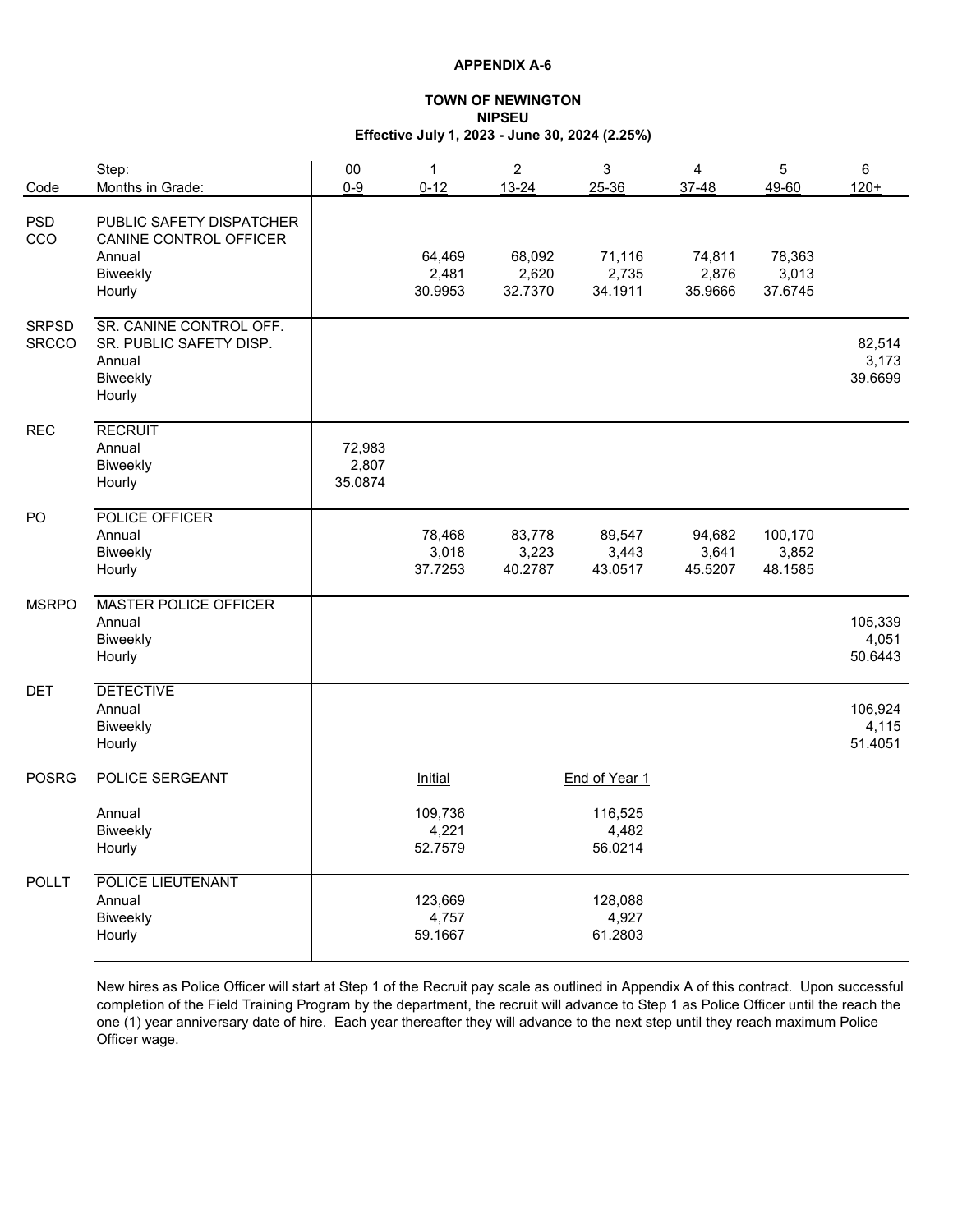#### **TOWN OF NEWINGTON NIPSEU Effective July 1, 2024 - June 30, 2025 (2.25%)**

| Code                         | Step:<br>Months in Grade:                                                          | 00<br>$0-9$                | $\mathbf{1}$<br>$0 - 12$    | $\overline{c}$<br>13-24    | 3<br>25-36                  | 4<br>37-48                 | 5<br>49-60                  | 6<br>$120 +$                |
|------------------------------|------------------------------------------------------------------------------------|----------------------------|-----------------------------|----------------------------|-----------------------------|----------------------------|-----------------------------|-----------------------------|
| <b>PSD</b><br>CCO            | PUBLIC SAFETY DISPATCHER<br>CANINE CONTROL OFFICER<br>Annual<br>Biweekly<br>Hourly |                            | 65,920<br>2,537<br>31.6927  | 69,624<br>2,679<br>33.4736 | 72,716<br>2,797<br>34.9604  | 76,494<br>2,941<br>36.7758 | 80,126<br>3,081<br>38.5222  |                             |
| <b>SRPSD</b><br><b>SRCCO</b> | SR. CANINE CONTROL OFF.<br>SR. PUBLIC SAFETY DISP.<br>Annual<br>Biweekly<br>Hourly |                            |                             |                            |                             |                            |                             | 84,371<br>3,244<br>40.5625  |
| <b>REC</b>                   | <b>RECRUIT</b><br>Annual<br>Biweekly<br>Hourly                                     | 74,625<br>2,870<br>35.8769 |                             |                            |                             |                            |                             |                             |
| PO                           | POLICE OFFICER<br>Annual<br>Biweekly<br>Hourly                                     |                            | 80,234<br>3,086<br>38.5741  | 85,663<br>3,296<br>41.1850 | 91,562<br>3,520<br>44.0204  | 96,812<br>3,723<br>46.5449 | 102,424<br>3,939<br>49.2421 |                             |
| <b>MSRPO</b>                 | <b>MASTER POLICE OFFICER</b><br>Annual<br>Biweekly<br>Hourly                       |                            |                             |                            |                             |                            |                             | 107,709<br>4,142<br>51.7838 |
| <b>DET</b>                   | <b>DETECTIVE</b><br>Annual<br>Biweekly<br>Hourly                                   |                            |                             |                            |                             |                            |                             | 109,330<br>4,208<br>52.5617 |
| <b>POSRG</b>                 | POLICE SERGEANT                                                                    |                            | Initial                     |                            | End of Year 1               |                            |                             |                             |
|                              | Annual<br>Biweekly<br>Hourly                                                       |                            | 112,205<br>4,316<br>53.9450 |                            | 119,147<br>4,583<br>57.2819 |                            |                             |                             |
| <b>POLLT</b>                 | <b>POLICE LIEUTENANT</b><br>Annual<br>Biweekly<br>Hourly                           |                            | 126,452<br>4,864<br>60.4980 |                            | 130,970<br>5,038<br>62.6591 |                            |                             |                             |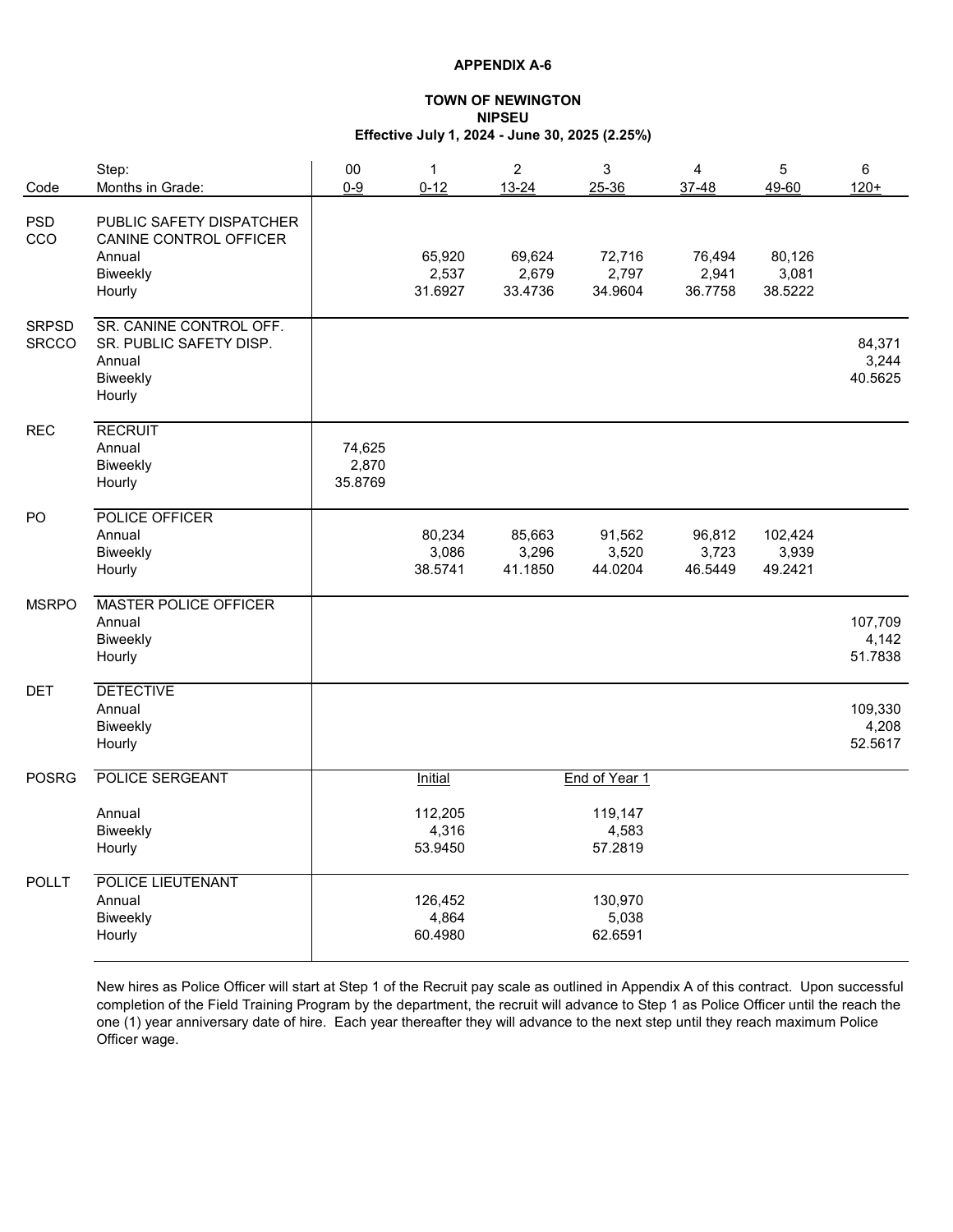#### **TOWN OF NEWINGTON NIPSEU Effective July 1, 2025 - June 30, 2026 (2.25%)**

| Code                         | Step:<br>Months in Grade:                                                          | $00\,$<br>$0-9$            | $\mathbf 1$<br>$0 - 12$     | $\overline{c}$<br>13-24    | 3<br>25-36                  | 4<br>37-48                 | 5<br>49-60                  | 6<br>$120 +$                |
|------------------------------|------------------------------------------------------------------------------------|----------------------------|-----------------------------|----------------------------|-----------------------------|----------------------------|-----------------------------|-----------------------------|
| <b>PSD</b><br>CCO            | PUBLIC SAFETY DISPATCHER<br>CANINE CONTROL OFFICER<br>Annual<br>Biweekly<br>Hourly |                            | 67,403<br>2,594<br>32.4058  | 71,191<br>2,739<br>34.2268 | 74,352<br>2,860<br>35.7470  | 78,215<br>3,007<br>37.6033 | 81,929<br>3,150<br>39.3889  |                             |
| <b>SRPSD</b><br><b>SRCCO</b> | SR. CANINE CONTROL OFF.<br>SR. PUBLIC SAFETY DISP.<br>Annual<br>Biweekly<br>Hourly |                            |                             |                            |                             |                            |                             | 86,269<br>3,317<br>41.4752  |
| <b>REC</b>                   | <b>RECRUIT</b><br>Annual<br>Biweekly<br>Hourly                                     | 76,304<br>2,935<br>36.6841 |                             |                            |                             |                            |                             |                             |
| PO                           | POLICE OFFICER<br>Annual<br>Biweekly<br>Hourly                                     |                            | 82,039<br>3,155<br>39.4420  | 87,590<br>3,370<br>42.1117 | 93,622<br>3,599<br>45.0109  | 98,990<br>3,807<br>47.5922 | 104,729<br>4,028<br>50.3500 |                             |
| <b>MSRPO</b>                 | <b>MASTER POLICE OFFICER</b><br>Annual<br>Biweekly<br>Hourly                       |                            |                             |                            |                             |                            |                             | 110,132<br>4,235<br>52.9489 |
| <b>DET</b>                   | <b>DETECTIVE</b><br>Annual<br>Biweekly<br>Hourly                                   |                            |                             |                            |                             |                            |                             | 111,790<br>4,303<br>53.7443 |
| <b>POSRG</b>                 | POLICE SERGEANT                                                                    |                            | Initial                     |                            | End of Year 1               |                            |                             |                             |
|                              | Annual<br>Biweekly<br>Hourly                                                       |                            | 114,730<br>4,413<br>55.1588 |                            | 121,828<br>4,686<br>58.5707 |                            |                             |                             |
| <b>POLLT</b>                 | <b>POLICE LIEUTENANT</b><br>Annual<br>Biweekly<br>Hourly                           |                            | 129,297<br>4,973<br>61.8592 |                            | 133,917<br>5,151<br>64.0689 |                            |                             |                             |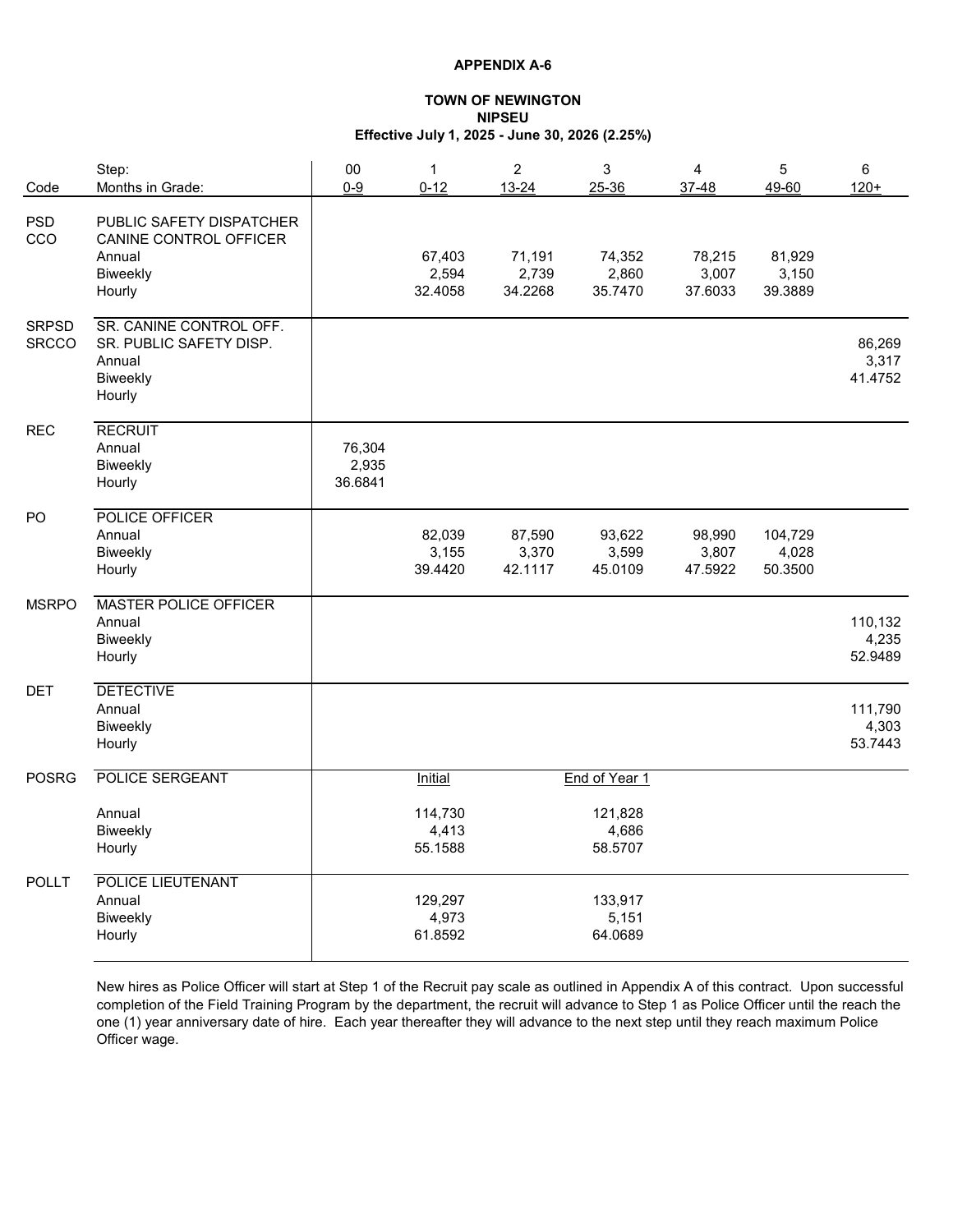# Town of Newington<br>High Deductible Health Plan (HDHP) Design with Health Savings Account (HSA).

|                                                     | Effective             | Effective                                |
|-----------------------------------------------------|-----------------------|------------------------------------------|
|                                                     | 7/1/2017              | 7/1/2019                                 |
| Type of Plan                                        | <b>HDHP with HSA</b>  | <b>HDHP with HSA</b>                     |
| Referrals required                                  | No                    | No                                       |
| <b>HSA Funding</b>                                  | 60% of deductible     | 50% of deductible                        |
| In Network and the company of the state             | 化合流试验 分裂消耗的人术         | <b>TACK SEARCH PORTS PER DESCRIPTION</b> |
| <b>Deductible</b>                                   | \$2000/\$4000         | \$2000/\$4000                            |
| Coinsurance                                         | 100%                  | 100%                                     |
| <b>OOP Maximum</b>                                  | \$3000/\$6000         | \$3000/\$6000                            |
| <b>Preventive Care</b>                              | $\mathbf 0$           | $\overline{0}$                           |
| Office visit copay                                  | 0% after Ded          | 0% after Ded                             |
| Specialist visit copay                              | 0% after Ded          | 0% after Ded                             |
| <b>Vision Exam</b>                                  | 0% after Ded          | 0% after Ded                             |
| <b>Allergy Services</b>                             | 0% after Ded          | 0% after Ded                             |
| <b>Outpatient Rehab</b>                             | 0% after Ded          | 0% after Ded                             |
| Chiropractic                                        | 0% after Ded          | 0% after Ded                             |
| <b>Therapy Services</b>                             | 0% after Ded          | 0% after Ded                             |
| Diagnostic Lab & X-ray                              | 0% after Ded          | 0% after Ded                             |
| High Cost Diagnostic CAT, PET, MRI                  | 0% after Ded          | 0% after Ded                             |
| <b>Infertility Services</b>                         |                       |                                          |
| Phase I                                             | Covered per           | Covered per                              |
| Phase II                                            | State of CT           | State of CT                              |
| Maximum                                             | Mandate               | Mandate                                  |
| Walk-in Center                                      | 0% after Ded          | 0% after Ded                             |
|                                                     |                       | 0% after Ded                             |
| Emergency Room copay                                | 0% after Ded          | 0% after Ded                             |
| <b>Urgent Care copay</b>                            | 0% after Ded          | 0% after Ded                             |
| Outpatient Office surg copay                        | 0% after Ded          | 0% after Ded                             |
| <b>Inpatient Copay</b>                              | 0% after Ded          | 0% after Ded                             |
| Generl/Medical/Surgical<br><b>Behavioral Health</b> | 0% after Ded          | 0% after Ded                             |
|                                                     | 0% after Ded          | 0% after Ded                             |
| Substance Abuse/Detox                               | 0% after Ded          | 0% after Ded                             |
| Rehabilitative                                      | 0% after Ded          | 0% after Ded                             |
| <b>Skilled Nursing Facility</b>                     | 0% after Ded          | 0% after Ded                             |
| Hospice                                             | 0% after Ded          | 0% after Ded                             |
| Ambulance                                           | 0% after Ded          | 0% after Ded                             |
| Home Health Care                                    | 0% after Ded          | Unlimited                                |
| Lifetime Maximium                                   | Unlimited             | WISCONSON, WAS LIKED                     |
| Out of Network and the state of                     |                       | Shared with In-Net                       |
| Deductible                                          | Shared with In-Net    |                                          |
| Coinsurance                                         | 20%                   | 20%                                      |
| Out of Pocket Maximum                               |                       |                                          |
| Prescription Drugs                                  |                       |                                          |
| Generic                                             | \$5 after deductible  | \$5 after deductible                     |
| Brand (Formulary)                                   | \$10 after deductible | \$10 after deductible                    |
| Brand (Non-Formulary)                               | \$25 after deductible | \$25 after deductible                    |
| Mail Order                                          | 2x retail             | 2x retail                                |
| Calendar Year Maximum                               | Unlimited             | Unlimited                                |
| Other Services and the both the                     | <b>新闻要要要求要求的人的人的人</b> | CONDOMICS OF S                           |
| Durable Medical Equipment                           | 0% after Ded          | 0% after Ded                             |
| Prosthetics                                         | 0% after Ded          | 0% after Ded                             |